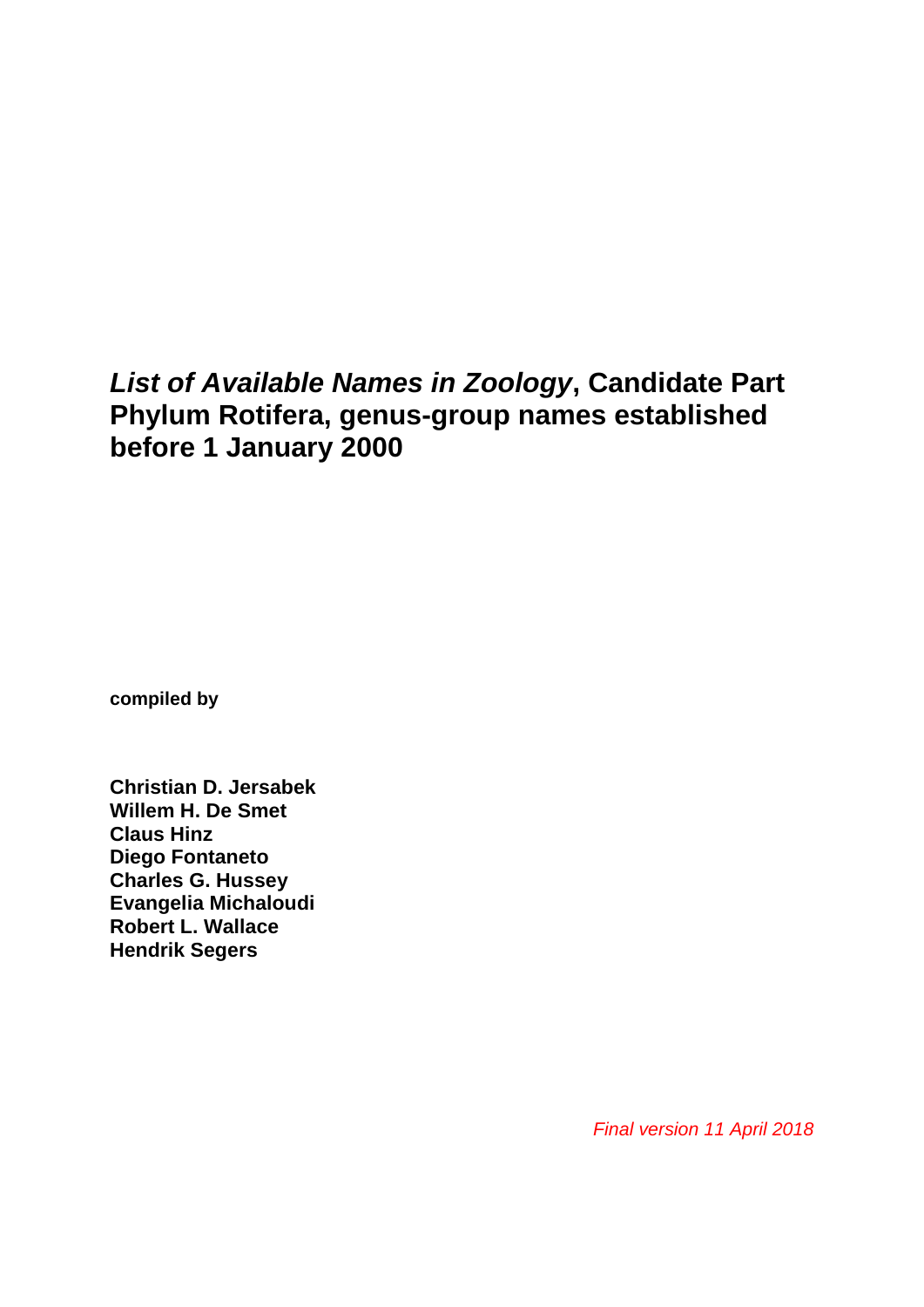*Abrochtha,* Bryce 1910; Journal of the Quekett Microscopical Club, (ser. 2) 11: p.77; type species, by original monotypy: *Philodina intermedia* Beauchamp, 1909 [valid; gender feminine]

*Acanthodactylus,* Tessin 1890; Archiv der Freunde der Naturgeschichte in Mecklenburg, 43: p.152; type species, by subsequent designation (Wiszniewski, 1954: Polskie Archiwum Hydrobiologii, 2: p.121): *Trichoda rattus* Müller, 1776; preoccupied by *Acanthodactylus* Wiegmann, 1834 (Reptilia) [permanently invalid, junior objective synonym of *Trichocerca* Lamarck, 1801; gender masculine]

*Actinurus,* Ehrenberg 1830; *in* Ehrenberg, C G, Organisation, Systematik und geographisches Verhältnis der Infusionsthierchen. Zwei Vorträge in der Akademie der Wissenschaften zu Berlin gehalten in den Jahren 1828 [*Die geographische Verbreitung der Infusionsthierchen in Nord-Afrika und West-Asien, beobachtet auf Hemprich und Ehrenbergs Reisen*] und 1830 [*Beiträge zur Kenntnis der Organisation der Infusorien und ihrer geographischen Verbreitung, besonders in Sibirien*]: p.68; type species, by original monotypy: *Actinurus neptunius* Ehrenberg, 1830 [junior subjective synonym of *Rotaria* Scopoli, 1777; gender masculine]

*Acyclus,* Leidy 1882; Proceedings of the Academy of Natural Sciences of Philadelphia, 34: p.245; type species, by original monotypy: *Acyclus inquietus* Leidy, 1882 [valid; gender masculine]

*Adactyla,* Barrois & Daday 1894; Revue Biologique du Nord de la France, 6: p.396; type species, by original monotypy: *Adactyla verrucosa* Barrois & Daday, 1894; preoccupied by *Adactyla* Zeller, 1841 (Lepidoptera), replaced by *Proalides* Beauchamp, 1907 [invalid; senior subjective synonym of *Proalides* Beauchamp, 1907; gender feminine]

*Adineta,* Hudson 1886; *in* Hudson, C T & P H Gosse, *The Rotifera; or wheel-animalcules, both British and foreign:* v.1, p.112; type species, by original monotypy: *Callidina vaga* Davis, 1873 [valid; gender feminine]

*Albertia,* Dujardin 1838; Annales des Sciences Naturelles, 10: p.175; type species, by original monotypy: *Albertia vermiculus* Dujardin, 1838 [valid; gender feminine]

*Amphibolidina,* Schmarda 1850; Denkschriften der kaiserlichen Akademie der Wissenschaften, mathematischnaturwissenschaftliche Classe (Wien), 1: p.12; type species, by original monotypy: *Amphibolidina megalotrocha* Schmarda, 1850 [*genus inquirendum et incertae sedis*; gender feminine]

*Anapus,* Bergendal 1892; Lunds universitets års-skrift. Acta Universitatis Lundensis, (sect. 2), 28: p.1; type species, by original monotypy: *Anapus ovalis* Bergendal, 1892; preoccupied by Stal, 1858 (Hemiptera) [junior subjective synonym of *Ascomorpha* Perty, 1850; gender masculine]

*Anarthra,* Hood 1895; Proceedings of the Royal Irish Academy, (ser. 3) 3: p.672; type species, by original monotypy: *Polyarthra aptera* Hood, 1893 [junior subjective synonym of *Polyarthra* Ehrenberg, 1834; gender feminine]

*Anchitestudinella,* Bērziņš 1973; Hydrobiologia, 41: p.456; type species, by original monotypy: *Anchitestudinella mekongensis* Bērziņš, 1973 [valid; gender feminine]

*Anelcodiscus,* Leidy 1852; Proceedings of the Academy of Natural Sciences of Philadelphia, 5: p.287; type species, by original monotypy: *Anelcodiscus pellucidus* Leidy, 1852 [*genus inquirendum et incertae sedis*; gender masculine]

*Anomopus,* Piovanelli 1903; Journal of the Quekett Microscopical Club, (ser. 2) 8: p.346; type species, by original monotypy: *Anomopus telphusae* Piovanelli, 1903 [valid; gender masculine]

*Anourella,* Bory de St. Vincent 1822; *in* Bory De Saint Vincent, J B G M M, *Dictionnaire classique d'histoire naturelle,* 2: p.470; type species, by subsequent designation (Harring, 1913: Bulletin of the United States National Museum, 81: p.58): *Brachionus pala* Müller, 1786 [junior subjective synonym of *Keratella* Bory de St. Vincent, 1822; gender feminine]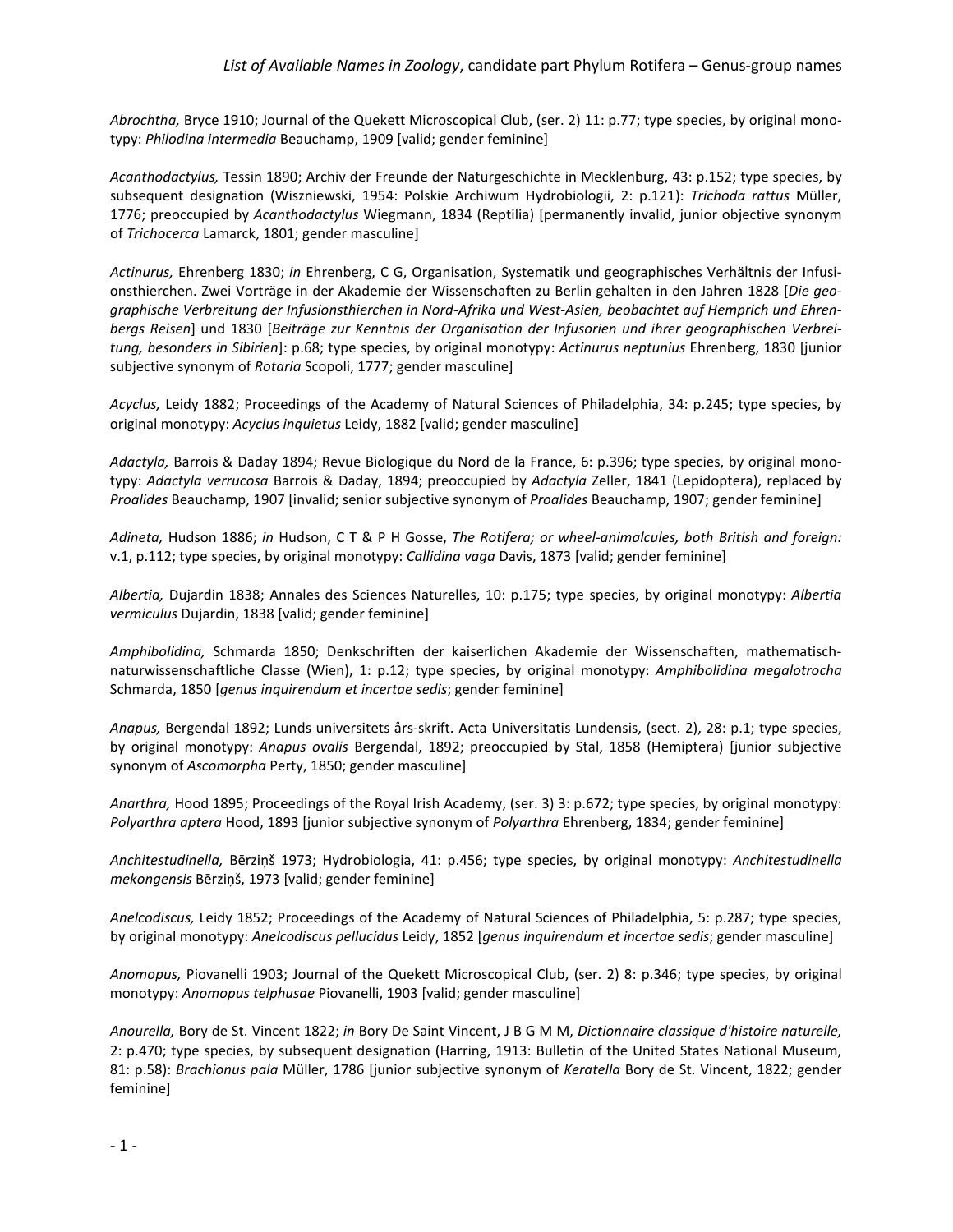*Anthos,* Schoch 1868; *in* Schoch, G, *Die mikroskopischen Thiere des Süsswasseraquariums*, 2. Buch: p.20; type species, by original monotypy: *Anthos quadrilobus* Schoch, 1868 [*genus inquirendum*; gender masculine]

*Anuraea,* Ehrenberg 1832; Abhandlungen der königlichen Akademie der Wissenschaften zu Berlin (für 1831): p.144; type species, by subsequent designation (Wiszniewski, 1954: Polskie Archiwum Hydrobiologii, 2: p.122): *Anuraea aculeata* Ehrenberg, 1832 [junior subjective synonym of *Keratella* Bory de St. Vincent, 1822; type species now regarded as a junior synonym of *Keratella quadrata* (Müller, 1786); gender feminine]

*Anuraeopsis,* Lauterborn 1900; Verhandlungen des naturhistorisch-medizinischen Vereins zu Heidelberg, 6: p.441; type species, by original monotypy: *Anuraea hypelasma* Gosse, 1886 [valid; type species now regarded as a junior synonym of *Anuraeopsis fissa* (Gosse, 1851); gender feminine]

*Apsilus,* Mecznikow 1866; Zeitschrift für wissenschaftliche Zoologie, 16: p.346; type species, by original monotypy: *Apsilus lentiformis* Mecznikow, 1866; preoccupied by *Apsilus* Cuvier & Valenciennes, 1830 (Pisces) [senior subjective synonym of *Cupelopagis* Forbes, 1882; type species now regarded as a junior synonym of *Cupelopagis vorax* (Leidy, 1857); gender masculine]

*Apus,* Schoch 1868; Die mikroskopischen Thiere des Süsswasseraquariums, 2. Buch: p.21; type species, by subsequent designation (Wiszniewski, 1954: Polskie Archiwum Hydrobiologii, 2: p.122): *Notommata sieboldii* Leydig, 1854; preoccupied by *Apus* Scopoli, 1777 (Aves) [junior subjective synonym of *Asplanchna* Gosse, 1850; gender masculine]

*Argonotholca,* Gillard 1948; Natuurwetenschappelijk Tijdschrift, 30: p.190; type species, by original monotypy: *Anuraea foliacea* Ehrenberg, 1838 [junior subjective synonym of *Notholca* Gosse, 1886; gender feminine]

*Arthracanthus,* Schmarda 1854; Denkschriften der kaiserlichen Akademie der Wissenschaften, mathematischnaturwissenschaftliche Classe (Wien), 7/2: p.12; type species, by original designation: *Arthracanthus quadriremis* Schmarda, 1854 [junior subjective synonym of *Brachionus* Pallas, 1766; type species now regarded as a junior synonym of *Brachionus calyciflorus* Pallas, 1766; gender masculine]

*Arthroglena,* Bergendal 1892; Lunds universitets års-skrift. Acta Universitatis Lundensis, (sect. 2), 28: p.96; type species, by original monotypy: *Arthroglena luetkeni* Bergendal, 1892 [junior subjective synonym of *Dicranophorus* Nitzsch, 1827; gender feminine]

*Ascomorpha,* Perty 1850; Mittheilungen der naturforschenden Gesellschaft in Bern, 170: p.18; type species, by original monotypy: *Ascomorpha ecaudis* Perty, 1850 [valid; gender feminine]

*Ascomorphella,* Wiszniewski 1953; Polskie Archiwum Hydrobiologii, 1: p.340; type species, by original monotypy: *Hertwigia volvocicola* Plate, 1886; new replacement name for *Hertwigia* Plate 1886, non Schmidt, 1880 (Porifera) [valid; gender feminine]

*Aspelta,* Harring & Myers 1928; Transactions of the Wisconsin Academy of Sciences, Arts and Letters, 23: p.782; type species, by original designation: *Diglena circinator* Gosse, 1886 [valid; gender feminine]

*Asplanchna,* Gosse 1850; The Annals and Magazine of Natural History, (ser. 2) 6: p.23; type species, by subsequent designation (Harring, 1913: Bulletin of the United States National Museum, 81: p.15): *Asplanchna priodonta* Gosse, 1850 [valid; gender feminine]

*Asplanchnopus,* Guerne 1888; Campagnes scientifiques du yacht monégasque l'Hirondelle: p.57; type species, by original monotypy: *Brachionus multiceps* Schrank, 1793 [valid; gender masculine]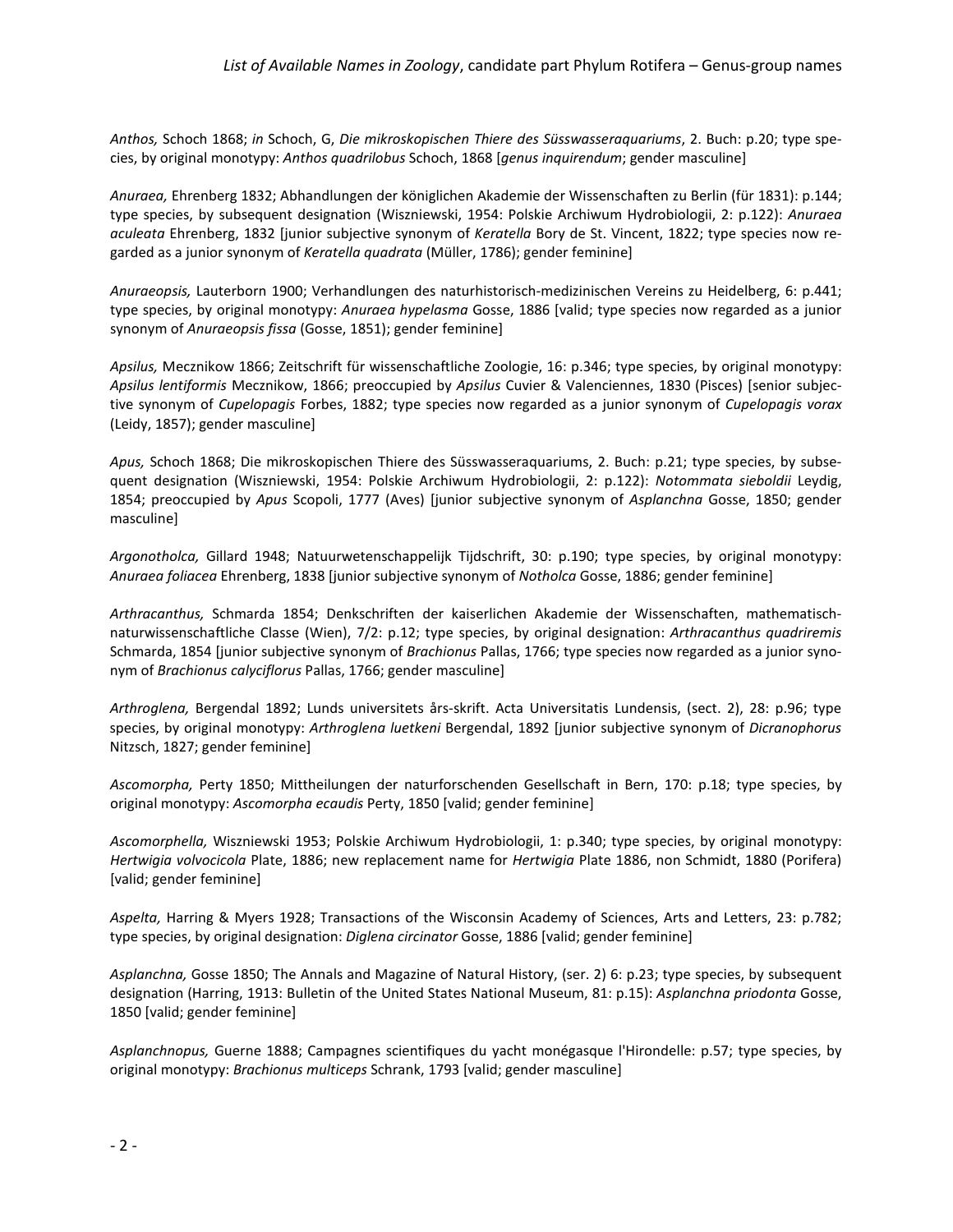*Atrochus,* Wierzejski 1893; Zeitschrift für wissenschaftliche Zoologie, 55: p.696; type species, by original monotypy: *Atrochus tentaculatus* Wierzejski, 1893 [valid; gender masculine]

*Balatro,* Claparède 1867; Annales des Sciences Naturelles, (ser. 5) 8: p.13; type species, by original monotypy: *Balatro calvus* Claparède, 1867 [valid; gender masculine]

*Beauchampia,* Harring 1913; Bulletin of the United States National Museum, 81: p.17; type species, by original designation (monotype): *Rotifer crucigere* Dutrochet, 1812 [valid; gender feminine]

*Beauchampiella,* Remane 1929; *in* H.G. Bronn's Klassen und Ordnungen des Tierreichs. Vermes. II. Abteilung: Aschelminthen. I. Buch: Rotatorien, Gastrotrichen und Kinorhynchen, 4 (1. Lieferung): p.107; type species, by monotypy: *Scaridium eudactylotum* Gosse, 1886; new replacement name for *Eudactylota* Manfredi, 1927 non Walsingham, 1911 (Lepidoptera) [valid; gender feminine]

*Bipalpus,* Wierzejski & Zacharias 1893; Zeitschrift für wissenschaftliche Zoologie, 56: p.236; type species, by subsequent designation (Harring, 1913: Bulletin of the United States National Museum, 81: p.86): *Bipalpus vesiculosus* Wierzejski & Zacharias, 1893 [junior subjective synonym of *Ploesoma* Herrick, 1885; type species now regarded as a junior synonym of *Ploesoma hudsoni* (Imhof, 1891); gender masculine]

*Birgea,* Harring & Myers 1922; Transactions of the Wisconsin Academy of Sciences, Arts and Letters, 20: p.610; type species, by original monotypy: *Birgea enantia* Harring & Myers, 1922 [valid; gender feminine]

*Bothriocerca,* Eichwald 1847; Bulletin de la Société impériale des naturalistes de Moscou, 20: p.350; type species, by original monotypy: *Bothriocerca affinis* Eichwald, 1847 [junior subjective synonym of *Trichocerca* Lamarck, 1801; gender feminine]

*Brachionus,* Pallas 1766; *in* Pallas, P S, *Elenchus zoophytorum sistens generum adumbrationes generaliores et specierum cognitarum succinctas descriptiones, cum selectis auctorum synonym ofis:* p.89; type species, by subsequent designation (Ahlstrom, 1940: Bulletin of the American Museum of Natural History 77: p.149): *Brachionus calyciflorus* Pallas, 1766 [valid; gender masculine]

*Bradyscela,* Bryce 1910; Journal of the Quekett Microscopical Club, (ser. 2) 11: p.73; type species, by original monotypy: *Adineta clauda* Bryce, 1893 [valid; gender feminine]

*Bryceella,* Remane 1929; *in* H.G. Bronn's Klassen und Ordnungen des Tierreichs. Vermes. II. Abteilung: Aschelminthen. I. Buch: Rotatorien, Gastrotrichen und Kinorhynchen, 4 (1. Lieferung): p.114; type species, by original designation: *Stephanops stylatus* Milne, 1886 [valid; gender feminine]

*Callidina,* Ehrenberg 1830; *in* Ehrenberg, C G, Organisation, Systematik und geographisches Verhältnis der Infusionsthierchen. Zwei Vorträge in der Akademie der Wissenschaften zu Berlin gehalten in den Jahren 1828 [*Die geographische Verbreitung der Infusionsthierchen in Nord-Afrika und West-Asien, beobachtet auf Hemprich und Ehrenbergs Reisen*] und 1830 [*Beiträge zur Kenntnis der Organisation der Infusorien und ihrer geographischen Verbreitung, besonders in Sibirien*]: p.68; type species, by original monotypy: *Callidina elegans* Ehrenberg, 1830 [*genus inquirendum et incertae sedis*; gender feminine]

*Cathypna,* Gosse 1886; *in* Hudson, C T & P H Gosse, *The Rotifera; or wheel-animalcules, both British and foreign:* v.2, p.94; type species, by subsequent designation (Harring, 1913: Bulletin of the United States National Museum, 81: p.61): *Cercaria luna* Müller, 1776 [permanently invalid, junior objective synonym of *Lecane* Nitzsch, 1827; gender feminine]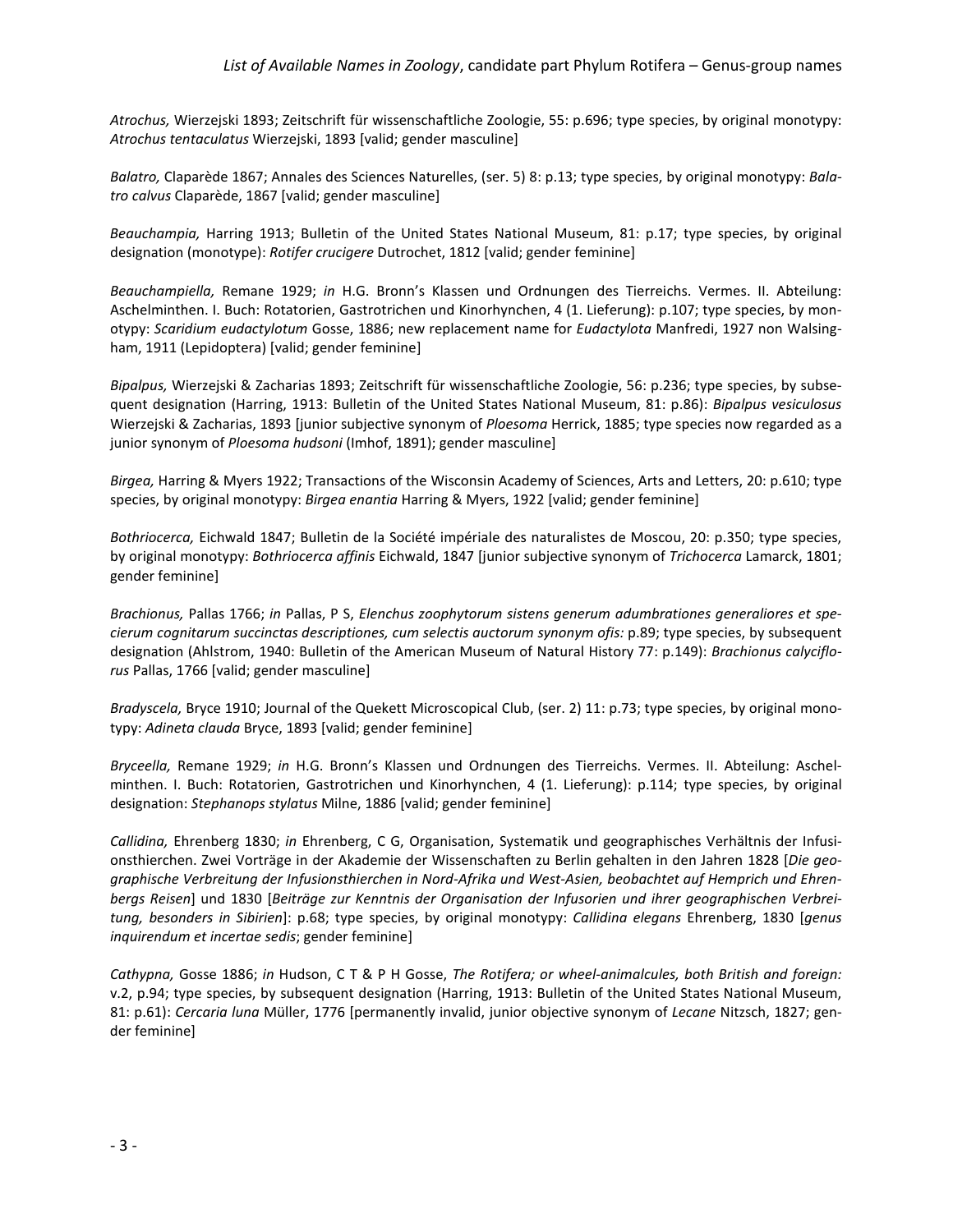*Cephalodella,* Bory de St. Vincent 1826; *in* Bory De Saint Vincent, J B G M M, *Dictionnaire classique d'histoire naturelle,* 10: p.43; type species, by subsequent designation (Harring, 1913: Bulletin of the United States National Museum, 81: p.24): *Cercaria catellina* Müller, 1786 [valid; gender feminine]

*Cephalosiphon,* Ehrenberg 1853; Monatsberichte der Deutschen Akademie der Wissenschaften, Berlin: p.193; type species, by original monotypy: *Cephalosiphon limnias* Ehrenberg, 1853 [junior subjective synonym of *Limnias* Schrank, 1803; gender masculine]

*Ceratotrocha,* Bryce 1910; Journal of the Quekett Microscopical Club, (ser. 2) 11: p.74; type species, by original monotypy: *Callidina cornigera* Bryce, 1893 [valid; gender feminine]

*Chromogaster,* Lauterborn 1893; Zoologische Jahrbücher, Abteilung für Systematik, Geographie und Biologie der Tiere, 7: p.266; type species, by original monotypy: *Chromogaster testudo* Lauterborn, 1893 [junior subjective synonym of *Ascomorpha* Perty, 1850; type species now regarded as a junior synonym of *Ascomorpha ovalis* (Bergendal, 1892); gender feminine]

*Claria,* Kutikova, Markevich & Spiridonov 1990; *in* Kolovratki. Materialy Tretjego Vsesojuznogo Simpoziuma: p.118; type species, by original designation (monotype): *Claria segmentata* Kutikova, Markevich & Spiridonov, 1990 [valid; gender feminine]

*Coelopus,* Gosse 1886; *in* Hudson, C T & P H Gosse, *The Rotifera; or wheel-animalcules, both British and foreign:* v.2, p.67; type species, by subsequent designation (Harring, 1913: Bulletin of the United States National Museum, 81: p.40): *Coelopus porcellus* Gosse, 1886 [junior subjective synonym of *Trichocerca* Lamarck, 1801; gender masculine]

*Collotheca,* Harring 1913; Bulletin of the United States National Museum, 81: p.26; type species, by original designation: *Floscularia campanulata* Dobie, 1849 [valid; gender feminine]

*Colurella,* Bory de St. Vincent 1823; *in* Bory De Saint Vincent, J B G M M, *Dictionnaire classique d'histoire naturelle,* 4: p.347; type species, by original monotypy: *Brachionus uncinatus* Müller, 1773 [valid; gender feminine]

*Colurus,* Ehrenberg 1830; *in* Ehrenberg, C G, Organisation, Systematik und geographisches Verhältnis der Infusionsthierchen. Zwei Vorträge in der Akademie der Wissenschaften zu Berlin gehalten in den Jahren 1828 [*Die geographische Verbreitung der Infusionsthierchen in Nord-Afrika und West-Asien, beobachtet auf Hemprich und Ehrenbergs Reisen*] und 1830 [*Beiträge zur Kenntnis der Organisation der Infusorien und ihrer geographischen Verbreitung, besonders in Sibirien*]: p.64; type species, by subsequent designation (Harring, 1913: Bulletin of the United States National Museum, 81: p.29): *Brachionus uncinatus* Müller, 1773 [junior objective synonym of *Colurella* Bory de St. Vincent, 1823; gender masculine]

*Conochiloides,* Hlava 1904; Zoologischer Anzeiger, 27: p.253; type species, by subsequent designation (Harring, 1913: Bulletin of the United States National Museum, 81: p.30): *Tubicolaria natans* Seligo, 1900 [valid; gender masculine]

*Conochilus,* Ehrenberg 1834; Physikalische Abhandlungen der Königlichen Akademie der Wissenschaften zu Berlin: p.224; type species, by original monotypy: *Conochilus volvox* Ehrenberg, 1834 [valid; type species now regarded as a junior synonym of *C. hippocrepis* (Schrank, 1803); gender masculine]

*Copeus,* Ehrenberg 1838; *in* Ehrenberg, C G, *Die Infusionsthierchen als vollkommene Organismen. Ein Blick in das tiefere organische Leben der Natur:* p.441; type species, by subsequent designation (Harring, 1913: Bulletin of the United States National Museum, 81: p.78): *Copeus notommata* Ehrenberg, 1838 (=*Notommata copeus* Ehrenberg, 1834 renamed) [junior subjective synonym of *Notommata* Ehrenberg, 1830; gender masculine]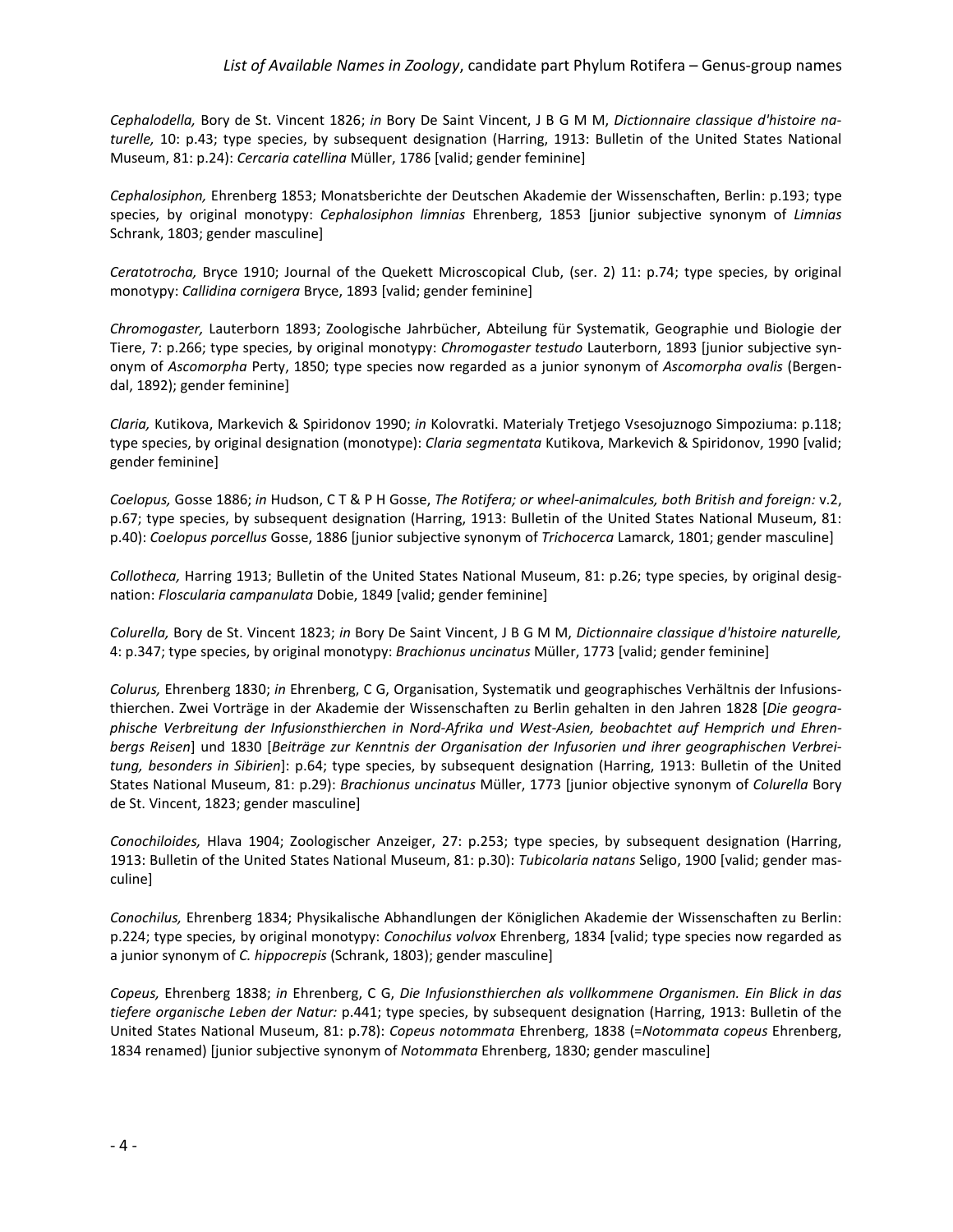*Cordylosoma,* Voigt 1904; Plöner Forschungsberichte, 11: p.12; type species, by original monotypy: *Rhopalosoma perlucidum* Voigt, 1902; new replacement name for *Rhopalosoma*, Voigt 1902 non Cresson, 1865 (Hymenoptera) [*genus inquirendum et incertae sedis*; gender neuter]

*Coronella,* Goldfuß 1820; *in* Goldfuß, G A, *Handbuch der Zoologie. III. Familie. Rotatoria. Räderthierchen:* p.77; type species, by original monotypy: *Coronella fimbriata* Goldfuß, 1820; preoccupied by *Coronella* Laurens, 1768 (Reptilia) [senior subjective synonym of *Stephanoceros* Ehrenberg, 1832; gender feminine]

*Crumena,* Nitzsch 1827; Allgemeine Encyclopädie der Wissenschaften und Künste, (sect.1) 16: p.68; type species, by original monotypy: *Cercaria crumena* Müller, 1786 [*genus inquirendum et incertae sedis*; gender feminine]

*Ctenodon,* Ehrenberg 1838; *in* Ehrenberg, C G, *Die Infusionsthierchen als vollkommene Organismen. Ein Blick in das tiefere organische Leben der Natur:* p.432; type species, by subsequent designation (Harring, 1913: Bulletin of the United States National Museum, 81: p.45): *Notommata clavulata* Ehrenberg, 1831 [permanently invalid, junior objective synonym of *Epiphanes* Ehrenberg, 1832; gender masculine]

*Cupelopagis,* Forbes 1882; The American Monthly Microscopical Journal, 3: p.102; type species, by original monotypy: *Cupelopagis bucinedax* Forbes, 1882 [valid; type species now regarded as a junior synonym of *C. vorax* (Leidy, 1857); gender feminine]

*Cycloglena,* Ehrenberg 1831; *in* Ehrenberg, C G, *Hemprich et Ehrenberg Symbolae physicae. Animalia evertebrata, exclusis insectis, percensuit Dr. C. G. Ehrenberg. Series prima: continent animalia africana et asiatica;* type species, by monotypy: *Typhlina furca* Ehrenberg, 1831 [*genus inquirendum et incertae sedis*; gender feminine]

*Cypridicola,* Daday 1893; Természetrajzi Füzetek kiadja a Magyar nemzeti Múzeum, 16: p.2; type species, by original monotypy: *Cypridicola parasitica* Daday, 1893 [*genus inquirendum et incertae sedis*; gender feminine]

*Cyrtonia,* Rousselet 1894; Journal of the Quekett Microscopical Club, (ser. 2) 5: p.433; type species, by original monotypy: *Notommata tuba* Ehrenberg, 1834 [valid; gender feminine]

*Cystophthalmus,* Corda 1836; Beiträge zur gesammten Natur- und Heilwissenschaft, 1: p.178; type species, by original monotypy: *Cystophthalmus ehrenbergii* Corda, 1836 [*genus inquirendum et incertae sedis*; gender masculine]

*Dadayus,* Gallagher 1957; Proceedings of the Pennsylvania Academy of Science, 31: p.183; type species, by monotypy: *Schizocerca diversicornis* Daday, 1883; new replacement name for *Schizocerca* Daday, 1883 non Diesing, 1858 (Trematoda) [junior subjective synonym of *Brachionus* Pallas, 1766; gender masculine]

*Dapidia,* Gosse 1887; Journal of the Royal Microscopical Society, 7: p.364; type species, by original monotypy: *Dapidia stroma* Gosse, 1887 [junior subjective synonym of *Euchlanis* Ehrenberg, 1830; gender feminine]

*Dekinia,* Morren 1830; Annales des Sciences Naturelles, 21: p.128; type species, by subsequent designation (Harring, 1913: Bulletin of the United States National Museum, 81: p.36): *Cercaria forcipata* Müller, 1786 [junior objective synonym of *Dicranophorus* Nitzsch, 1827; gender feminine]

*Diarthra,* Daday 1897; Mathematikai és Természettudományi Értesítő, 15: p.143; type species, by original monotypy: *Diarthra monostyla* Daday, 1897 [junior subjective synonym of *Lecane* Nitzsch, 1827; gender feminine]

*Diaschiza,* Gosse 1886; *in* Hudson, C T & P H Gosse, *The Rotifera; or wheel-animalcules, both British and foreign:* v.2, p.77; type species, by subsequent designation (Dixon-Nuttall & Freeman, 1903: Journal of the Royal Microscopical Society, 23: p.2): *Furcularia gibba* Ehrenberg, 1832 [junior subjective synonym of *Cephalodella* Bory de St. Vincent, 1826; gender feminine]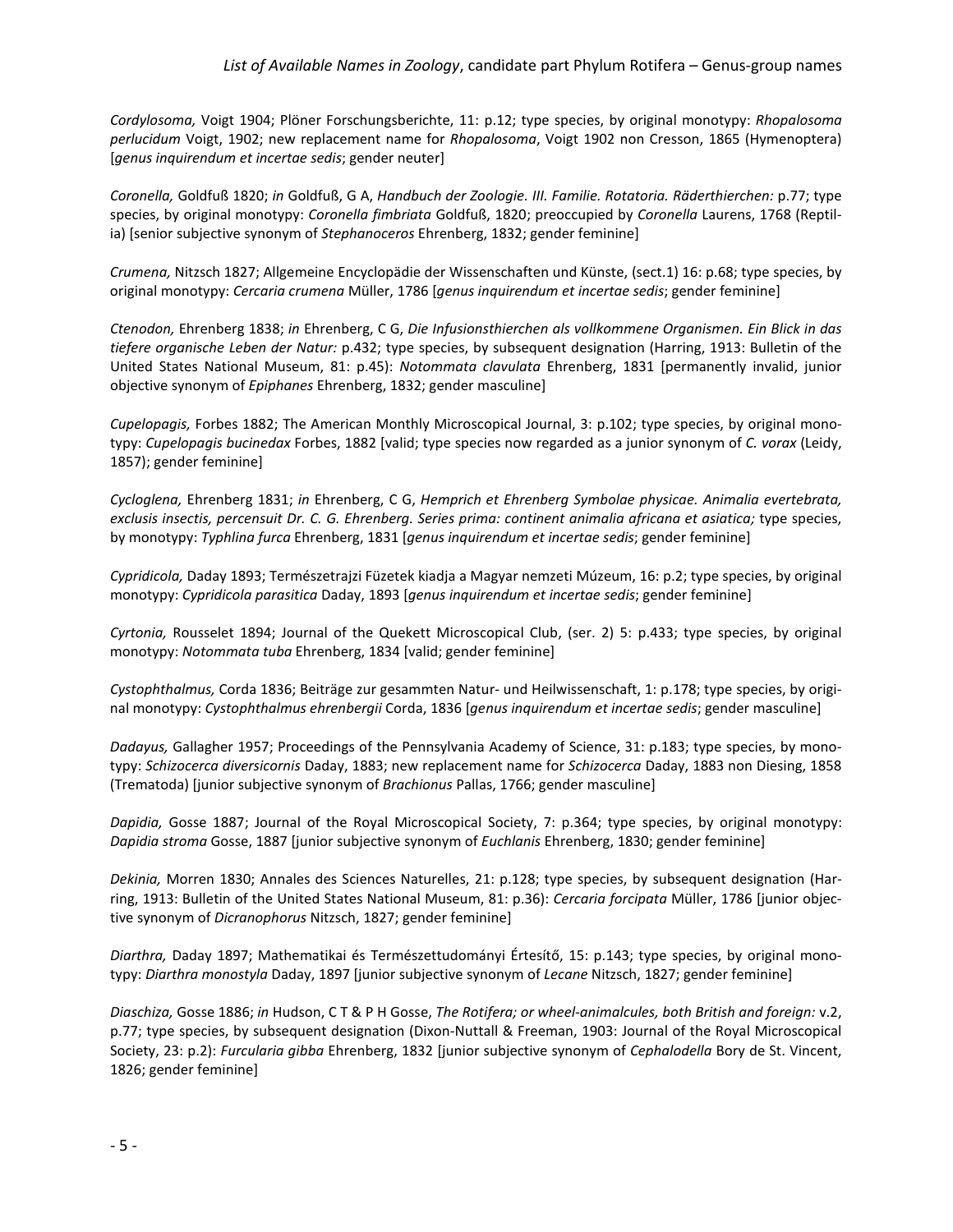*Dicranella,* Myers 1936; American Museum Novitates, 830: p.7; type species, by original monotypy: *Dicranella gracilis* Myers, 1936; preoccupied by *Dicranella* Ulrich, 1894 (Ostracoda), replaced by *Pedipartia* Myers, 1937 [invalid; senior objective synonym of *Pedipartia* Myers, 1937; gender feminine]

*Dicranophoroides,* De Smet 1997; *in* Dumont H J (Ed.) *Guides to the identification of the microinvertebrates of the continental waters of the world*, 12 (Rotifera 5): p.19; type species, by original designation: *Diglena caudata* Ehrenberg, 1834 [valid; gender masculine]

*Dicranophorus,* Nitzsch 1827; Allgemeine Encyclopädie der Wissenschaften und Künste, (sect.1) 16: p.68; type species, by subsequent designation (Harring, 1913: Bulletin of the United States National Museum, 81: p.35): *Cercaria forcipata* Müller, 1786 [valid; gender masculine]

*Dictyoderma,* Lauterborn 1893; Zoologische Jahrbücher, Abteilung für Systematik, Geographie und Biologie der Tiere, 7: p.268; type species, by original monotypy: *Dictyoderma hypopus* Lauterborn, 1893 [junior subjective synonym of *Ploesoma* Herrick, 1885; type species now regarded as a junior synonym of *Ploesoma hudsoni* (Imhof, 1891); gender neuter]

*Dictyophora,* Leidy 1857; Proceedings of the Academy of Natural Sciences of Philadelphia, 9: p.205; type species, by original monotypy: *Dictyophora vorax* Leidy, 1857; preoccupied by *Dictyophora* Germar, 1833 (Hemiptera), replaced by *Cupelopagis* Forbes, 1882 [invalid; senior subjective synonym of *Cupelopagis* Forbes, 1882; gender feminine]

*Didymodactylos,* Milne 1916; Journal of the Quekett Microscopical Club, (ser. 2) 13: p.56; type species, by original monotypy: *Didymodactylos carnosus* Milne, 1916 [valid; gender masculine]

*Diglena,* Ehrenberg 1830; *in* Ehrenberg, C G, Organisation, Systematik und geographisches Verhältnis der Infusionsthierchen. Zwei Vorträge in der Akademie der Wissenschaften zu Berlin gehalten in den Jahren 1828 [*Die geographische Verbreitung der Infusionsthierchen in Nord-Afrika und West-Asien, beobachtet auf Hemprich und Ehrenbergs Reisen*] und 1830 [*Beiträge zur Kenntnis der Organisation der Infusorien und ihrer geographischen Verbreitung, besonders in Sibirien*]: p.8; type species, by subsequent designation (Harring, 1913: Bulletin of the United States National Museum, 81: p.25): *Cercaria catellina* Müller, 1786 [junior objective synonym of *Cephalodella* Bory de St. Vincent, 1826; gender feminine]

*Dinocharis,* Ehrenberg 1830; *in* Ehrenberg, C G, Organisation, Systematik und geographisches Verhältnis der Infusionsthierchen. Zwei Vorträge in der Akademie der Wissenschaften zu Berlin gehalten in den Jahren 1828 [*Die geographische Verbreitung der Infusionsthierchen in Nord-Afrika und West-Asien, beobachtet auf Hemprich und Ehrenbergs Reisen*] und 1830 [*Beiträge zur Kenntnis der Organisation der Infusorien und ihrer geographischen Verbreitung, besonders in Sibirien*]: p.67; type species, by subsequent designation (Harring, 1913: Bulletin of the United States National Museum, 81: p.106): *Trichoda pocillum* Müller, 1776 [junior objective synonym of *Trichotria* Bory de St. Vincent, 1827; gender feminine]

*Dinops,* Rousselet 1891; Journal of the Quekett Microscopical Club, (ser. 2) 4: p.263; type species, by original monotypy: *Dinops longipes* Rousselet, 1891; preoccupied by *Dinops* Savi, 1825 (Mammalia), replaced by *Harringia* Beauchamp, 1911 [invalid; senior subjective synonym of *Harringia* Beauchamp, 1911; type species now regarded as a junior synonym of *Harringia eupoda* (Gosse, 1887); gender masculine]

*Diops,* Bergendal 1892; Lunds universitets års-skrift. Acta Universitatis Lundensis, (sect. 2), 28: p.83; type species, by original monotypy: *Diops marinus* Bergendal, 1892; preoccupied by *Diops* Taczanovski, 1873 (Arachnida) non Paulsen, 1875 (Crustacea) [junior subjective synonym of *Proales* Gosse, 1886; gender masculine]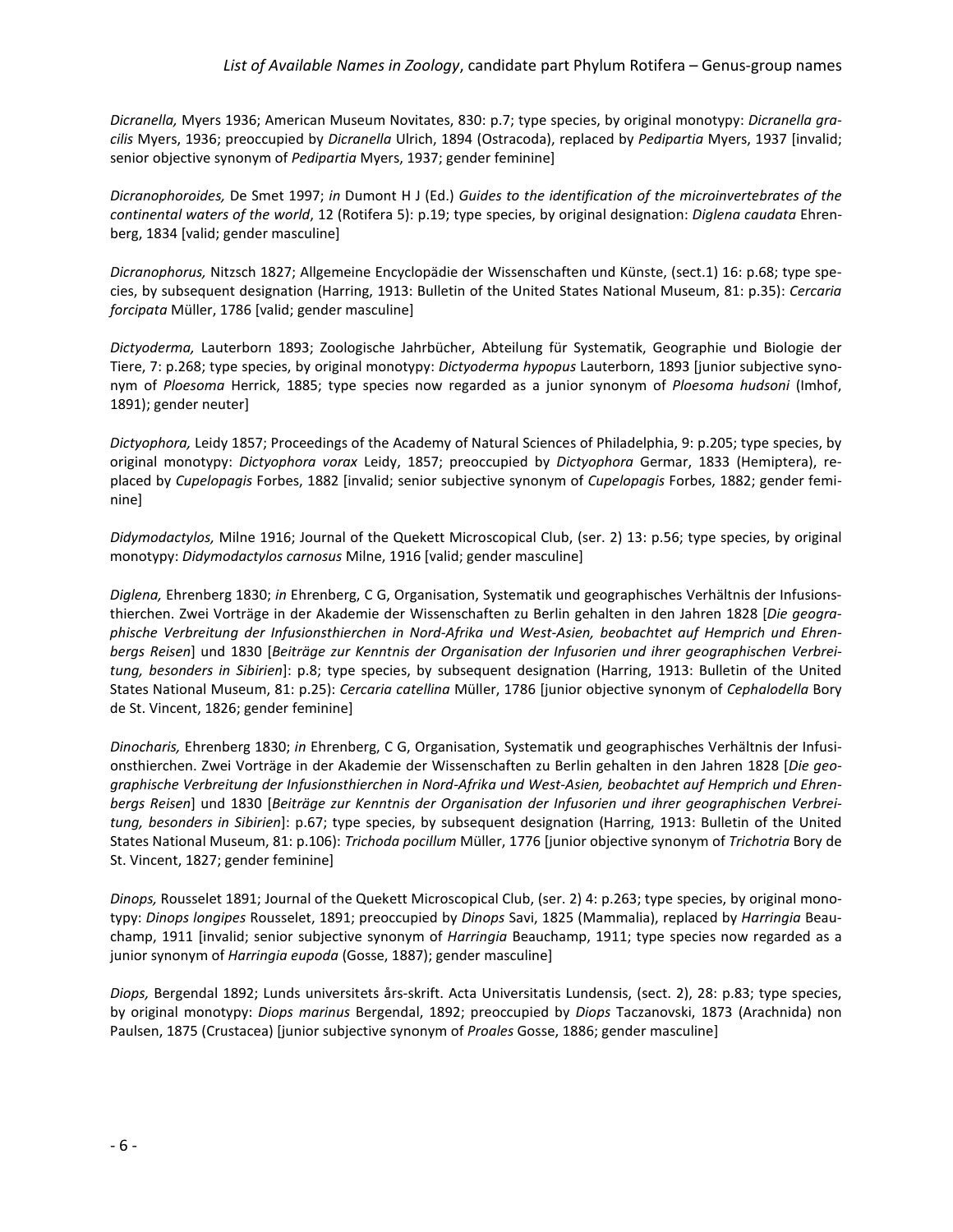*Diplacidium,* Lauterborn 1913; Handwörterbuch der Naturwissenschaften, 8: p.488,494; type species, by subsequent designation (Wiszniewski, 1954: Polskie Archiwum Hydrobiologii, 2: p.126): *Diplax trigona* Gosse, 1851 [junior subjective synonym of *Mytilina* Bory de St. Vincent, 1826; gender neuter]

*Diplax,* Gosse 1851; The Annals and Magazine of Natural History, (ser. 2) 8: p.201; type species, by subsequent designation (Wiszniewski, 1954: Polskie Archiwum Hydrobiologii, 2: p.126): *Diplax trigona* Gosse, 1851; preoccupied by *Diplax* Charpentier, 1840 (Neuroptera) [junior subjective synonym of *Mytilina* Bory de St. Vincent, 1826; gender feminine]

*Dipleuchlanis,* Beauchamp 1910; Bulletin de la Société zoologique de France, 35: p.122; type species, by original monotypy: *Diplois propatula* Gosse, 1886 [valid; gender feminine]

*Diplois,* Gosse 1886; *in* Hudson, C T & P H Gosse, *The Rotifera; or wheel-animalcules, both British and foreign:* v.2, p.86; type species, by subsequent designation (Harring, 1913: Bulletin of the United States National Museum, 81: p.37): *Diplois daviesiae* Gosse, 1886 [valid; gender feminine]

*Diplotrocha,* Schmarda 1854; Denkschriften der kaiserlichen Akademie der Wissenschaften, mathematischnaturwissenschaftliche Classe (Wien), 7/2: p.22; type species, by original monotypy: *Diplotrocha ptygura* Schmarda, 1854 [*genus inquirendum et incertae sedis*; gender feminine]

*Dipodina,* Ehrenberg 1842; Neue Notizen aus dem Gebiete der Natur- und Heilkunde / gesammelt und mitgetheilt von L.F.v. Froriep, 24: p.184; type species, by original monotypy: *Dipodina arctiscon* Ehrenberg, 1842 [*genus inquirendum et incertae sedis*; gender feminine]

*Discopus,* Zelinka 1887; Zoologischer Anzeiger, 10: p.465; type species, by original monotypy: *Discopus synaptae* Zelinka, 1887; preoccupied by *Discopus* Thomson, 1864 (Coleoptera), replaced by *Zelinkiella* Harring, 1913 [senior objective synonym of *Zelinkiella* Harring, 1913; gender masculine]

*Dispinthera,* Gosse 1887; Journal of the Royal Microscopical Society, 7: p.868; type species, by original monotypy: *Dispinthera capsa* Gosse, 1887 [*genus inquirendum et incertae sedis*; gender feminine]

*Dissotrocha,* Bryce 1910; Journal of the Quekett Microscopical Club, (ser. 2) 11: p.76; type species, by subsequent designation (Woodcock, 1911: [International Catalogue of Scientific Literature, 10, Zoology VI:](http://en.wikipedia.org/wiki/International_Catalogue_of_Scientific_Literature) p.45): *Callidina spinosa* Bryce, 1892 [valid; gender feminine]

*Distemma,* Ehrenberg 1830; *in* Ehrenberg, C G, Organisation, Systematik und geographisches Verhältnis der Infusionsthierchen. Zwei Vorträge in der Akademie der Wissenschaften zu Berlin gehalten in den Jahren 1828 [*Die geographische Verbreitung der Infusionsthierchen in Nord-Afrika und West-Asien, beobachtet auf Hemprich und Ehrenbergs Reisen*] und 1830 [*Beiträge zur Kenntnis der Organisation der Infusorien und ihrer geographischen Verbreitung, besonders in Sibirien*]: p.67; type species, by subsequent designation (Harring, 1913: Bulletin of the United States National Museum, 81: p.36): *Cercaria forcipata* Müller, 1786 [permanently invalid, junior objective synonym of *Dicranophorus* Nitzsch, 1827; gender neuter]

*Distyla,* Eichwald 1847; Bulletin de la Société impériale des naturalistes de Moscou, 20: p.345; type species, by original monotypy: *Distyla weissei* Eichwald, 1847 [*genus inquirendum et incertae sedis*; gender feminine]

*Distyla,* Eckstein 1883; Zeitschrift für wissenschaftliche Zoologie, 39: p.383; type species, by present designation: *Distyla ludwigii* Eckstein, 1883; preoccupied by *Distyla* Eichwald, 1847 [junior subjective synonym of *Lecane* Nitzsch, 1827; gender feminine]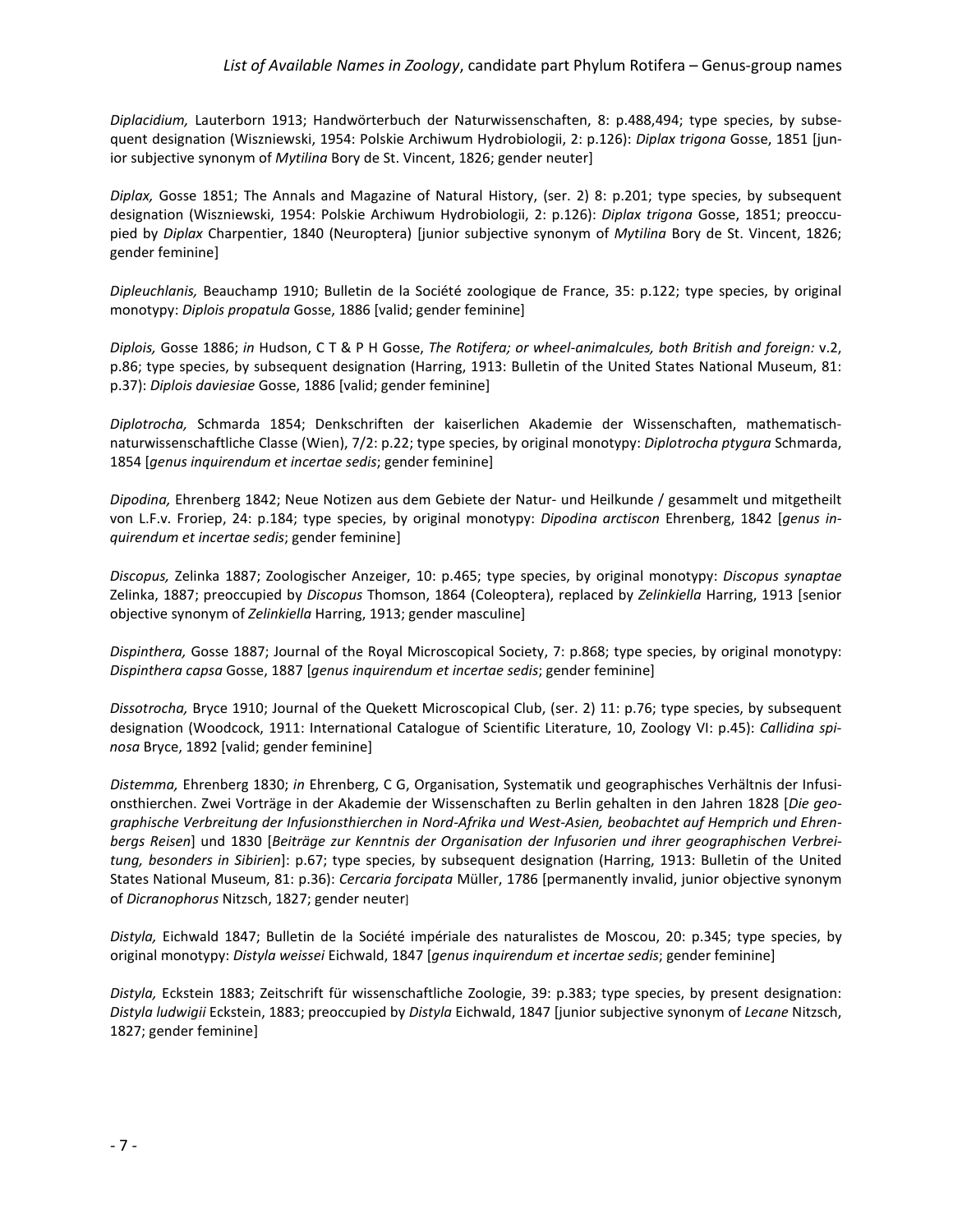*Diurella,* Bory de St. Vincent 1824; *in* Bory De Saint Vincent, J B G M M, *Dictionnaire classique d'histoire naturelle,* 5: p.568; type species, by subsequent designation (Harring, 1913: Bulletin of the United States National Museum, 81: p.39): *Trichoda tigris* Müller, 1786 [junior subjective synonym of *Trichocerca* Lamarck, 1801; gender feminine]

*Dorria,* Myers 1933; Journal of the Royal Microscopical Society, 53: p.119; type species, by original monotypy: *Dorria dalecarlica* Myers, 1933 [junior subjective synonym of *Dicranophorus* Nitzsch, 1827; gender feminine]

*Dorystoma,* Harring & Myers 1922; Transactions of the Wisconsin Academy of Sciences, Arts and Letters, 20: p.555; type species, by original monotypy: *Proales caudata* Bilfinger, 1894 [valid; gender neuter]

*Drilophaga,* Vejdovsky 1883; Sitzungsberichte der Königlichen Böhmischen Gesellschaft der Wissenschaften in Prag: p.390; type species, by original monotypy: *Drilophaga bucephalus* Vejdovsky, 1883 [valid; gender feminine]

*Elosa,* Lord 1891; International Journal of Microscopy, 10: p.323; type species, by original monotypy: *Elosa worrallii*  Lord, 1891 [valid; gender feminine]

*Embata,* Bryce 1910; Journal of the Quekett Microscopical Club, (ser. 2) 11: p.76; type species, by subsequent designation (Woodcock, 1911: [International Catalogue of Scientific Literature, 10, Zoology VI:](http://en.wikipedia.org/wiki/International_Catalogue_of_Scientific_Literature) p.45): *Callidina parasitica* Giglioli, 1863 [valid; gender feminine]

*Encentroides,* Sudzuki 1960; Bulletin of the Biogeographical Society of Japan, 21: p.19; type species, by original designation (monotype): *Encentroides nojirensis* Sudzuki, 1960 [junior subjective synonym of *Encentrum* Ehrenberg, 1838; gender masculine]

*Encentrum,* Ehrenberg 1838; *in* Ehrenberg, C G, *Die Infusionsthierchen als vollkommene Organismen. Ein Blick in das tiefere organische Leben der Natur:* p.450; type species, by subsequent designation (Harring, 1913: Bulletin of the United States National Museum, 81: p.43): *Furcularia marina* Dujardin, 1841 [valid; gender neuter]

*Endesma,* Ehrenberg 1838; *in* Ehrenberg, C G, *Die Infusionsthierchen als vollkommene Organismen. Ein Blick in das tiefere organische Leben der Natur:* p.450; type species, by original designation: *Distemma (Endesma) marinum* Ehrenberg, 1838 [*genus inquirendum et incertae sedis*; gender neuter]

*Enteroplea,* Ehrenberg 1830; *in* Ehrenberg, C G, Organisation, Systematik und geographisches Verhältnis der Infusionsthierchen. Zwei Vorträge in der Akademie der Wissenschaften zu Berlin gehalten in den Jahren 1828 [*Die geographische Verbreitung der Infusionsthierchen in Nord-Afrika und West-Asien, beobachtet auf Hemprich und Ehrenbergs Reisen*] und 1830 [*Beiträge zur Kenntnis der Organisation der Infusorien und ihrer geographischen Verbreitung, besonders in Sibirien*]: p.66; type species, by original monotypy: *Enteroplea lacustris* Ehrenberg, 1830 [valid; gender feminine]

*Eosphora,* Ehrenberg 1830; *in* Ehrenberg, C G, Organisation, Systematik und geographisches Verhältnis der Infusionsthierchen. Zwei Vorträge in der Akademie der Wissenschaften zu Berlin gehalten in den Jahren 1828 [*Die geographische Verbreitung der Infusionsthierchen in Nord-Afrika und West-Asien, beobachtet auf Hemprich und Ehrenbergs Reisen*] und 1830 [*Beiträge zur Kenntnis der Organisation der Infusorien und ihrer geographischen Verbreitung, besonders in Sibirien*]: p.67; type species, by original monotypy: *Eosphora najas* Ehrenberg, 1830 [valid; gender feminine]

*Eothinia,* Harring & Myers 1922; Transactions of the Wisconsin Academy of Sciences, Arts and Letters, 20: p.555, 646; type species, by original monotypy: *Eosphora elongata* Ehrenberg, 1832 [valid; gender feminine]

*Epiphanes,* Ehrenberg 1832; Abhandlungen der königlichen Akademie der Wissenschaften zu Berlin (für 1831): p.134; type species, by original monotypy: *Notommata clavulata* Ehrenberg, 1831 [valid; gender feminine]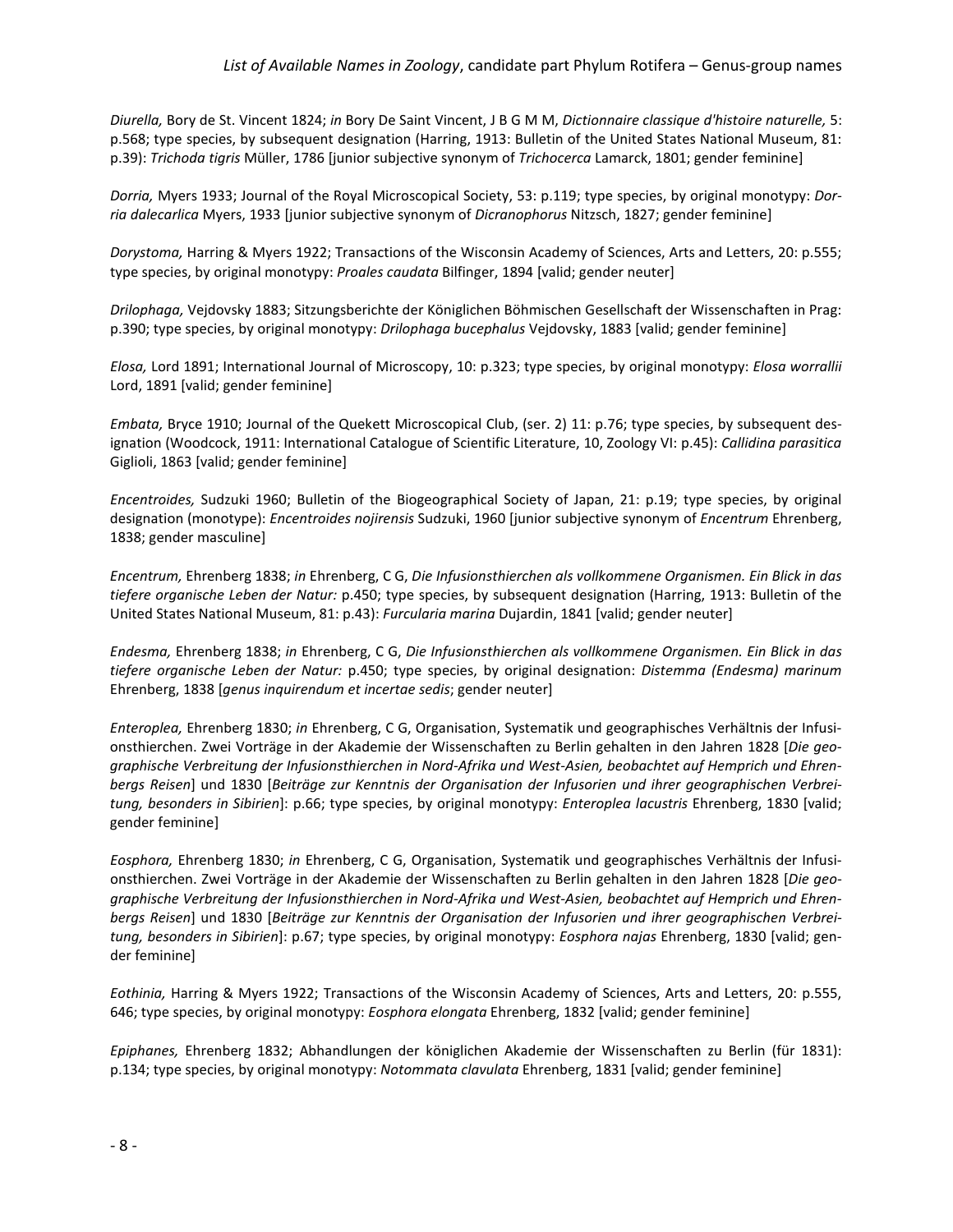*Erignatha,* Harring & Myers 1922; Transactions of the Wisconsin Academy of Sciences, Arts and Letters, 20: p.555; type species, by original monotypy: *Diglena clastopis* Gosse, 1886 [valid; gender feminine]

*Esechielina,* Bory de St. Vincent 1826; *in* Bory De Saint Vincent, J B G M M, *Essai d'une classification des animaux microscopiques:* p.76; type species, by subsequent designation (Harring, 1913: Bulletin of the United States National Museum, 81: p.92): *Esechielina mulleri* Bory de St. Vincent, 1826 (objective synonym of *Rotaria rotatoria* (Pallas, 1766)) [junior objective synonym of *Rotaria* Scopoli, 1777; gender feminine]

*Euchlanis,* Ehrenberg 1830; *in* Ehrenberg, C G, Organisation, Systematik und geographisches Verhältnis der Infusionsthierchen. Zwei Vorträge in der Akademie der Wissenschaften zu Berlin gehalten in den Jahren 1828 [*Die geographische Verbreitung der Infusionsthierchen in Nord-Afrika und West-Asien, beobachtet auf Hemprich und Ehrenbergs Reisen*] und 1830 [*Beiträge zur Kenntnis der Organisation der Infusorien und ihrer geographischen Verbreitung, besonders in Sibirien*]: p.66; type species, by subsequent designation (Ehrenberg, 1838: *Die Infusionsthierchen als vollkommene Organismen. Ein Blick in das tiefere organische Leben der Natur*: p.464): *Euchlanis dilatata* Ehrenberg, 1830 [valid; gender feminine]

*Eudactylota,* Manfredi 1927; Bollettino di Pesca, di Piscicoltura e di Idrobiologia / Supplemento memorie scientifiche, 1: p.29; type species, by original monotypy: *Scaridium eudactylotum* Gosse, 1886; preoccupied by *Eudactylota* Walsingham, 1911 (Lepidoptera), replaced by *Beauchampiella* Remane, 1929 [invalid; senior objective synonym of *Beauchampiella* Remane, 1929; gender feminine]

*Eulepadella,* Hauer 1926; Archiv für Hydrobiologie, 16: p.464; type species, by subsequent designation (Bartoš, 1955: Časopis Národního musea, oddíl přírodovědný, 124: p.184): *Brachionus patella* Müller, 1773] [junior objective synonym of *Lepadella* Bory de St. Vincent, 1826; gender feminine]

*Eusynchaeta,* Lauterborn 1905; Nordisches Plankton, 5/10: p.23; type species, by original designation: *Synchaeta pectinata* Ehrenberg, 1832 [junior objective synonym of *Synchaeta* Ehrenberg, 1832; gender feminine]

*Fadeewella,* Smirnov 1928; Zoologischer Anzeiger, 79: p.129; type species, by original monotypy: *Fadeewella minuta* Smirnov, 1928 [junior subjective synonym of *Filinia* Bory de St. Vincent, 1824; gender feminine]

*Filinia,* Bory de St. Vincent 1824; *in* Bory De Saint Vincent, J B G M M, *Dictionnaire classique d'histoire naturelle,* 6: p.507; type species, by original monotypy: *Brachionus passus* Müller, 1786 [valid; gender feminine]

*Floscularia,* Cuvier 1798; *in* Cuvier, G, *Tableau élémentaire de l'histoire naturelle des animaux:* p.664; type species, by subsequent designation (Harring, 1913: Bulletin of the United States National Museum, 81: p.48): *Serpula ringens* Linnæus, 1758 [valid; gender feminine]

*Furcularia,* Lamarck 1816; *in* Lamarck, J B P A, *Histoire naturelle des animaux sans vertèbres présentant les caractéres généraux et particuliers de ces animaux, leur distribution, leurs classes, leurs familles, leurs genres, et la citation des principales espèces qui s'y rapportent précédée d'une introduction offrant la détermination des caractères essentiels de l'animal, sa distinction du végétal et des autres corps naturels, enfin, l'exposition des principes fondamentaux de la Zoologie.* Tome Second*:* p.36; type species, by subsequent designation (Harring, 1913: Bulletin of the United States National Museum, 81: p.50): *Rotifer redivivus* Cuvier, 1798 (objective synonym of *Rotaria rotatoria* (Pallas, 1766)) [permanently invalid, junior objective synonym of *Rotaria* Scopoli, 1777; gender feminine]

*Gastropus,* Imhof 1888; Zoologischer Anzeiger, 11: p.171; type species, by subsequent designation (Harring, 1913: Bulletin of the United States National Museum, 81: p.51): *Gastropus stylifer* Imhof, 1891 [valid; gender masculine]

*Gastroschiza,* Bergendal 1892; Lunds universitets års-skrift. Acta Universitatis Lundensis, (sect. 2), 28: p.1; type species, by subsequent designation (Harring, 1913: Bulletin of the United States National Museum, 81: p.86): *Gastroschiza triacantha* Bergendal, 1892 [junior subjective synonym of *Ploesoma* Herrick, 1885; gender feminine]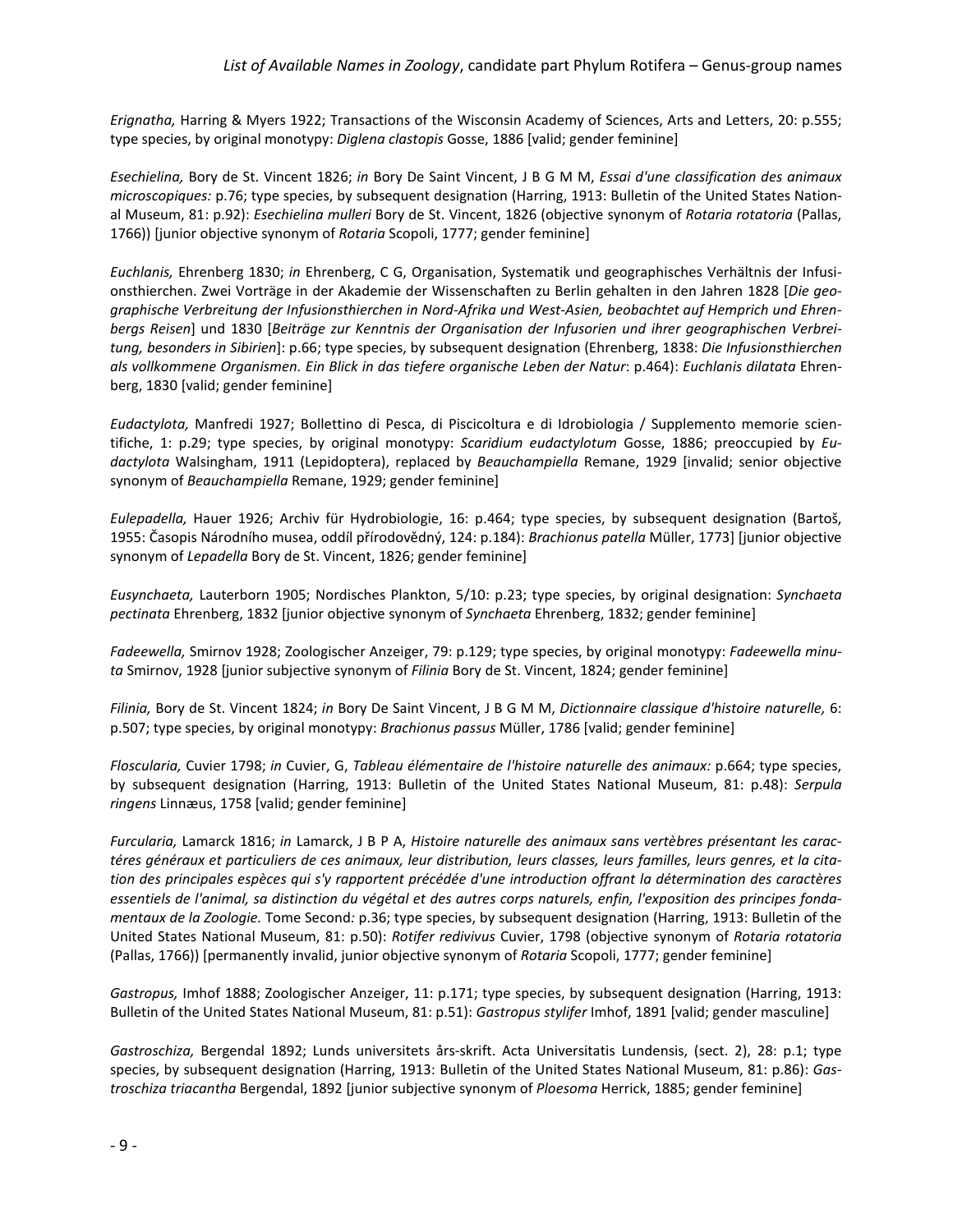*Glaciera,* Jersabek 1999; Journal of Natural History, 33: p.178; type species, by original designation (monotype): *Glaciera schabetsbergeri* Jersabek, 1999 [valid; gender feminine]

*Gomphogaster,* Vorce 1887; Proceedings of the American Society of Microscopists, 9: p.251; type species, by original monotypy: *Gomphogaster areolata* Vorce, 1887 [junior subjective synonym of *Ploesoma* Herrick, 1885; gender feminine]

*Habrotrocha,* Bryce 1910; Journal of the Quekett Microscopical Club, (ser. 2) 11: p.75; type species, by subsequent designation (Woodcock, 1911: [International Catalogue of Scientific Literature, 10, Zoology VI:](http://en.wikipedia.org/wiki/International_Catalogue_of_Scientific_Literature) p.45): *Callidina angusticollis* Murray, 1905 [valid; gender feminine]

*Halolindia,* Remane 1933; *in* H.G. Bronn's Klassen und Ordnungen des Tierreichs. Vermes. II. Abteilung: Aschelminthen. I. Buch: Rotatorien, Gastrotrichen und Kinorhynchen, 4 (3. und 4. Lieferung): p.574; type species, by subsequent designation (Wiszniewski, 1954: Polskie Archiwum Hydrobiologii, 2: p.56): *Lindia tecusa* Harring & Myers, 1922 [valid; gender feminine]

*Harringia,* Beauchamp 1911; Bulletin de la Société zoologique de France, 36: p.223; type species, by subsequent designation (Harring, 1913: Bulletin of the United States National Museum, 81: p.55): *Asplanchna eupoda* Gosse, 1887; new replacement name for *Dinops* Rousselet, 1891 non Savi, 1825 (Mammalia) [valid; gender feminine]

*Hemimonostyla,* Bartoš 1959; Fauna ČSR, 15: p.497; type species, by original designation: *Distyla agilis* Bryce, 1892 [junior subjective synonym of *Lecane* Nitzsch, 1827; gender feminine]

*Henoceros,* Milne 1916; Journal of the Quekett Microscopical Club, (ser. 2) 13: p.149; type species, by original monotypy: *Monoceros falcatus* Milne, 1916; new replacement name for *Monoceros* Milne, 1916 non Lacepède, 1798 (Pisces), nec Schneider, 1801 (Pisces), nec Rafinesque, 1815 (Mammalia) [valid; gender masculine]

*Heptaglena,* Schmarda 1850; Denkschriften der kaiserlichen Akademie der Wissenschaften, mathematischnaturwissenschaftliche Classe (Wien), 1: p.12; type species, by original monotypy: *Heptaglena digitata* Schmarda, 1850 [*genus inquirendum et incertae sedis*; gender feminine]

*Hertwigella,* Voigt 1957; *in* Voigt, M, *Rotatoria. Die Rädertiere Mitteleuropas:* p.336; type species, by original monotypy: *Hertwigia volvocicola* Plate, 1886; invalid replacement name for *Hertwigia* Plate, 1886 non Schmidt, 1880 (Porifera) [junior objective synonym of *Ascomorphella* Wiszniewski, 1953; gender feminine]

*Hertwigia,* Plate 1886; Jenaische Zeitschrift für Naturwissenschaft, 19: p.26; type species, by original monotypy: *Hertwigia volvocicola* Plate, 1886; preoccupied by *Hertwigia* Schmidt, 1880 (Porifera), replaced by *Ascomorphella* Wiszniewski, 1953 [invalid; senior objective synonym of *Ascomorphella* Wiszniewski, 1953; gender feminine]

*Heterolepadella,* Bartoš 1955; Časopis Národního musea, oddíl přírodovědný, 124: p.184; type species, by original designation: *Notogonia ehrenbergii* Perty, 1850 [valid; gender feminine]

*Hexarthra,* Schmarda 1854; Denkschriften der kaiserlichen Akademie der Wissenschaften, mathematischnaturwissenschaftliche Classe (Wien), 7/2: p.15; type species, by designation under the plenary power by ICZN (Op. 326): *Pedalion fennicum* Levander, 1892 [valid; gender feminine]

*Hexastemma,* Schmarda 1859; *in* Schmarda, L K, *Neue Turbellarien, Rotatorien und Anneliden beobachtet und gesammelt auf einer Reise um die Erde 1853 bis 1857. Erste Hälfte:* p.60; type species, by original monotypy: *Hexastemma melanoglena* Schmarda, 1859 [junior subjective synonym of *Lepadella* Bory de St. Vincent, 1826; gender neuter]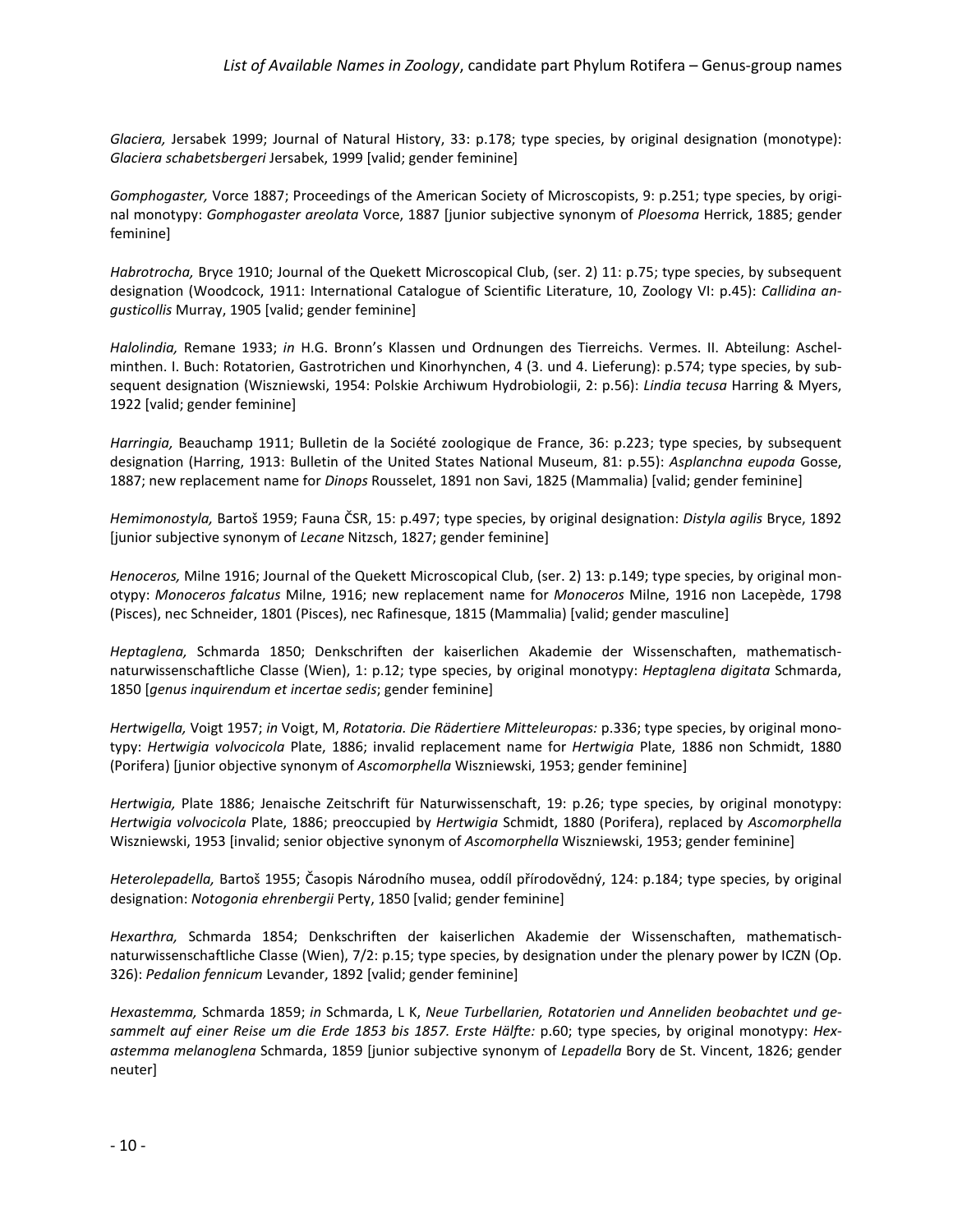*Horaella,* Donner 1949; Hydrobiologia, 2: p.134; type species, by original designation (monotype): *Horaella brehmi* Donner, 1949; [valid; gender feminine]

*Hudsonella,* Zacharias & Calman 1893; Zacharias, O, Forschungsberichte aus der Biologischen Station zu Plön, 1: p.25; type species, by original monotypy: *Hudsonella picta* Zacharias & Calman, 1893 [junior subjective synonym of *Gastropus* Imhof, 1888; gender feminine]

*Hyalocephalus,* Lucks 1911; Zoologischer Anzeiger, 38: p.568; type species, by original monotypy: *Hyalocephalus trilobus* Lucks, 1911 [*genus inquirendum*; gender masculine]

*Hydatina,* Ehrenberg 1830; *in* Ehrenberg, C G, Organisation, Systematik und geographisches Verhältnis der Infusionsthierchen. Zwei Vorträge in der Akademie der Wissenschaften zu Berlin gehalten in den Jahren 1828 [*Die geographische Verbreitung der Infusionsthierchen in Nord-Afrika und West-Asien, beobachtet auf Hemprich und Ehrenbergs Reisen*] und 1830 [*Beiträge zur Kenntnis der Organisation der Infusorien und ihrer geographischen Verbreitung, besonders in Sibirien*]: p.47; type species, by original monotypy: *Vorticella senta* Müller, 1773; preoccupied by *Hydatina* Schumacher, 1817 (gastropod mollusk) [senior objective synonym of *Epiphanes* Ehrenberg, 1832; gender feminine]

*Hydrias,* Ehrenberg 1831; *in* Ehrenberg, C G, *Hemprich et Ehrenberg Symbolae physicae. Animalia evertebrata, exclusis insectis, percensuit Dr. C. G. Ehrenberg. Series prima: continent animalia africana et asiatica:* 14th page; type species, by original monotypy: *Hydrias cornigera* Ehrenberg, 1831 [*genus inquirendum et incertae sedis*; gender feminine]

*Hypopus,* Bergendal 1892; Lunds universitets års-skrift. Acta Universitatis Lundensis, (sect. 2), 28: p.45; type spcies, by subsequent designation (Wiszniewski, 1954: Polskie Archiwum Hydrobiologii, 2: p.129): *Hypopus ritenbenki* Bergendal, 1892; preoccupied by *Hypopus* Dugés, 1834 (Arachnida), replaced by *Gastropus* Imhof, 1888 [junior subjective synonym of *Gastropus* Imhof, 1888; gender masculine]

*Inflatana,* Kutikova 1985; Kolovratki. Materialy Vtorogo Vsesojuznogo Simpoziuma po kolovratkam: p.63; type species, by original designation (monotype): *Inflatana pomazkovae* Kutikova, 1985 [valid; gender feminine]

*Isoencentrum,* De Smet 1997; *in* Dumont H J (Ed.) *Guides to the identification of the microinvertebrates of the continental waters of the world*, 12 (Rotifera 5): p.133; type species, by original designation: *Encentrum martes* Wulfert, 1939 [valid; gender neuter]

*Itura,* Harring & Myers 1928; Transactions of the Wisconsin Academy of Sciences, Arts and Letters, 23: p.669, 684; type species, by original designation: *Diglena aurita* Ehrenberg, 1830 [valid; gender feminine]

*Kellicottia,* Ahlstrom 1938; Journal of the Elisha Mitchell Scientific Society, 54: p.95; type species, by original designation: *Anuraea longispina* Kellicott, 1879 [valid; gender feminine]

*Keratella,* Bory de St. Vincent 1822; *in* Bory De Saint Vincent, J B G M M, *Dictionnaire classique d'histoire naturelle,* 2: p.470; type species, by monotypy: *Brachionus quadratus* Müller, 1786 [valid; gender feminine]

*Klypeoglena,* Bergendal 1892; Lunds universitets års-skrift. Acta Universitatis Lundensis, (sect. 2), 28: p.96; type species, by original monotypy: *Klypeoglena (Diglena) natans* Bergendal, 1892 [*genus inquirendum et incertae sedis*; gender feminine]

*Kostea,* De Smet 1997; *in* Dumont H J (Ed.) *Guides to the identification of the microinvertebrates of the continental waters of the world*, 12 (Rotifera 5): p.275; type species, by original designation (monotype): *Paradicranophorus wockei* Koste, 1961 [valid; gender feminine]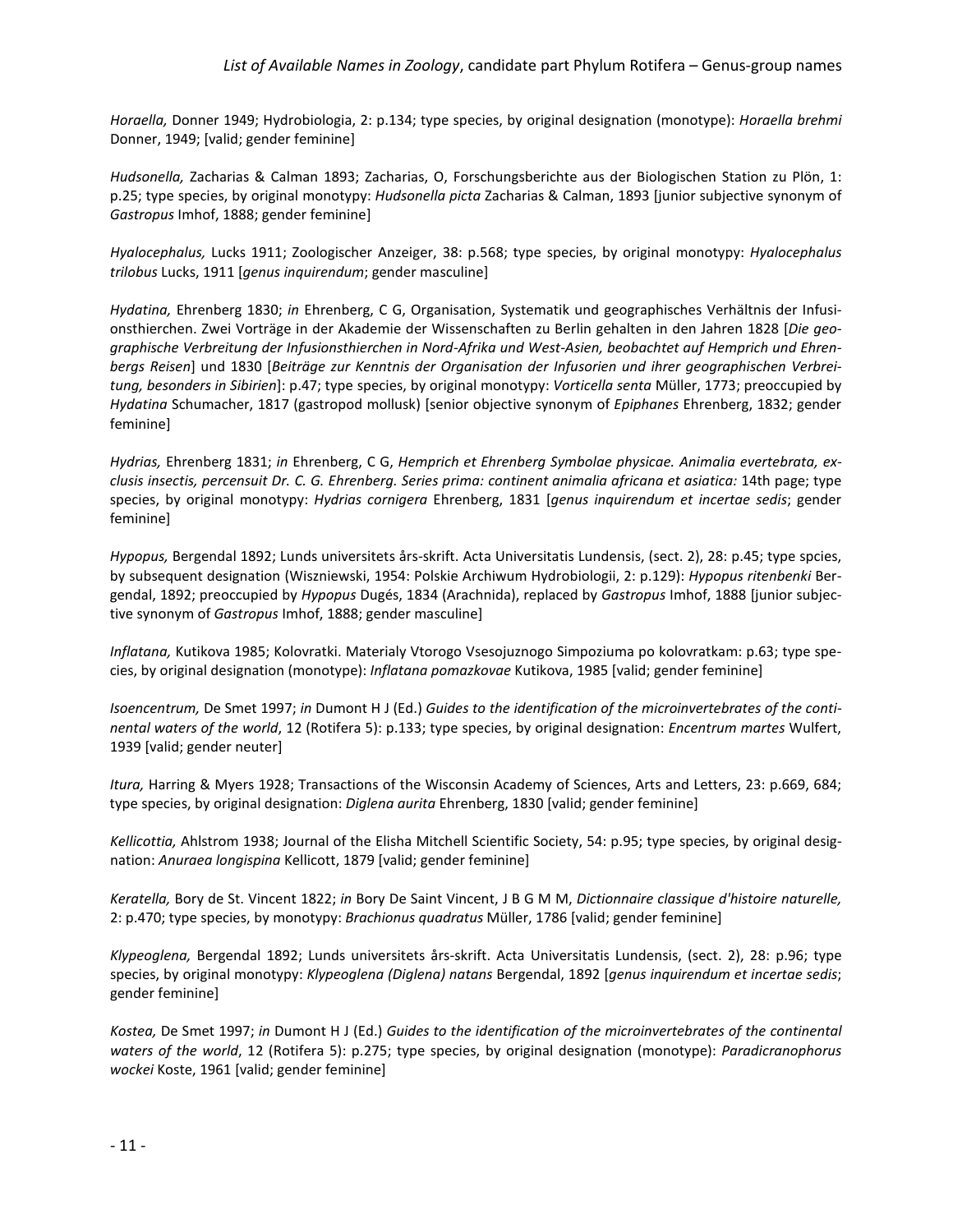*Labidodon,* Ehrenberg 1838; *in* Ehrenberg, C G, *Die Infusionsthierchen als vollkommene Organismen. Ein Blick in das tiefere organische Leben der Natur:* p.425; type species, by subsequent designation (Harring, 1913: Bulletin of the United States National Museum, 81: p.77): *Vorticella aurita* Müller, 1786 [junior objective synonym of *Notommata* Ehrenberg, 1830; gender masculine]

*Lacinularia,* Schweigger 1820; *in* Schweigger, A F, *Handbuch der Naturgeschichte der skelettlosen ungegliederten Thiere*: p.408; type species, by subsequent designation (Harring, 1913: Bulletin of the United States National Museum, 81: p.58): *Vorticella flosculosa* Müller, 1773 [valid; gender feminine]

*Lecane,* Nitzsch 1827; Allgemeine Encyclopädie der Wissenschaften und Künste, (sect.1) 16: p.69; type species, by subsequent designation (Harring, 1913: Bulletin of the United States National Museum, 81: p.60): *Cercaria luna* Müller, 1776 [valid; gender feminine]

*Leiodina,* Bory de St. Vincent 1826; *in* Bory De Saint Vincent, J B G M M, *Essai d'une classification des animaux microscopiques:* p.44; type species, by original designation: *Cercaria crumena* Müller, 1786 [*genus inquirendum et incertae sedis*; gender feminine]

*Lepadella,* Bory de St. Vincent 1826; *in* Bory De Saint Vincent, J B G M M, *Essai d'une classification des animaux microscopiques:* p.86; type species, by subsequent designation (Harring, 1913: Bulletin of the United States National Museum, 81: p.63): *Brachionus patella* Müller, 1773 [valid; gender feminine]

*Liliferotrocha,* Sudzuki 1959; Science Reports of the Tokyo Kyoiku Daigaku, 9: p.66; type species, by original designation (monotype): *Liliferotrocha urawensis* Sudzuki, 1959 [junior subjective synonym of *Proalides* Beauchamp, 1907; gender feminine]

*Limnias,* Schrank 1803; Fauna Boica, 3/2: p.311; type species, by original monotypy: *Limnias ceratophylli* Schrank, 1803 [valid; gender feminine]

*Limnioides,* Tatem 1868; Journal of the Quekett Microscopical Club, 1: p.124; type species, by original monotypy: *Limnioides myriophylli* Tatem, 1868 [junior subjective synonym of *Limnias* Schrank, 1803; gender masculine]

*Lindia,* Dujardin 1841; *in* Dujardin, M F, *Histoire naturelle des zoophytes. Infusoires, comprenant la physiologie et la classificatin de ces animaux, et la manière de les étudier à l'aide du microscope:* p.653; type species, by original monotypy: *Lindia torulosa* Dujardin, 1841 [valid; gender feminine]

*Listrion,* Schmarda 1846; *in* Schmarda, L K, *Kleine Beiträge zur Naturgeschichte der Infusorien:* p.20; type species, by original monotypy: *Listrion rostrum* Schmarda, 1846 [junior subjective synonym of *Squatinella* Bory de St. Vincent, 1826; gender neuter]

*Lophocharis,* Ehrenberg 1838; *in* Ehrenberg, C G, *Die Infusionsthierchen als vollkommene Organismen. Ein Blick in das tiefere organische Leben der Natur:* p.458; type species, by original monotypy: *Lepadella salpina* Ehrenberg, 1834 [valid; gender feminine]

*Lycocephalus*, Corda 1838; Almanach de Carlsbad, Prague, 8: p.182; type species, by original monotypy: *Lycocephalus brachionus* Corda, 1838 [junior subjective synonym of *Colurella* Bory de St. Vincent, 1823; type species now regarded as a junior synonym of *Colurella adriatica* Ehrenberg, 1831; gender masculine]

*Macrochaetus,* Perty 1850; Mittheilungen der naturforschenden Gesellschaft in Bern, 170: p.21; type species, by original monotypy: *Macrochaetus subquadratus* Perty, 1850; by original monotoypy [valid; gender masculine]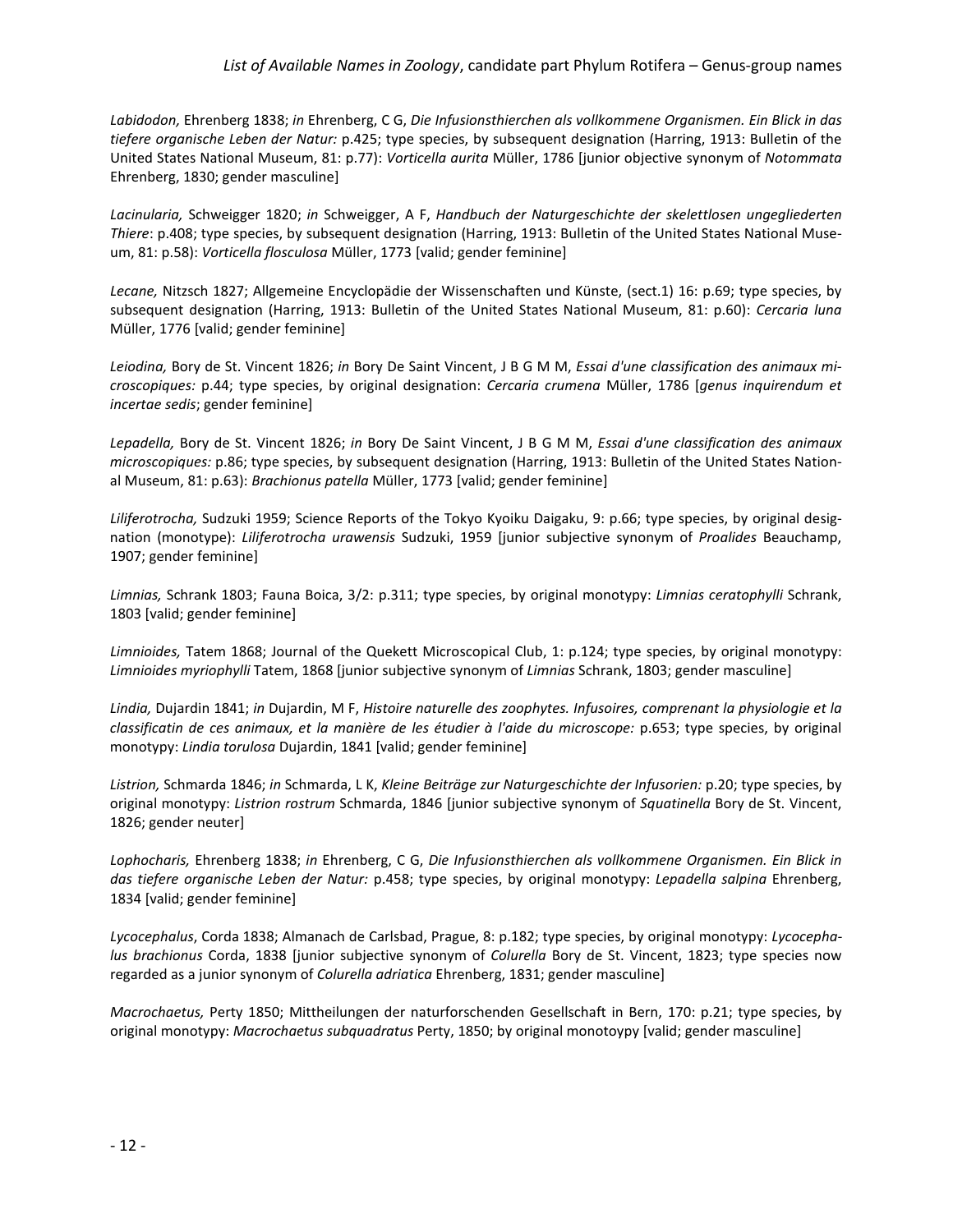#### *List of Available Names in Zoology*, candidate part Phylum Rotifera – Genus-group names

*Macrotrachela,* Milne 1886; Proceedings of the Philosophical Society of Glasgow, 17: p.135; type species, by subsequent designation (Harring, 1913: Bulletin of the United States National Museum, 81: p.67): *Macrotrachela aculeata* Milne, 1886 [valid; gender feminine]

*Manfredium,* Gallagher 1957; Proceedings of the Pennsylvania Academy of Science, 31: p.183; type species, by monotypy: *Scaridium eudactylotum* Gosse, 1886; replacement name for *Eudactylota* Manfredi, 1927 non Walsingham, 1911 (Lepidoptera) [permanently invalid, junior objective synonym of *Beauchampiella* Remane, 1929; gender neuter]

*Mastigocerca,* Ehrenberg 1830; *in* Ehrenberg, C G, Organisation, Systematik und geographisches Verhältnis der Infusionsthierchen. Zwei Vorträge in der Akademie der Wissenschaften zu Berlin gehalten in den Jahren 1828 [*Die geographische Verbreitung der Infusionsthierchen in Nord-Afrika und West-Asien, beobachtet auf Hemprich und Ehrenbergs Reisen*] und 1830 [*Beiträge zur Kenntnis der Organisation der Infusorien und ihrer geographischen Verbreitung, besonders in Sibirien*]: p.66; type species, by original monotypy: *Mastigocerca carinata* Ehrenberg, 1830 [junior subjective synonym of *Trichocerca* Lamarck, 1801; type species now regarded as a junior synonym of *Trichocerca rattus* (Müller, 1776); gender feminine]

*Megalotrocha,* Bory de St. Vincent 1826; *in* Bory De Saint Vincent, J B G M M, *Essai d'une classification des animaux microscopiques:* p.76; type species, by original monotypy: *Megalotrocha socialis* Bory de Saint Vincent, 1826, an invalid objective synonym of *Lacinularia flosculosa* (Müller, 1773) [permanently invalid, junior objective synonym of *Lacinularia* Schweigger, 1820; gender feminine]

*Melicerta,* Schrank 1803; Fauna Boica, 3/2: p.310; type species, by original monotypy: *Sabella ringens* Linnæus, 1767 (ICZN Op. 522) [permanently invalid, junior objective synonym of *Floscularia* Cuvier, 1798; gender masculine]

*Metadiaschiza,* Fadeev 1925; Zoologischer Anzeiger, 62: p.135; type species, by subsequent designation (Wiszniewski, 1954: Polskie Archiwum Hydrobiologii, 2: p.83): *Diplois trigona* Rousselet, 1895 [junior subjective synonym of *Cephalodella* Bory de St. Vincent, 1826; gender feminine]

*Metopidia,* Ehrenberg 1830; *in* Ehrenberg, C G, Organisation, Systematik und geographisches Verhältnis der Infusionsthierchen. Zwei Vorträge in der Akademie der Wissenschaften zu Berlin gehalten in den Jahren 1828 [*Die geographische Verbreitung der Infusionsthierchen in Nord-Afrika und West-Asien, beobachtet auf Hemprich und Ehrenbergs Reisen*] und 1830 [*Beiträge zur Kenntnis der Organisation der Infusorien und ihrer geographischen Verbreitung, besonders in Sibirien*]: p.92; type species, by original monotypy: *Metopidia triptera* Ehrenberg, 1830 [junior subjective synonym of *Lepadella* Bory de St. Vincent, 1826; gender feminine]

*Microcodon,* Ehrenberg 1830; *in* Ehrenberg, C G, Organisation, Systematik und geographisches Verhältnis der Infusionsthierchen. Zwei Vorträge in der Akademie der Wissenschaften zu Berlin gehalten in den Jahren 1828 [*Die geographische Verbreitung der Infusionsthierchen in Nord-Afrika und West-Asien, beobachtet auf Hemprich und Ehrenbergs Reisen*] und 1830 [*Beiträge zur Kenntnis der Organisation der Infusorien und ihrer geographischen Verbreitung, besonders in Sibirien*]: p.65; type species, by original monotypy: *Microcodon clavus* Ehrenberg, 1830 [valid; gender masculine]

*Microdina,* Murray 1905; Transactions of the Royal Society of Edinburgh, 41: p.371; type species, by original monotypy: *Microdona paradoxa* Murray, 1905; preoccupied by *Microdina* Kirby, 1903 (Orthoptera), replaced by *Philodinavus* Harring, 1913 [invalid; senior objective synonym of *Philodinavus* Harring, 1913; gender feminine]

*Mikrocodides,* Bergendal 1892; Lunds universitets års-skrift. Acta Universitatis Lundensis, (sect. 2), 28: p.34; type species, by original monotypy: *Mikrocodides dubius* Bergendal, 1892 [valid; type species now regarded as a junior synonym of *M. chlaena* (Gosse, 1886); gender masculine]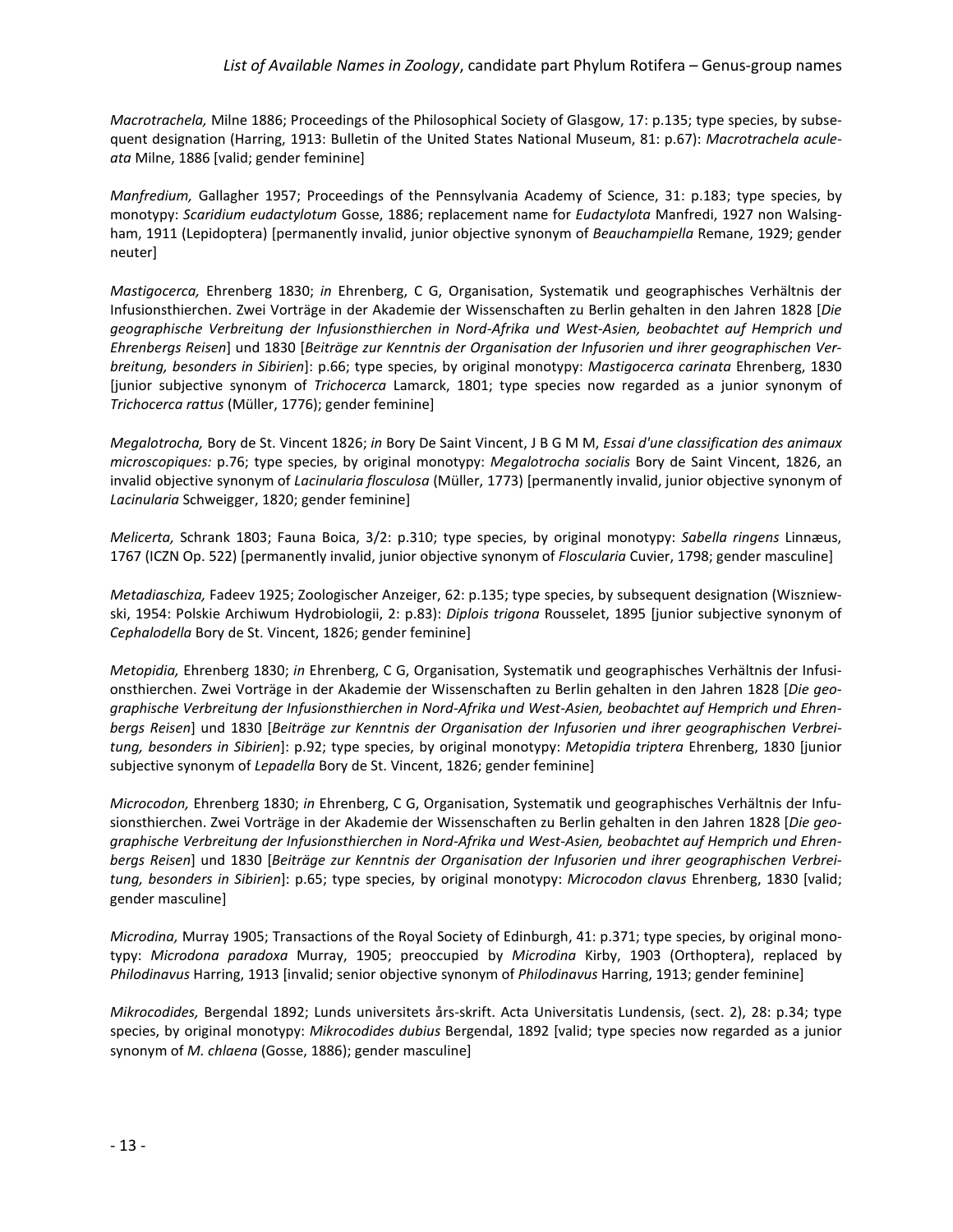*Mniobia,* Bryce 1910; Journal of the Quekett Microscopical Club, (ser. 2) 11: p.77; type species, by subsequent designation (Woodcock, 1911: [International Catalogue of Scientific Literature, 10, Zoology VI:](http://en.wikipedia.org/wiki/International_Catalogue_of_Scientific_Literature) p.45): *Callidina magna* Plate, 1889 [valid; gender feminine]

*Monocerca,* Bory de St. Vincent 1826; *in* Bory De Saint Vincent, J B G M M, *Essai d'une classification des animaux microscopiques:* p.69; type species, by subsequent designation (Harring, 1913: Bulletin of the United States National Museum, 81: p.104): *Monocerca longicauda* Bory de St. Vincent, 1826 (=*Trichoda rattus* Müller renamed) [permanently invalid, junior objective synonym of *Trichocerca* Lamarck, 1801; gender feminine]

*Monoceros,* Milne 1916; Journal of the Quekett Microscopical Club, (ser. 2) 13: p.49; type species, by original monotypy: *Monoceros falcatus* Milne, 1916; preoccupied by *Monoceros* Lacepède, 1798 (Pisces), nec Schneider, 1801 (Pisces), nec Rafinesque, 1815 (Mammalia), replaced by *Henoceros* Milne, 1916 [invalid; senior objective synonym of *Henoceros* Milne, 1916; gender masculine]

*Monolabis,* Ehrenberg 1830; *in* Ehrenberg, C G, Organisation, Systematik und geographisches Verhältnis der Infusionsthierchen. Zwei Vorträge in der Akademie der Wissenschaften zu Berlin gehalten in den Jahren 1828 [*Die geographische Verbreitung der Infusionsthierchen in Nord-Afrika und West-Asien, beobachtet auf Hemprich und Ehrenbergs Reisen*] und 1830 [*Beiträge zur Kenntnis der Organisation der Infusorien und ihrer geographischen Verbreitung, besonders in Sibirien*]: p.68; type species, by original monotypy: *Monolabis conica* Ehrenberg, 1830 [*genus inquirendum et incertae sedis*; gender feminine]

*Monommata,* Bartsch 1870; Jahreshefte des Vereins für vaterländische Naturkunde in Württemberg, 26: p.344; type species, by subsequent designation (Harring, 1913: Bulletin of the United States National Museum, 81: p.72): *Vorticella longiseta* Müller, 1786 [valid; gender feminine]

*Monostyla,* Ehrenberg 1830; *in* Ehrenberg, C G, Organisation, Systematik und geographisches Verhältnis der Infusionsthierchen. Zwei Vorträge in der Akademie der Wissenschaften zu Berlin gehalten in den Jahren 1828 [*Die geographische Verbreitung der Infusionsthierchen in Nord-Afrika und West-Asien, beobachtet auf Hemprich und Ehrenbergs Reisen*] und 1830 [*Beiträge zur Kenntnis der Organisation der Infusorien und ihrer geographischen Verbreitung, besonders in Sibirien*]: p.66; type species, by subsequent designation (Harring, 1913: Bulletin of the United States National Museum, 81: p.72): *Trichoda cornuta* Müller, 1786 [junior subjective synonym of *Lecane* Nitzsch, 1827; gender feminine]

*Monura,* Ehrenberg 1830; *in* Ehrenberg, C G, Organisation, Systematik und geographisches Verhältnis der Infusionsthierchen. Zwei Vorträge in der Akademie der Wissenschaften zu Berlin gehalten in den Jahren 1828 [*Die geographische Verbreitung der Infusionsthierchen in Nord-Afrika und West-Asien, beobachtet auf Hemprich und Ehrenbergs Reisen*] und 1830 [*Beiträge zur Kenntnis der Organisation der Infusorien und ihrer geographischen Verbreitung, besonders in Sibirien*]: p.64; type species, by original monotypy: *Monura colurus* Ehrenberg, 1830 [junior subjective synonym of *Colurella* Bory de St. Vincent, 1823; gender feminine]

*Myersina,* Wiszniewski 1934; Annales Musei Zoologici Polonici, 10: p.362; type species, by subsequent designation (Wiszniewski, 1936: Zoologica Poloniae, 1: p.179): *Myersina tetraglena* Wiszniewski, 1934; preoccupied by *Myersina* Herre, 1934 (Pisces) [10.3.1934], replaced by *Myersinella* Wiszniewski, 1936 [invalid; senior objective synonym of *Myersinella* Wiszniewski, 1936; gender feminine]

*Myersinella,* Wiszniewski 1936; Zoologica Poloniae, 1: p.179; type species, by original designation: *Myersina tetraglena* Wiszniewski, 1934; new replacement name for *Myersina* Wiszniewski, 1934 [20.8.1934] non Herre, 1934 (Pisces) [10.3.1934] [valid; gender feminine]

*Mytilia,* Gosse 1886; *in* Hudson, C T & P H Gosse, *The Rotifera; or wheel-animalcules, both British and foreign:* v.2, p.110; type species, by subsequent designation (Wiszniewski, 1954: Polskie Archiwum Hydrobiologii, 2: p.131): *Mytilia tavina* Gosse, 1886; preoccupied by *Mytilia* Gray, 1858 (Reptilia) [junior subjective synonym of *Proales* Gosse, 1886; gender feminine]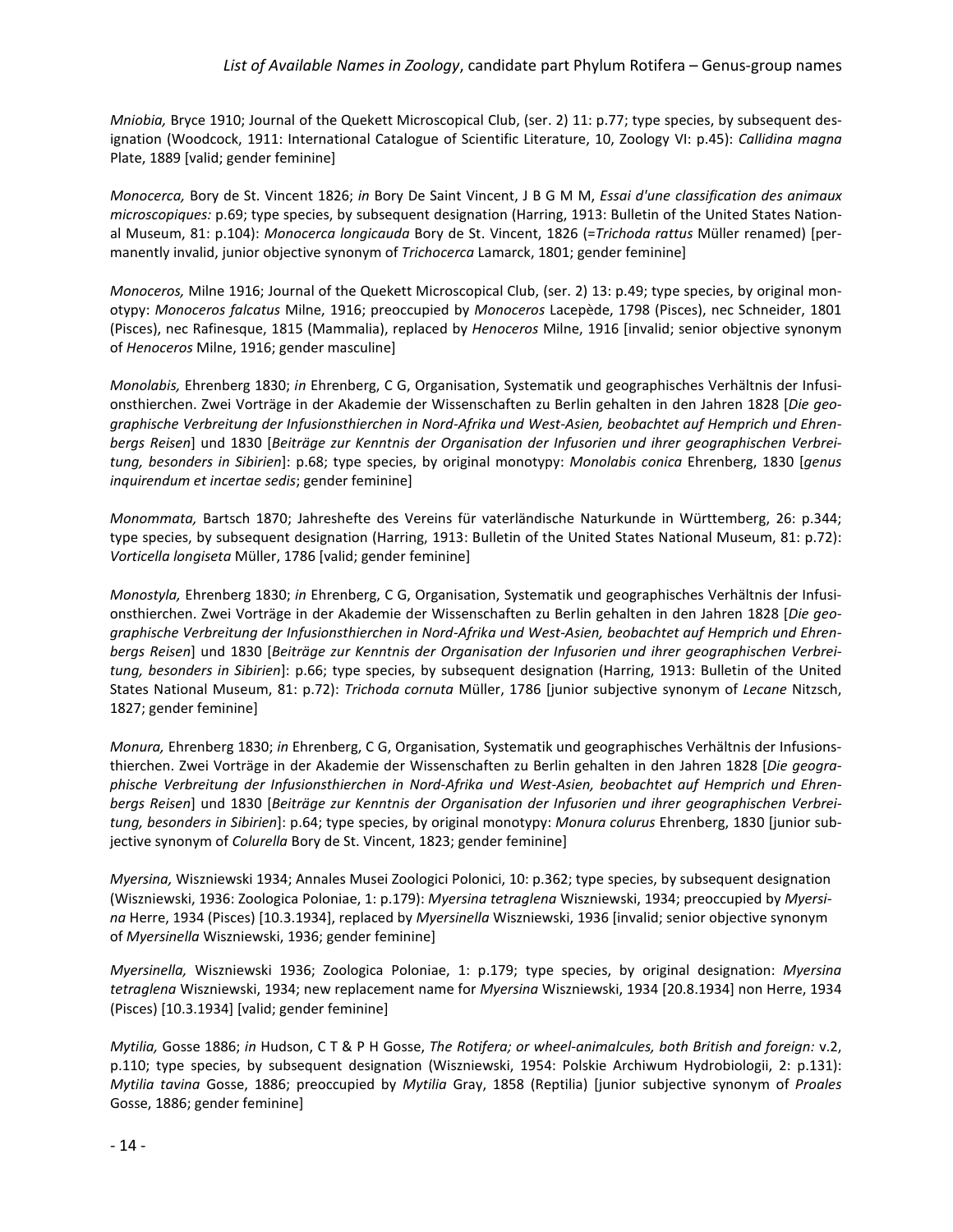*Mytilina,* Bory de St. Vincent 1826; *in* Bory De Saint Vincent, J B G M M, *Essai d'une classification des animaux microscopiques:* p.87; type species, by subsequent designation (von Hofsten, 1910: Arkiv för zoology, 6: p.54): *Brachionus mucronatus* Müller, 1773 [valid; gender feminine]

*Norops,* Ehrenberg 1830; *in* Ehrenberg, C G, Organisation, Systematik und geographisches Verhältnis der Infusionsthierchen. Zwei Vorträge in der Akademie der Wissenschaften zu Berlin gehalten in den Jahren 1828 [*Die geographische Verbreitung der Infusionsthierchen in Nord-Afrika und West-Asien, beobachtet auf Hemprich und Ehrenbergs Reisen*] und 1830 [*Beiträge zur Kenntnis der Organisation der Infusorien und ihrer geographischen Verbreitung, besonders in Sibirien*]: p.67; type species, by original monotypy: *Norops dorsalis* Ehrenberg, 1830; preoccupied by *Norops* Wagler, 1830 (Reptilia), replaced by *Triophthalmus* Ehrenberg, 1838 [*genus inquirendum*; gender masculine]

*Noteus,* Ehrenberg 1830; *in* Ehrenberg, C G, Organisation, Systematik und geographisches Verhältnis der Infusionsthierchen. Zwei Vorträge in der Akademie der Wissenschaften zu Berlin gehalten in den Jahren 1828 [*Die geographische Verbreitung der Infusionsthierchen in Nord-Afrika und West-Asien, beobachtet auf Hemprich und Ehrenbergs Reisen*] und 1830 [*Beiträge zur Kenntnis der Organisation der Infusorien und ihrer geographischen Verbreitung, besonders in Sibirien*]: p.68; type species, by original monotypy: *Brachionus bakeri* Müller, 1786 [junior subjective synonym of *Brachionus* Pallas, 1766; type species now regarded as a junior synonym of *Brachionus quadridentatus* Hermann, 1783; gender masculine]

*Notholca,* Gosse 1886; *in* Hudson, C T & P H Gosse, *The Rotifera; or wheel-animalcules, both British and foreign:* v.2, p.125; type species, by subsequent designation (Harring, 1913: Bulletin of the United States National Museum, 81: p.76): *Brachionus striatus* Müller, 1786 [valid; gender feminine]

*Notogonia,* Perty 1850; Mittheilungen der naturforschenden Gesellschaft in Bern, 170: p.20; type species, by original monotypy: *Notogonia ehrenbergii* Perty, 1850 [junior subjective synonym of *Lepadella* Bory de St. Vincent, 1826; gender feminine]

*Notommata,* Ehrenberg 1830; *in* Ehrenberg, C G, Organisation, Systematik und geographisches Verhältnis der Infusionsthierchen. Zwei Vorträge in der Akademie der Wissenschaften zu Berlin gehalten in den Jahren 1828 [*Die geographische Verbreitung der Infusionsthierchen in Nord-Afrika und West-Asien, beobachtet auf Hemprich und Ehrenbergs Reisen*] und 1830 [*Beiträge zur Kenntnis der Organisation der Infusorien und ihrer geographischen Verbreitung, besonders in Sibirien*]: p.66; type species, by subsequent designation (Harring, 1913: Bulletin of the United States National Museum, 81: p.77): *Vorticella aurita* Müller, 1786 [valid; gender feminine]

*Notops,* Hudson 1886; *in* Hudson, C T & P H Gosse, *The Rotifera; or wheel-animalcules, both British and foreign:* v.2, p.11; type species, by subsequent designation (Harring, 1913: Bulletin of the United States National Museum, 81: p.45): *Notommata clavulata* Ehrenberg, 1831 [junior subjective synonym of *Epiphanes* Ehrenberg, 1832; gender masculine]

*Notostemma,* Bergendal 1892; Lunds universitets års-skrift. Acta Universitatis Lundensis, (sect. 2), 28: p.68; type species, by subsequent designation (Harring, 1913: Bulletin of the United States National Museum, 81: p.33): *Notostemma bicarinata* Bergendal, 1892 [*genus inquirendum*; gender neuter]

*Octotrocha,* Thorpe 1893; Journal of the Royal Microscopical Society, 13: p.146; type species, by original monotypy: *Octotrocha speciosa* Thorpe, 1893 [valid; gender feminine]

*Oecistes,* Ehrenberg 1834; Physikalische Abhandlungen der Königlichen Akademie der Wissenschaften zu Berlin: p.223; type species, by original monotypy: *Oecistes crystallinus* Ehrenberg, 1834 [junior subjective synonym of *Ptygura* Ehrenberg, 1832; gender masculine]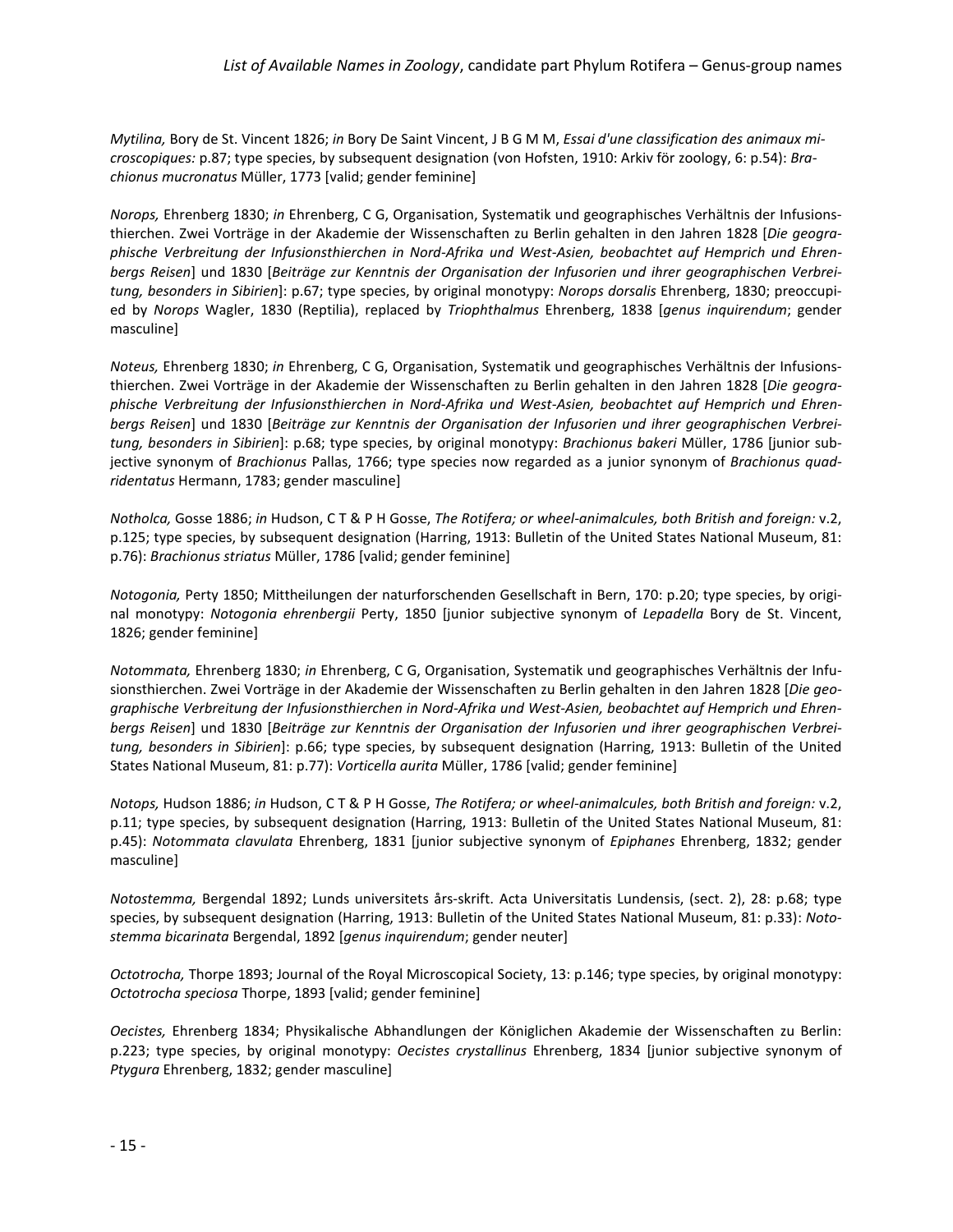#### *List of Available Names in Zoology*, candidate part Phylum Rotifera – Genus-group names

*Otoglena,* Ehrenberg 1837; Abhandlungen der königlichen Akademie der Wissenschaften zu Berlin (für 1835): p.175; type species, by original monotypy: *Otoglena papillosa* Ehrenberg, 1837 [*genus inquirendum et incertae sedis*; gender feminine]

*Otostephanos,* Milne 1916; Journal of the Quekett Microscopical Club, (ser. 2) 13: p.170; type species, by original designation: *Habrotrocha auriculata* Murray, 1911 [valid; gender masculine]

*Oxysterna,* Iroso 1910; Monitore zoologico italiano, 21: p.303; type species, by original designation: *Metopidia oxysternon* Gosse, 1851 (as *Metopidia oxysternum* Gosse, 1851; incorrect subsequent spelling) [junior subjective synonym of *Lophocharis* Ehrenberg, 1838; gender feminine]

*Paracephalodella,* Bērziņš 1976; *in* Bērziņš, B, *Notes on the Rotifera from Aneboda*: p.7; type species, by original monotypy: *Paracephalodella latifulcrum* Bērziņš, 1976 [junior subjective synonym of *Cephalodella* Bory de St. Vincent, 1826; gender feminine]

*Paracolurella,* Myers 1936; American Museum Novitates, 830: p.22; type species, by subsequent designation (Wiszniewski, 1954: Polskie Archiwum Hydrobiologii, 2: p.91): *Colurella aemula* Myers, 1934 [valid; gender feminine]

*Paradicranophorus,* Wiszniewski 1929; Bulletin de l'Académie Polonaise des Sciences et des Lettres, (ser. B), II: p.144; type species, by original monotypy: *Paradicranophorus limosus* Wiszniewski, 1929 [valid; gender masculine]

*Paradoxocara,* Skorikov 1914; Trudy Ihtiologicheskoj Laboratorii Upravlenja Kaspjsko - Volzhskih rybnyh i Tjulen'ih Promyslov', 3: p.11; type species, by original monotypy: *Paradoxocara verrucosa* Skorikov, 1914 [junior subjective synonym of *Proalides* Beauchamp, 1907; gender feminine]

*Parafilinia,* Sudzuki 1989; Special Issue celebrating the Centennial Anniversary of the Foundation of Nihon Daigaku University: p.330; type species, by original monotypy: *Filinia camasecla* Myers, 1938 [junior subjective synonym of *Filinia* Bory de St. Vincent, 1824; gender feminine]

*Paralepadella,* De Ridder 1966; Biologisch Jaarboek (Dodonaea), 34: p.150; type species, by original designation (monotype): *Paralepadella vanoyei* De Ridder, 1966 [junior subjective synonym of *Lepadella* Bory de St. Vincent, 1826; gender feminine]

*Paranuraeopsis,* Koste 1974; Gewässer und Abwässer, 53/54: p.59; type species, by original designation (monotype): *Paranuraeopsis quadriantennata* Koste, 1974 [junior subjective synonym of *Anuraeopsis* Lauterborn, 1900; gender feminine]

*Paraseison,* Plate 1887; Mittheilungen der zoologischen Station zu Neapel, 7: p.235; type species, by subsequent designation (Harring, 1913: Bulletin of the United States National Museum, 81: p.81): *Paraseison asplanchnus* Plate, 1887 [valid; type species now regarded as a junior synonym of *P. annulatus* (Claus, 1876); gender masculine]

*Parasynchaeta,* Lauterborn 1905; Nordisches Plankton, 5/10: p.29; type species, by original monotypy: *Synchaeta (Parasynchaeta) monopus* Plate, 1889 [junior subjective synonym of *Synchaeta* Ehrenberg, 1832; gender feminine]

*Parencentropsis,* Sudzuki 1960; Bulletin of the Biogeographical Society of Japan, 21: p.20; type species, by original designation (as *Parencentrum* [sic] *mittii*): *Parencentropsis mittii* Sudzuki, 1960 [junior subjective synonym of *Parencentrum* Wiszniewski, 1953; type species now regarded as a junior synonym of *Parencentrum plicatum* (Eyferth, 1878); gender feminine]

*Parencentrum,* Wiszniewski 1953; Polskie Archiwum Hydrobiologii, 1: p.391; type species, by original designation: *Theora plicata* Eyferth, 1878 [valid; gender neuter]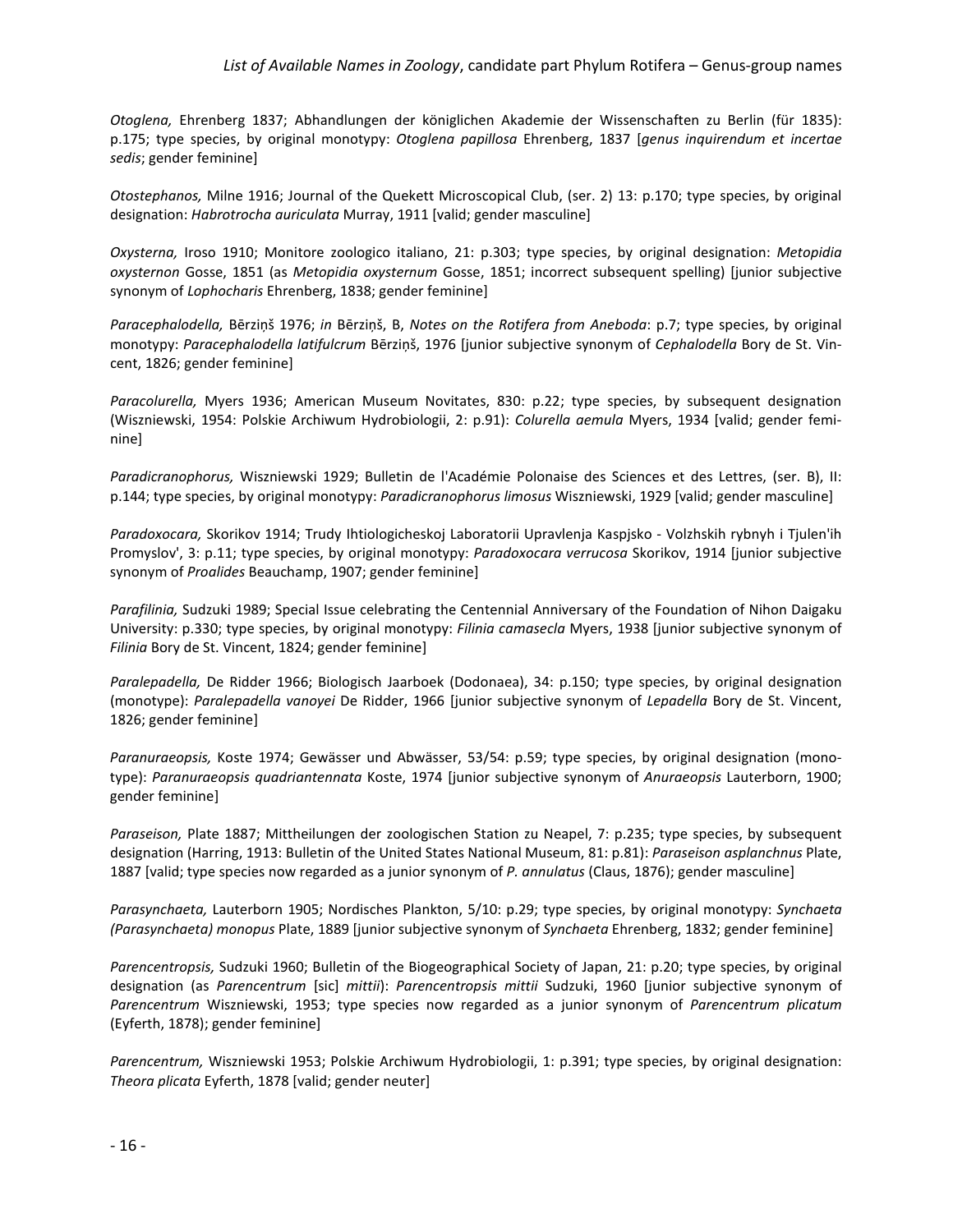*Pedalion,* Hudson 1871; Monthly Microscopical Journal, 6: p.121; type species, by original monotypy: *Pedalion mirum* Hudson, 1871; preoccupied by *Pedalion* Dillwyn, 1817 (Mollusca) and *Pedalion* Swainson, 1839 (Pisces) (ICZN op.326: a junior homonym of *Pedalion* Dillwyn, 1817) [junior subjective synonym of *Hexarthra* Schmarda, 1854; gender neuter]

*Pedetes,* Gosse 1886; *in* Hudson, C T & P H Gosse, *The Rotifera; or wheel-animalcules, both British and foreign:* v.2, p.8; type species, by original monotypy: *Pedetes saltator* Gosse, 1886; name preoccupied by *Pedetes* Illiger, 1811 (Mammalia), *Pedetes* Kirby, 1837 (Coleoptera), and *Pedetes* Bernstein, 1861 (Hymenoptera) [junior subjective synonym of *Filinia* Bory de St. Vincent, 1824; gender masculine]

*Pedipartia,* Myers 1937; American Museum Novitates, 903: p.17; type species, by original monotypy: *Dicranella gracilis* Myers, 1936; new replacement name for *Dicranella* Myers 1936, non Ulrich, 1894 (Ostracoda) [valid; gender feminine]

*Philodina,* Ehrenberg 1830; *in* Ehrenberg, C G, Organisation, Systematik und geographisches Verhältnis der Infusionsthierchen. Zwei Vorträge in der Akademie der Wissenschaften zu Berlin gehalten in den Jahren 1828 [*Die geographische Verbreitung der Infusionsthierchen in Nord-Afrika und West-Asien, beobachtet auf Hemprich und Ehrenbergs Reisen*] und 1830 [*Beiträge zur Kenntnis der Organisation der Infusorien und ihrer geographischen Verbreitung, besonders in Sibirien*]: p.68; type species, by subsequent designation (Harring, 1913: Bulletin of the United States National Museum, 81: p.82): *Philodina erythrophthalma* Ehrenberg, 1830 [valid; gender feminine]

*Philodinavus,* Harring 1913; Bulletin of the United States National Museum, 81: p.83; type species, by original designation (monotype): *Microdina paradoxa* Murray, 1905; new replacement name for *Microdina* Murray, 1905 non Kirby, 1903 (Orthoptera) [valid; gender masculine]

*Plagiognatha,* Dujardin 1841; *in* Dujardin, M F, *Histoire naturelle des zoophytes. Infusoires, comprenant la physiologie et la classificatin de ces animaux, et la manière de les étudier à l'aide du microscope:* p.651; type species, by original designation [misidentification]: *Vorticella felis* Müller, 1773 [junior subjective synonym of *Cephalodella* Bory de St. Vincent, 1826; gender feminine]

*Planotrochus,* Plate 1886; Zeitschrift für wissenschaftliche Zoologie, 43: p.235; type species, by original monotypy: *Callidina vaga* Davis, 1873 [junior subjective synonym of *Adineta* Hudson, 1886; gender masculine]

*Planoventer,* Hilgendorf 1899; Transactions and Proceedings of the New Zealand Institute, Wellington, 31: p.117; type species, by original monotypy: *Planoventer varicolor* Hilgendorf, 1899 [*genus inquirendum et incertae sedis*; gender masculine]

*Plationus,* Segers, Murugan & Dumont 1993; Hydrobiologia, 268: p.7; type species, by original designation: *Brachionus patulus* Müller, 1786 [valid; gender masculine]

*Platyias,* Harring 1913; Bulletin of the United States National Museum, 81: p.84; type species, by original designation (monotype): *Noteus quadricornis* Ehrenberg, 1832 [valid; gender masculine]

*Pleurata,* Nogrady & Pourriot 1995; *in* Dumont H J (Ed.) *Guides to the identification of the microinvertebrates of the continental waters of the world*, 8 (Rotifera 3): p.223; type species, by original designation: *Notommata trypeta* Harring & Myers, 1922 [valid; gender feminine]

*Pleuretra,* Bryce 1910; Journal of the Quekett Microscopical Club, (ser. 2) 11: p.76; type species, by subsequent designation (Woodcock, 1911: [International Catalogue of Scientific Literature, 10, Zoology VI:](http://en.wikipedia.org/wiki/International_Catalogue_of_Scientific_Literature) p.46): *Callidina alpium* Ehrenberg, 1853 [valid; gender feminine]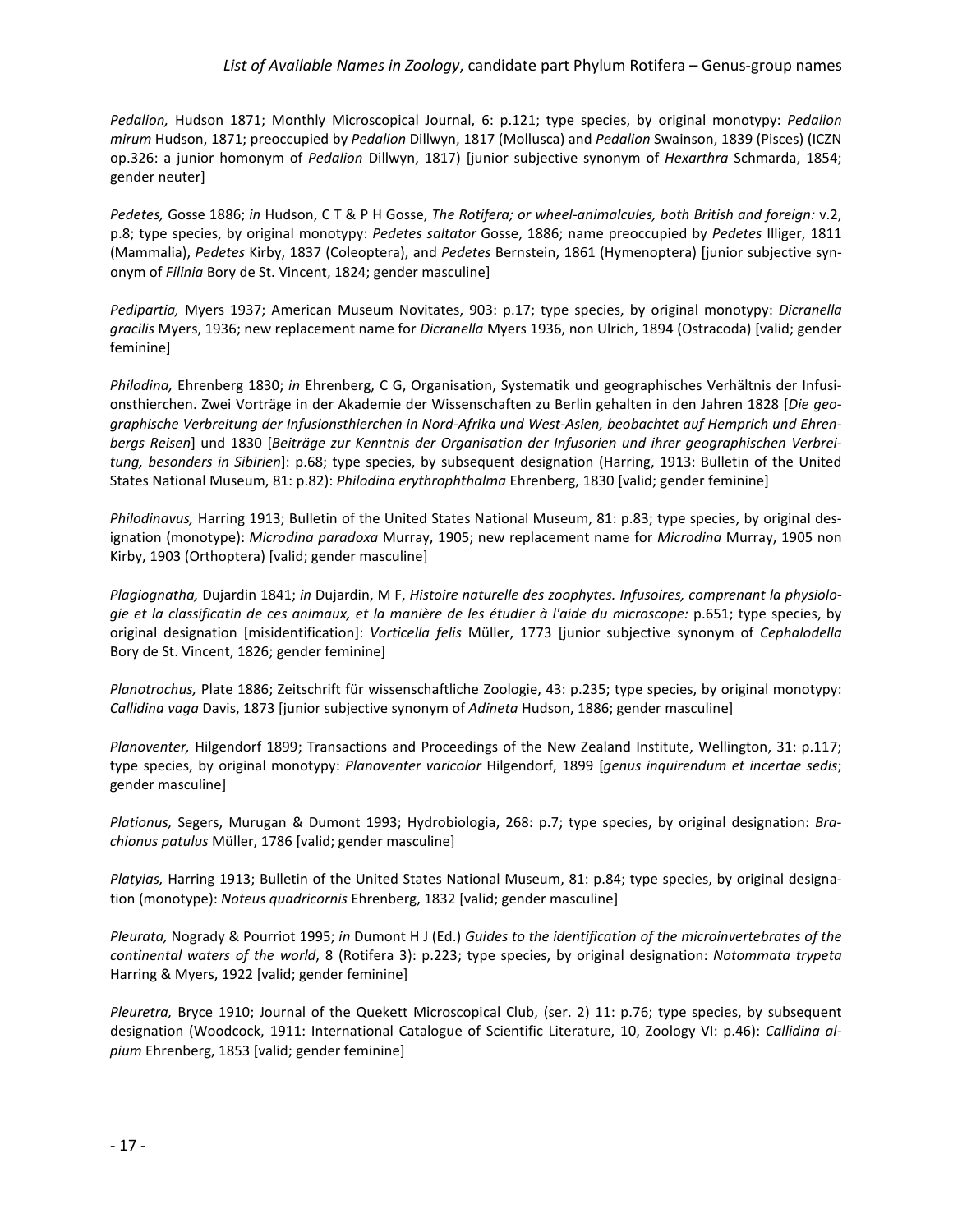#### *List of Available Names in Zoology*, candidate part Phylum Rotifera – Genus-group names

*Pleurotrocha,* Ehrenberg 1830; *in* Ehrenberg, C G, Organisation, Systematik und geographisches Verhältnis der Infusionsthierchen. Zwei Vorträge in der Akademie der Wissenschaften zu Berlin gehalten in den Jahren 1828 [*Die geographische Verbreitung der Infusionsthierchen in Nord-Afrika und West-Asien, beobachtet auf Hemprich und Ehrenbergs Reisen*] und 1830 [*Beiträge zur Kenntnis der Organisation der Infusorien und ihrer geographischen Verbreitung, besonders in Sibirien*]: p.66; type species, by original monotypy: *Pleurotrocha petromyzon* Ehrenberg, 1830 [valid; gender feminine]

*Pleurotrochopsis,* Bērziņš 1973; Hydrobiologia, 41: p.449; type species, by original monotypy: *Pleurotrochopsis anebodica* Bērziņš, 1973 [valid; gender feminine]

*Ploesoma,* Herrick 1885; Bulletin of the scientific laboratories of Denison University, Granville, 1: p.57; type species, by original monotypy: *Ploesoma lenticulare* Herrick, 1885 [valid; gender neuter]

*Polyarthra,* Ehrenberg 1834; Physikalische Abhandlungen der Königlichen Akademie der Wissenschaften zu Berlin: p.226, 336; type species, by original monotypy: *Polyarthra trigla* Ehrenberg, 1834 [valid; gender feminine]

*Polychaetus,* Perty 1852; *in* Perty, M, *Zur Kenntnis kleinster Lebensformen nach Bau, Funktionen, Systematik, mit Spezialverzeichnis der in der Schweiz beobachteten:* p.45; type species, by original monotypy: *Polychaetus subquadratus* Perty, 1852 [junior subjective synonym of *Macrochaetus* Perty, 1850; gender masculine]

*Pompholyx,* Gosse 1851; The Annals and Magazine of Natural History, (ser. 2) 8: p.203; type species, by original monotypy: *Pompholyx complanata* Gosse, 1851 [valid; gender feminine]

*Postclausa,* Hilgendorf 1899; Transactions and Proceedings of the New Zealand Institute, Wellington, 31: p.125; type species, by subsequent designation: *Postclausa minuta* Hilgendorf, 1899 (Harring, 1913: Bulletin of the United States National Museum, 81: p.51) [junior subjective synonym of *Gastropus* Imhof, 1888; gender feminine]

*Proales,* Gosse 1886; *in* Hudson, C T & P H Gosse, *The Rotifera; or wheel-animalcules, both British and foreign:* v.2, p.36; type species, by subsequent designation (Harring, 1913: Bulletin of the United States National Museum, 81: p.87): *Notommata decipiens* Ehrenberg, 1830 [valid; gender feminine]

*Proalides,* Beauchamp 1907; Bulletin de la Société zoologique de France, 32: p.148; type species, by original monotypy: *Proalides tentaculatus* Beauchamp, 1907; new replacement name for *Adactyla* Barrois & Daday, 1907 non *Adactyla* Zeller, 1841 (Lepidoptera) [valid; gender masculine]

*Proalinopsis,* Weber 1918; *in* Weber, E-F & G Montet, *Catalogue des invertébrés de la Suisse. Rotateurs*: p.98; type species, by original monotypy: *Notommata caudata* Collins, 1873 [valid; gender feminine]

*Proboskidia,* Bory de St. Vincent 1826; *in* Bory De Saint Vincent, J B G M M, *Essai d'une classification des animaux microscopiques:* p.84; type species, by original monotypy: *Brachionus patina* Hermann, 1783 [junior subjective synonym of *Testudinella* Bory de St. Vincent, 1826; gender feminine]

*Pseudencentrum,* De Smet 1997; *in* Dumont H J (Ed.) *Guides to the identification of the microinvertebrates of the continental waters of the world*, 12 (Rotifera 5): p.134; type species, by original designation: *Vorticella felis* Müller, 1773 [valid; gender neuter]

*Pseudoecistes,* Stenroos 1898; Acta Societatis pro Fauna et Flora Fennica, 17: p.107; type species, by original monotypy: *Pseudoecistes rotifer* Stenroos, 1898 [junior subjective synonym of *Ptygura* Ehrenberg, 1832; gender masculine]

*Pseudoembata,* Wycliffe & Michael 1968; Current Science (Bangalore), 37: p.106; type species, by original monotypy: *Pseudoembata acutipoda* Wycliffe & Michael, 1968 [*genus inquirendum*; gender feminine]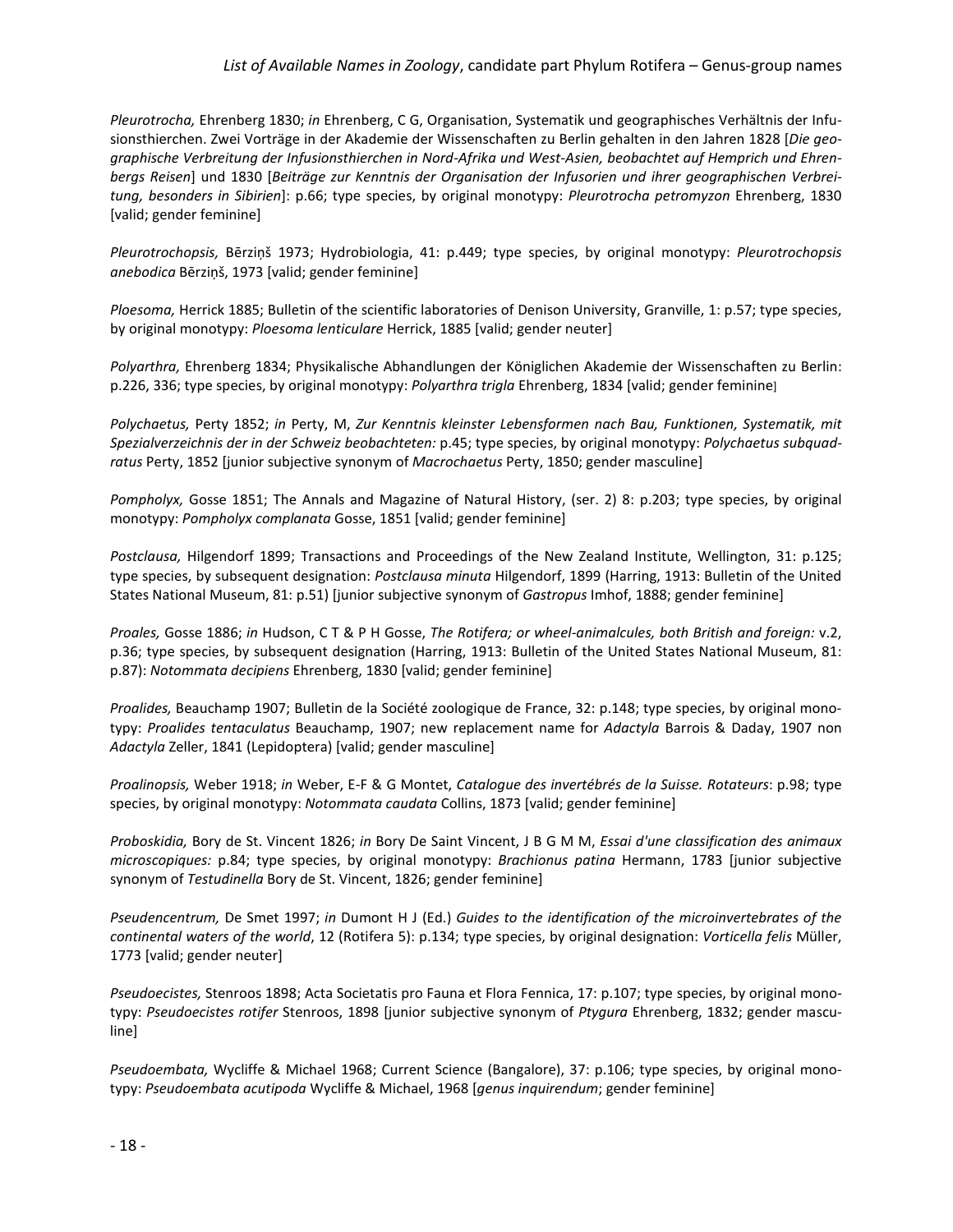*Pseudoeuchlanis,* Dhanapathi 1978; Zoological Journal of the Linnean Society, 62: p.306; type species, by original monotypy: *Pseudoeuchlanis longipedes* Dhanapathi, 1978 [valid; gender feminine]

*Pseudoharringia,* Fadeev 1925; Russkij Gidrobiologicheskij Zhurnal, 4: p.73; type species, by original monotypy: *Pseudoharringia similis* Fadeev, 1925 [valid; gender feminine]

*Pseudonotholca,* Marukawa 1928; Annotation of the Oceanographical Research, Tokyo, 2: p.3; type species, by original monotypy: *Pseudonotholca japonica* Marukawa, 1928 [junior subjective synonym of *Notholca* Gosse, 1886; gender feminine]

*Pseudoploesoma,* Myers 1938; American Museum Novitates, 1011: p.15; type species, by original monotypy: *Ploesoma formosum* Myers, 1934 [valid; gender neuter]

*Pterodina,* Ehrenberg 1830; *in* Ehrenberg, C G, Organisation, Systematik und geographisches Verhältnis der Infusionsthierchen. Zwei Vorträge in der Akademie der Wissenschaften zu Berlin gehalten in den Jahren 1828 [*Die geographische Verbreitung der Infusionsthierchen in Nord-Afrika und West-Asien, beobachtet auf Hemprich und Ehrenbergs Reisen*] und 1830 [*Beiträge zur Kenntnis der Organisation der Infusorien und ihrer geographischen Verbreitung, besonders in Sibirien*]: p.68; type species, by original monotypy: *Brachionus patina* Hermann, 1783 [junior subjective synonym of *Testudinella* Bory de St. Vincent, 1826; gender feminine]

*Ptygura,* Ehrenberg 1832; Abhandlungen der königlichen Akademie der Wissenschaften zu Berlin (für 1831): p.122; type species, by original monotypy: *Ptygura melicerta* Ehrenberg, 1832 [valid; gender feminine]

*Rattulus,* Lamarck 1816; *in* Lamarck, J B P A, *Histoire naturelle des animaux sans vertèbres présentant les caractéres généraux et particuliers de ces animaux, leur distribution, leurs classes, leurs familles, leurs genres, et la citation des principales espèces qui s'y rapportent précédée d'une introduction offrant la détermination des caractères essentiels de l'animal, sa distinction du végétal et des autres corps naturels, enfin, l'exposition des principes fondamentaux de la Zoologie.* Tome Second*:* p.23; type species, by subsequent designation (Harring, 1913: Bulletin of the United States National Museum, 81: p.104): *Rattulus carinatus* Lamarck, 1816 (invalid objective synonym of *Trichoda rattus* Müller, 1776) [permanently invalid; junior objective synonym of *Trichocerca* Lamarck, 1801; gender masculine]

*Ratulus,* Bory de St. Vincent 1826; *in* Bory De Saint Vincent, J B G M M, *Essai d'une classification des animaux microscopiques:* p.59; type species, by subsequent designation (Harring, 1913: Bulletin of the United States National Museum, 81: p.90): *Trichoda lunaris* Müller, 1786 [*genus inquirendum et incertae sedis*; gender masculine]

*Repauliana,* Bērziņš 1960; Mémoires de l'Institut Scientifique de Madagascar, Sér. A 14: p.1; type species, by original monotypy: *Repauliana dicerea* Berzins, 1960 [*genus inquirendum et incertae sedis*; gender feminine]

*Resticula,* Harring & Myers 1924; Transactions of the Wisconsin Academy of Sciences, Arts and Letters, 21: p.518; type species, by original designation: *Furcularia melandocus* Gosse, 1887 [valid; gender feminine]

*Rhinoglena,* Ehrenberg 1853; Monatsberichte der Deutschen Akademie der Wissenschaften, Berlin: p.190; type species, by original monotypy: *Diglena (Rhinoglena) frontalis* Ehrenberg, 1853 [valid; gender feminine]

*Rhinops,* Hudson 1869; The Annals and Magazine of Natural History, (ser. 4) 3: p.27; type species, by original monotypy: *Rhinops vitreus* Hudson, 1869 [junior subjective synonym of *Rhinoglena* Ehrenberg, 1853; type species now regarded as a junior synonym of *Rhinoglena frontalis* Ehrenberg, 1853; gender masculine]

*Rhopalosoma,* Voigt 1902; Zoologischer Anzeiger, 25: p.678; type species, by original monotypy: *Rhopalosoma perlucidum* Voigt, 1902; preoccupied by *Rhopalosoma* Cresson, 1865 (Hymenoptera), replaced by *Cordylosoma* Voigt, 1904 [invalid; senior objective synonym of *Cordylosoma* Voigt, 1904; gender neuter]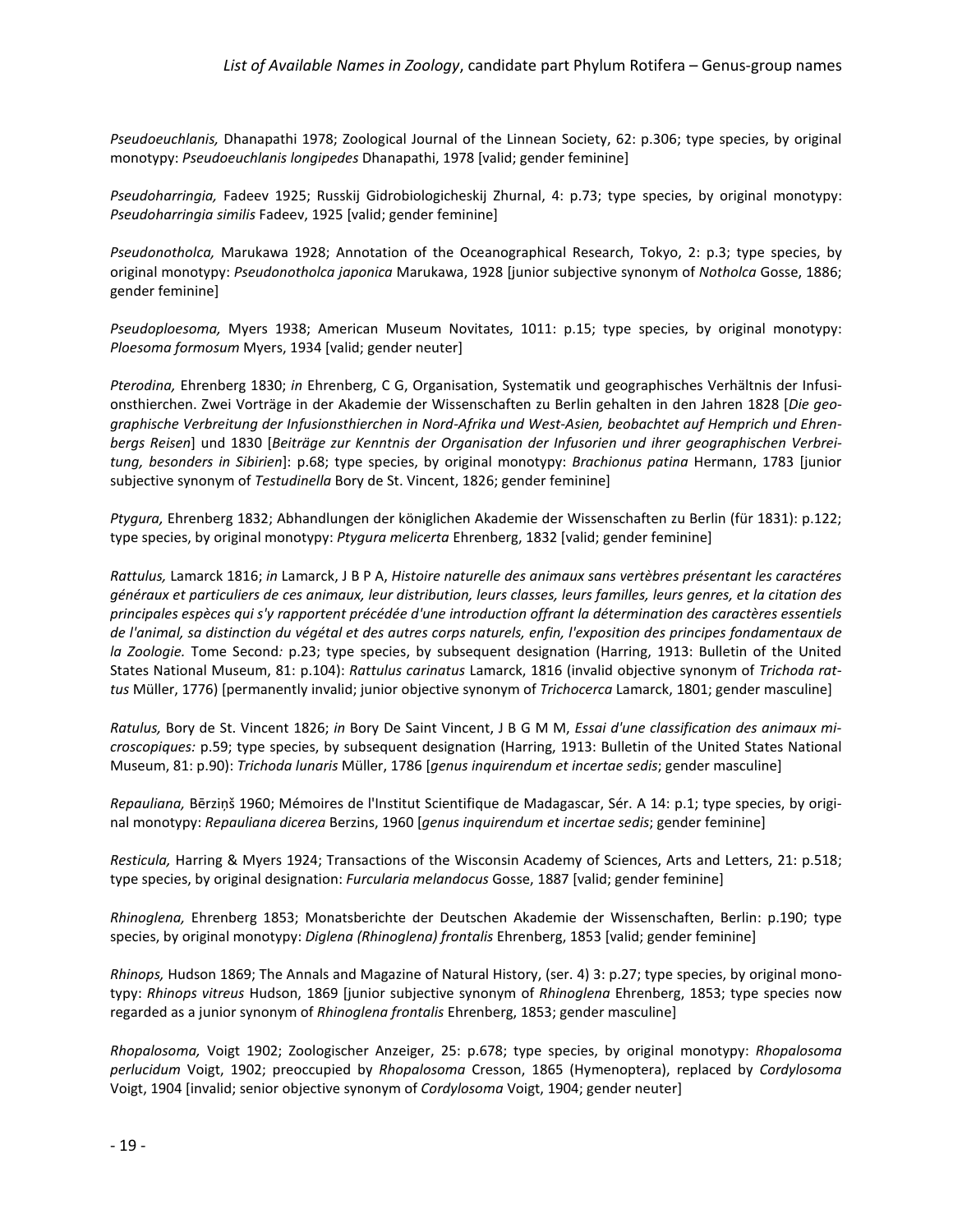*Rotaria,* Scopoli 1777; *in* Scopoli, G A, *Introductio ad historiam naturalem sistens genera lapidum, plantarum, et animalium: hactenus detecta, caracteribus essentialibus donata, in tribus divisa, subinde ad leges naturae*: p.375; type species, by monotypy: *Brachionus rotatorius* Pallas, 1766 [valid; gender feminine]

*Rotifer,* Cuvier 1798; *in* Cuvier, G, *Tableau élémentaire de l'histoire naturelle des animaux:* p.659; type species, by original monotypy: *Rotifer redivivus* Cuvier, 1798 (objective synonym of *Rotaria rotatoria* (Pallas, 1766)) [permanently invalid, junior objective synonym of *Rotaria* Scopoli, 1777; gender masculine]

*Rousseletia,* Harring 1913; Proceedings of the United States National Museum, 46: p.393; type species, by original monotypy: *Rousseletia corniculata* Harring, 1913 [valid; gender feminine]

*Russeletia,* Sudzuki 1959; Science Reports of the Tokyo Kyoiku Daigaku, 9: p.82; type species, by original designation (monotype): *Lindia parrotti* Russell, 1947 [junior subjective synonym of *Proalides* Beauchamp, 1907; type species now regarded as a junior synonym of *Proalides tentaculatus* Beauchamp, 1907; gender feminine]

*Saccobdella,* Van Beneden & Hesse 1864; Mémoires de l'Académie Royale des Sciences, des lettres et des beaux arts de Belgique, 34: p.48; type species, by original monotypy: *Saccobdella nebaliae* Van Beneden & Hesse, 1864 [junior subjective synonym of *Seison* Grube, 1859; type species now regarded as a junior synonym of *Seison nebaliae* Grube, 1859; gender feminine]

*Sacculus,* Gosse 1851; The Annals and Magazine of Natural History, (ser. 2) 8: p.198; type species, by original monotypy: *Sacculus viridis* Gosse, 1851 [junior subjective synonym of *Ascomorpha* Perty, 1850; type species now regarded as a junior synonym of *Ascomorpha ecaudis* Perty, 1850; gender masculine]

*Salpina,* Ehrenberg 1830; *in* Ehrenberg, C G, Organisation, Systematik und geographisches Verhältnis der Infusionsthierchen. Zwei Vorträge in der Akademie der Wissenschaften zu Berlin gehalten in den Jahren 1828 [*Die geographische Verbreitung der Infusionsthierchen in Nord-Afrika und West-Asien, beobachtet auf Hemprich und Ehrenbergs Reisen*] und 1830 [*Beiträge zur Kenntnis der Organisation der Infusorien und ihrer geographischen Verbreitung, besonders in Sibirien*]: p.66; type species, by subsequent designation (Harring, 1913: Bulletin of the United States National Museum, 81: p.75): *Brachionus mucronatus* Müller, 1773 [junior subjective synonym of *Mytilina* Bory de St. Vincent, 1826; gender feminine]

*Scaridium,* Ehrenberg 1830; *in* Ehrenberg, C G, Organisation, Systematik und geographisches Verhältnis der Infusionsthierchen. Zwei Vorträge in der Akademie der Wissenschaften zu Berlin gehalten in den Jahren 1828 [*Die geographische Verbreitung der Infusionsthierchen in Nord-Afrika und West-Asien, beobachtet auf Hemprich und Ehrenbergs Reisen*] und 1830 [*Beiträge zur Kenntnis der Organisation der Infusorien und ihrer geographischen Verbreitung, besonders in Sibirien*]: p.67; type species, by original monotypy: *Trichoda longicauda* Müller, 1786 [valid; gender neuter]

*Scepanotrocha,* Bryce 1910; Journal of the Quekett Microscopical Club, (ser. 2) 11: p.74; type species, by subsequent designation (Harring, 1913: Bulletin of the United States National Museum, 81: p.94): *Scepanotrocha rubra* Bryce, 1910 [valid; gender feminine]

*Schizocerca,* Daday 1883; Mathematische und Naturwissenschaftliche Berichte aus Ungarn, 1: p.262; type species, by original monotypy: *Schizocerca diversicornis* Daday, 1883 [junior subjective synonym of *Brachionus* Pallas, 1766; gender feminine]

*Seison,* Grube 1859; Jahresbericht der schlesischen Gesellschaft für vaterländische Cultur, Breslau, 37: p.25; type species, by original monotypy: *Seison nebaliae* Grube, 1859 [valid; gender masculine]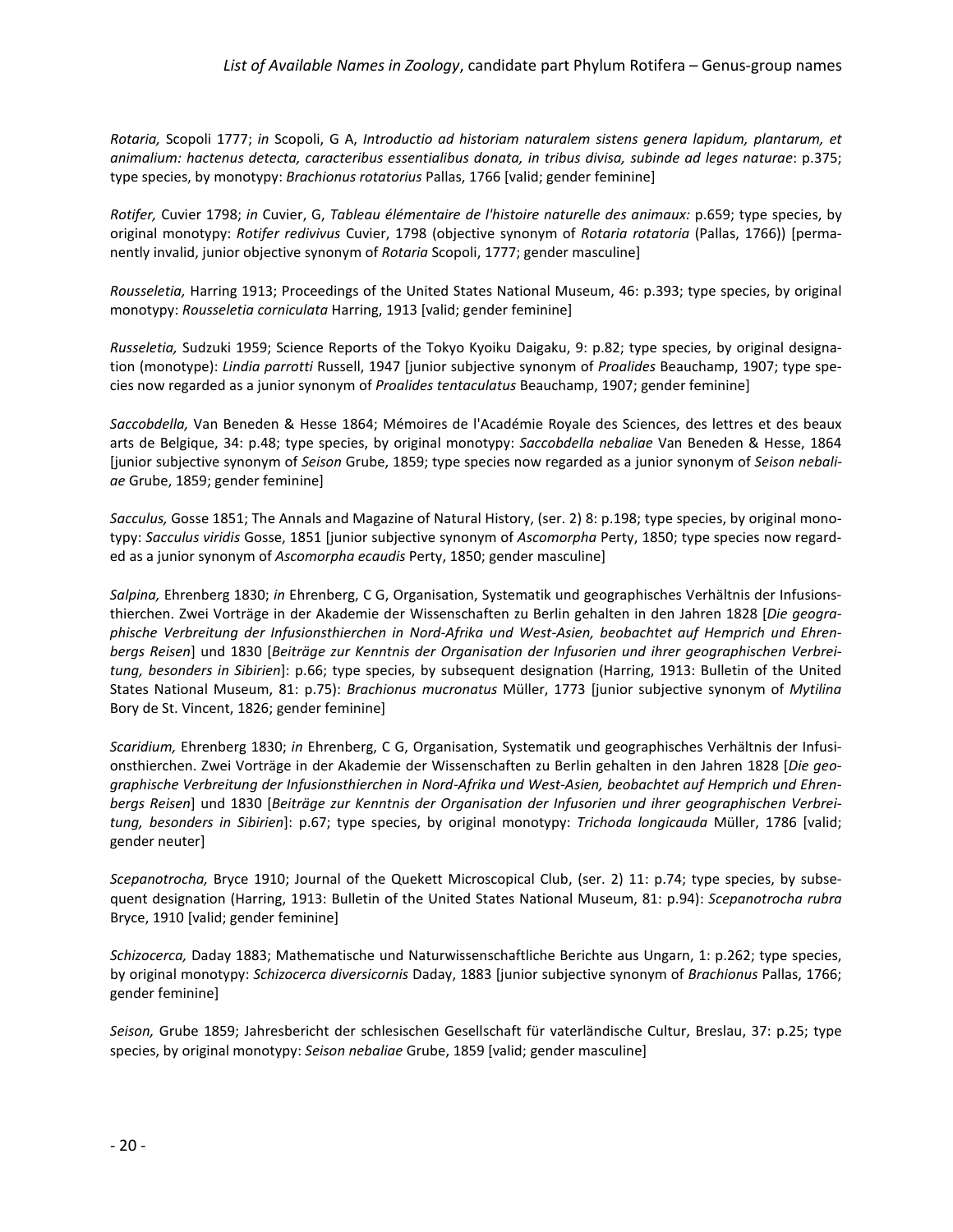*Siliquella,* Bory de St. Vincent 1826; *in* Bory De Saint Vincent, J B G M M, *Essai d'une classification des animaux microscopiques:* p.83; type species, by original monotypy: *Brachionus impressus* Müller, 1786 [*genus inquirendum et incertae sedis*; gender feminine]

*Sinantherina,* Bory de St. Vincent 1826; *in* Bory De Saint Vincent, J B G M M, *Essai d'une classification des animaux microscopiques:* p.67; type species, by original monotypy: *Hydra socialis* Linnæus, 1758 [valid; gender feminine]

*Siphonostoma,* Zenker 1832; *in* Zenker, J C, *De Gammari Pulicis Fabr. historia naturali atque sanguinis circuitu:* p.19; type species, by original monotypy: *Siphonostoma parasiticum* Zenker, 1832 [*genus inquirendum et incertae sedis*; gender neuter]

*Sphyrias,* Harring 1913; Bulletin of the United States National Museum, 81: p.96; type species, by original designation (monotype): *Notops lofuanus* Rousselet, 1910 [valid; gender feminine]

*Squamella,* Bory de St. Vincent 1826; *in* Bory De Saint Vincent, J B G M M, *Essai d'une classification des animaux microscopiques:* p.90; type species, by original monotypy: *Brachionus bractea* Müller, 1786, as *Squamella limulina* Bory de St. Vincent, 1826 [junior subjective synonym of *Lepadella* Bory de St. Vincent, 1826; gender feminine]

*Squatinella,* Bory de St. Vincent 1826; *in* Bory De Saint Vincent, J B G M M, *Essai d'une classification des animaux microscopiques:* p.87; type species, by original monotypy: *Brachionus cirratus* Müller, 1773, as *Squatinella caligula* Bory de St. Vincent, 1826 [valid; gender feminine]

*Stephanoceros,* Ehrenberg 1832; Abhandlungen der königlichen Akademie der Wissenschaften zu Berlin (für 1831): p.125; type species, by original monotypy: *Stephanoceros eichhornii* Ehrenberg, 1832 [valid; type species now regarded as a junior synonym of *S. fimbriatus* (Goldfuß, 1820); gender masculine]

*Stephanops,* Ehrenberg 1830; *in* Ehrenberg, C G, Organisation, Systematik und geographisches Verhältnis der Infusionsthierchen. Zwei Vorträge in der Akademie der Wissenschaften zu Berlin gehalten in den Jahren 1828 [*Die geographische Verbreitung der Infusionsthierchen in Nord-Afrika und West-Asien, beobachtet auf Hemprich und Ehrenbergs Reisen*] und 1830 [*Beiträge zur Kenntnis der Organisation der Infusorien und ihrer geographischen Verbreitung, besonders in Sibirien*]: p.64; type species, by subsequent designation (Harring, 1913: Bulletin of the United States National Museum, 81: p.96): *Brachionus cirratus* Müller, 1773 [junior subjective synonym of *Squatinella* Bory de St. Vincent, 1826; gender masculine]

*Streptognatha,* Harring & Myers 1928; Transactions of the Wisconsin Academy of Sciences, Arts and Letters, 23: p.748; type species, by original designation (monotype): *Streptognatha lepta* Harring & Myers, 1928 [valid; gender feminine]

*Strophosphaera,* Poggenpol 1872; Izvestija Imperatorskogo Obshchestva Lyubitelei Jestestvoznanija, Antropologii i Etnografii pri Moskovskom Universitjete, 10: p.9; type species, by original monotypy: *Strophosphaera ismailoviensis* Poggenpol, 1872 [junior subjective synonym of *Lacinularia* Schweigger, 1820; gender feminine]

*Synchaeta,* Ehrenberg 1832; Abhandlungen der königlichen Akademie der Wissenschaften zu Berlin (für 1831): p.135; type species, by subsequent designation (Harring, 1913: Bulletin of the United States National Museum, 81: p.98): *Synchaeta pectinata* Ehrenberg, 1832 [valid; gender feminine]

*Synkentronia,* Hauer 1937; Archiv für Hydrobiologie, Supplement , 15: p.361; type species, by subsequent designation (Wiszniewski, 1954: Polskie Archiwum Hydrobiologii, 2: p.108): *Synkentronia bursaria* Hauer, 1937 [*genus inquirendum et incertae sedis*; gender feminine]

*Taphrocampa,* Gosse 1851; The Annals and Magazine of Natural History, (ser. 2) 8: p.199; type species, by original monotypy: *Taphrocampa annulosa* Gosse, 1851 [valid; gender feminine]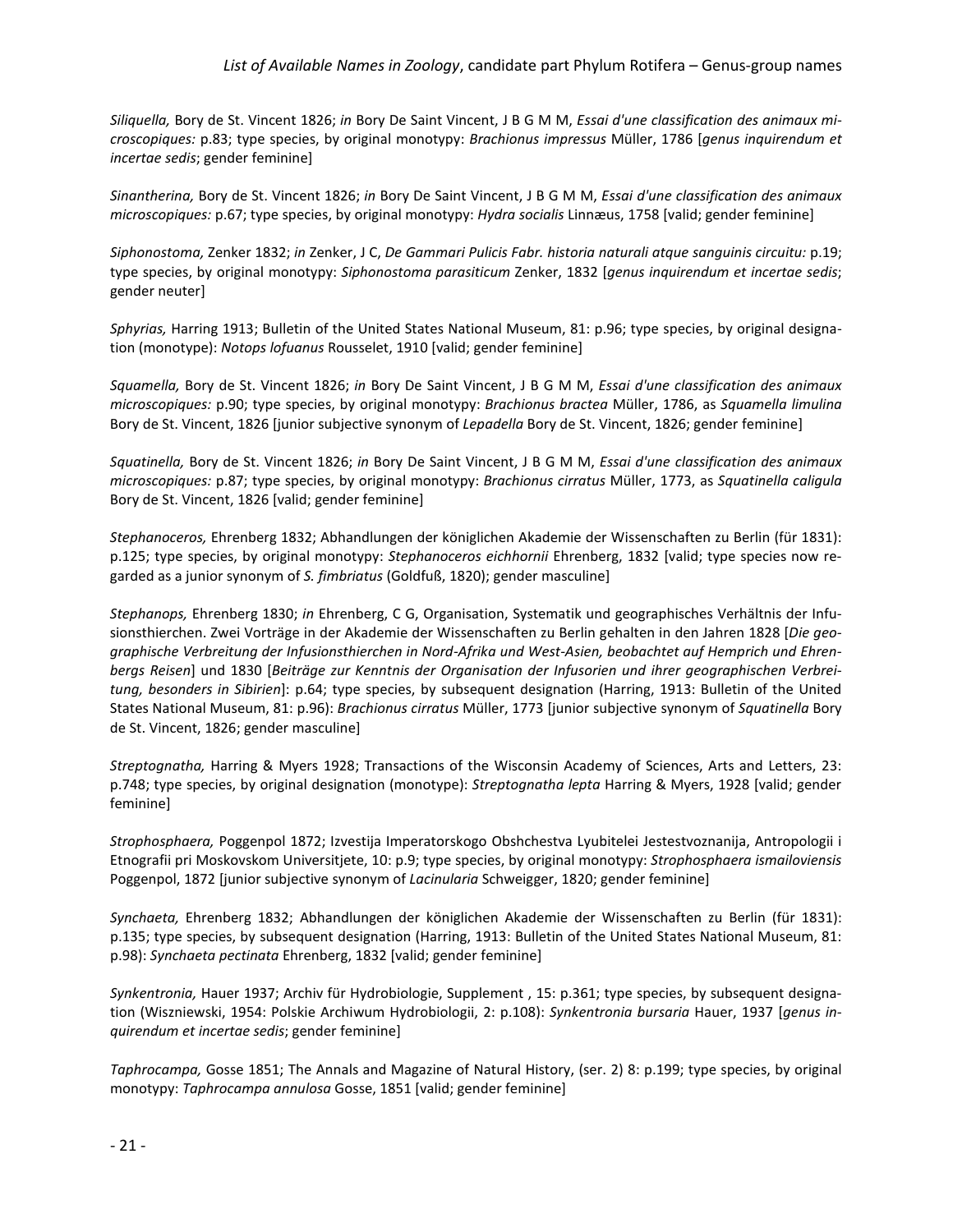*Testudinella,* Bory de St. Vincent 1826; *in* Bory De Saint Vincent, J B G M M, *Essai d'une classification des animaux microscopiques:* p.85; type species, by subsequent designation (Harring, 1913: Bulletin of the United States National Museum, 81: p.100): *Brachionus clypeatus* Müller, 1786 [valid; gender feminine]

*Tetramastix,* Zacharias 1898; Forschungsberichte aus der Biologischen Station zu Plön, 6: p.132; type species, by original monotypy: *Tetramastix opoliensis* Zacharias, 1898 [junior subjective synonym of *Filinia* Bory de St. Vincent, 1824; gender feminine]

*Tetrasiphon,* Ehrenberg 1840; Bericht über die zur Bekanntmachung geeigneten Verhandlungen der Königlich Preußischen Akademie der Wissenschaften zu Berlin: p.219; type species, by original monotypy: *Tetrasiphon hydrocora* Ehrenberg, 1840 [valid; gender neuter]

*Theora,* Eyferth 1878; *in* Eyferth, B, *Die einfachsten Lebensformen. Systematische Naturgeschichte der mikroskopischen Süsswasserbewohner:* p.83; type species, by subsequent designation (Wiszniewski, 1954: Polskie Archiwum Hydrobiologii, 2: p.135): *Theorus vernalis* Ehrenberg, 1830; preoccupied by *Theora* Adams, 1864 (Mollusca) [*genus inquirendum et incertae sedis*; gender feminine]

*Theorus,* Ehrenberg 1830; *in* Ehrenberg, C G, Organisation, Systematik und geographisches Verhältnis der Infusionsthierchen. Zwei Vorträge in der Akademie der Wissenschaften zu Berlin gehalten in den Jahren 1828 [*Die geographische Verbreitung der Infusionsthierchen in Nord-Afrika und West-Asien, beobachtet auf Hemprich und Ehrenbergs Reisen*] und 1830 [*Beiträge zur Kenntnis der Organisation der Infusorien und ihrer geographischen Verbreitung, besonders in Sibirien*]: p.67; type species, by original monotypy: *Theorus vernalis* Ehrenberg, 1830 [*genus inquirendum et incertae sedis*; gender masculine]

*Triarthra,* Ehrenberg 1832; Abhandlungen der königlichen Akademie der Wissenschaften zu Berlin (für 1831): p.138; type species, by original monotypy: *Triarthra mystacina* Ehrenberg, 1832 [junior subjective synonym of *Filinia* Bory de St. Vincent, 1824; type species now regarded as a junior synonym of *Filinia passa* (Müller, 1786); gender feminine]

*Tricalama,* Bory de St. Vincent 1826; *in* Bory De Saint Vincent, J B G M M, *Essai d'une classification des animaux microscopiques:* p.84; type species, by original monotypy: *Brachionus plicatilis* Müller, 1786 [junior subjective synonym of *Brachionus* Pallas, 1766; gender feminine]

*Trichocerca,* Lamarck 1801; in Lamarck, J B P A, S*ystême des animaux sans vertèbres, ou tableau général des classes, des ordres et des genres de ces animaux, présentant leurs caractères essentiels et leur distribution, d'après la considération de leurs rapports naturels et de leur organisation, et suivant l'arrangement établi dans les galeries du Muséum d'Hist. Naturelle, parmi leurs dépouilles conservées; précédé du discours d'ouverture du Cours de Zoologie, donné dans le Muséum National d'Histoire Naturelle l'an 8 de la République:* p.394; type species, by original monotypy: *Trichoda rattus* Müller, 1776 [valid; gender feminine]

*Trichotria,* Bory de St. Vincent 1827; *in* Bory De Saint Vincent, J B G M M, *Encyclopedie methodique. Histoire naturelle des zoophytes, etc. (2nd part):* p.752; type species, by original monotypy: *Trichoda pocillum* Müller, 1776 [valid; gender feminine]

*Triophthalmus,* Ehrenberg 1838; *in* Ehrenberg, C G, *Die Infusionsthierchen als vollkommene Organismen. Ein Blick in das tiefere organische Leben der Natur:* p.450; type species, by original monotypy: *Norops dorsalis* Ehrenberg, 1830; new replacement name for *Norops* Ehrenberg, 1830 non Wagler, 1830 (Reptilia) [*genus inquirendum*; gender masculine]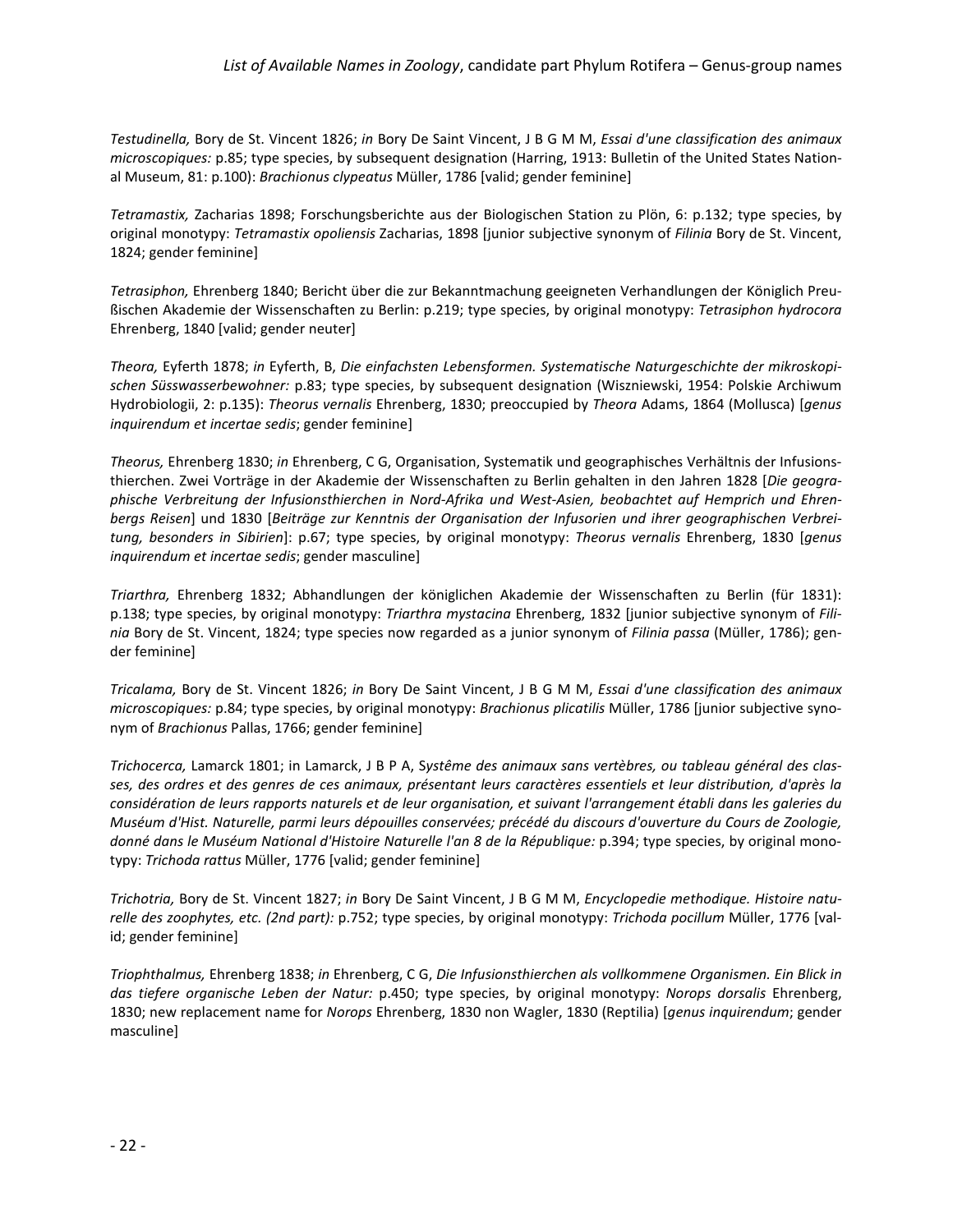*Triphylus,* Hudson 1889; *in* Hudson, C T & P H Gosse, *The Rotifera; or wheel-animalcules, both British and foreign. Supplement:* p.19; type species, by original monotypy: *Enteroplea lacustris* Ehrenberg, 1830 [junior subjective synonym of *Enteroplea* Ehrenberg, 1830; gender masculine]

*Tripleuchlanis,* Myers 1930; Transactions of the Wisconsin Academy of Sciences, Arts and Letters, 25: p.357; type species, by original monotypy: *Euchlanis plicata* Levander, 1894 [valid; gender feminine]

*Trochosphaera,* Semper 1872; Zeitschrift für wissenschaftliche Zoologie, 22: p.311; type species, by original monotypy: *Trochosphaera aequatorialis* Semper, 1872 [valid; gender feminine]

*Tubicolaria,* Lamarck 1816; *in* Lamarck, J B P A, *Histoire naturelle des animaux sans vertèbres présentant les caractéres généraux et particuliers de ces animaux, leur distribution, leurs classes, leurs familles, leurs genres, et la citation des principales espèces qui s'y rapportent précédée d'une introduction offrant la détermination des caractères essentiels de l'animal, sa distinction du végétal et des autres corps naturels, enfin, l'exposition des principes fondamentaux de la Zoologie.* Tome Second*:* p.51; type species, by subsequent designation (Harring, 1913: Bulletin of the United States National Museum, 81: p.49): *Tubicolaria quadriloba* Lamarck, 1816 [junior subjective synonym of *Floscularia* Cuvier, 1798; type species now regarded as a junior synonym of *Floscularia ringens* (Linnæus, 1758); gender feminine]

*Tylotrocha,* Harring & Myers 1922; Transactions of the Wisconsin Academy of Sciences, Arts and Letters, 20: p.555; type species, by original monotypy: *Notommata monopus* Jennings, 1894 [valid; gender feminine]

*Typhlina,* Ehrenberg 1831; *in* Ehrenberg, C G, *Hemprich et Ehrenberg Symbolae physicae. Animalia evertebrata, exclusis insectis, percensuit Dr. C. G. Ehrenberg. Series prima: continent animalia africana et asiatica:* 21st page; type species, by original monotypy: *Typhlina viridis* Ehrenberg, 1831; preoccupied by *Typhlina* Wagler, 1830 (Reptilia) [*genus inquirendum et incertae sedis*; gender feminine]

*Typhlotrocha,* Schmarda 1859; *in* Schmarda, L K, *Neue Turbellarien, Rotatorien und Anneliden beobachtet und gesammelt auf einer Reise um die Erde 1853 bis 1857. Erste Hälfte:* p.50; type species, by original monotypy: *Typhlotrocha zygodonta* Schmarda, 1859 [*genus inquirendum et incertae sedis*; gender feminine]

*Urceolaria,* Lamarck 1801; *in* Lamarck, J B P A, S*ystême des animaux sans vertèbres, ou tableau général des classes, des ordres et des genres de ces animaux, présentant leurs caractères essentiels et leur distribution, d'après la considération de leurs rapports naturels et de leur organisation, et suivant l'arrangement établi dans les galeries du Muséum d'Hist. Naturelle, parmi leurs dépouilles conservées; précédé du discours d'ouverture du Cours de Zoologie, donné dans le Muséum National d'Histoire Naturelle l'an 8 de la République:* 389; type species, by original monotypy: *Brachionus rotatorius* Pallas, 1766 [junior objective synonym of *Rotaria* Scopoli, 1777; gender feminine]

*Vaginaria,* Schrank 1802; *in* Schrank, F, *Briefe an Nau*: p.379; type species, by subsequent designation (Harring, 1913: Bulletin of the United States National Museum, 81: p.103): *Vaginaria longiseta* Schrank, 1802 [junior subjective synonym of *Trichocerca* Lamarck, 1801; gender feminine]

*Vanoyella,* Evens 1947; Revue de Zoologie et de Botanique Africaines, 40: p.182; type species, by original monotypy: *Vanoyella globosa* Evens, 1947 [junior subjective synonym of *Notommata* Ehrenberg, 1830; gender feminine]

*Voronkowia,* Fadeev 1925; Russkij Gidrobiologicheskij Zhurnal, 4: p.74; type species, by original monotypy: *Voronkowia mirabilis* Fadeev, 1925 [junior subjective synonym of *Sinantherina* Bory de St. Vincent, 1826; type species now regarded as a junior synonym of *Sinantherina socialis* (Linnæus, 1758); gender feminine]

*Wierzejskiella,* Wiszniewski 1934; Annales Musei Zoologici Polonici, 10: p.366; type species, by subsequent designation (Wiszniewski, 1936: Zoologica Poloniae, 1: p.179): *Encentrum velox* Wiszniewski, 1932 [valid; gender feminine]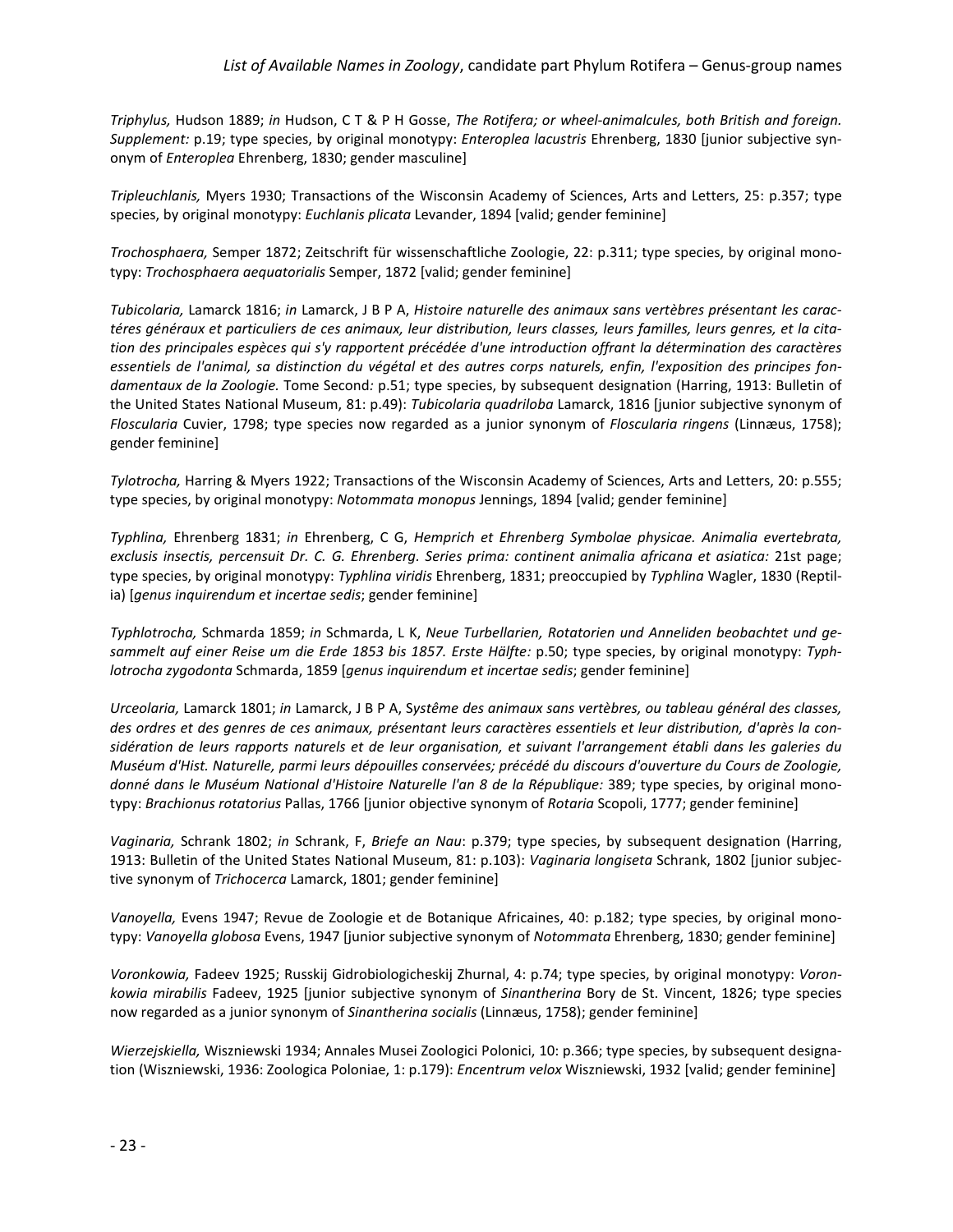*Wigrella,* Wiszniewski 1932; Archiwum Hydrobiologii i Rybactwa, 6: p.95; type species, by original monotypy: *Wigrella depressa* Wiszniewski, 1932 [valid; gender feminine]

*Wolga,* Skorikov 1903; Trudy Saratovskogo obshchestva jestestvoispytatelej i liubitelej jestestvoznanija, Saratov, 1: p.37; type species, by original monotypy: *Distyla spinifera* Western, 1894 [valid; gender feminine]

*Wulfertia,* Donner 1943; Zoologischer Anzeiger, 143: p.30; type species, by original designation (monotype): *Wulfertia ornata* Donner, 1943 [valid; gender feminine]

*Xenolepadella,* Hauer 1926; Archiv für Hydrobiologie, 16: p.464; type species, by subsequent designation (Wiszniewski, 1954: Polskie Archiwum Hydrobiologii, 2: p.136): *Lepadella parasitica* Hauer, 1926 [valid; gender feminine]

*Zelinkiella,* Harring 1913; Bulletin of the United States National Museum, 81: p.107; type species, by original designation (monotype): *Discopus synaptae* Zelinka, 1887; new replacement name for *Discopus* Zelinka, 1887 non Thomson, 1864 (Coleoptera) [valid; gender feminine]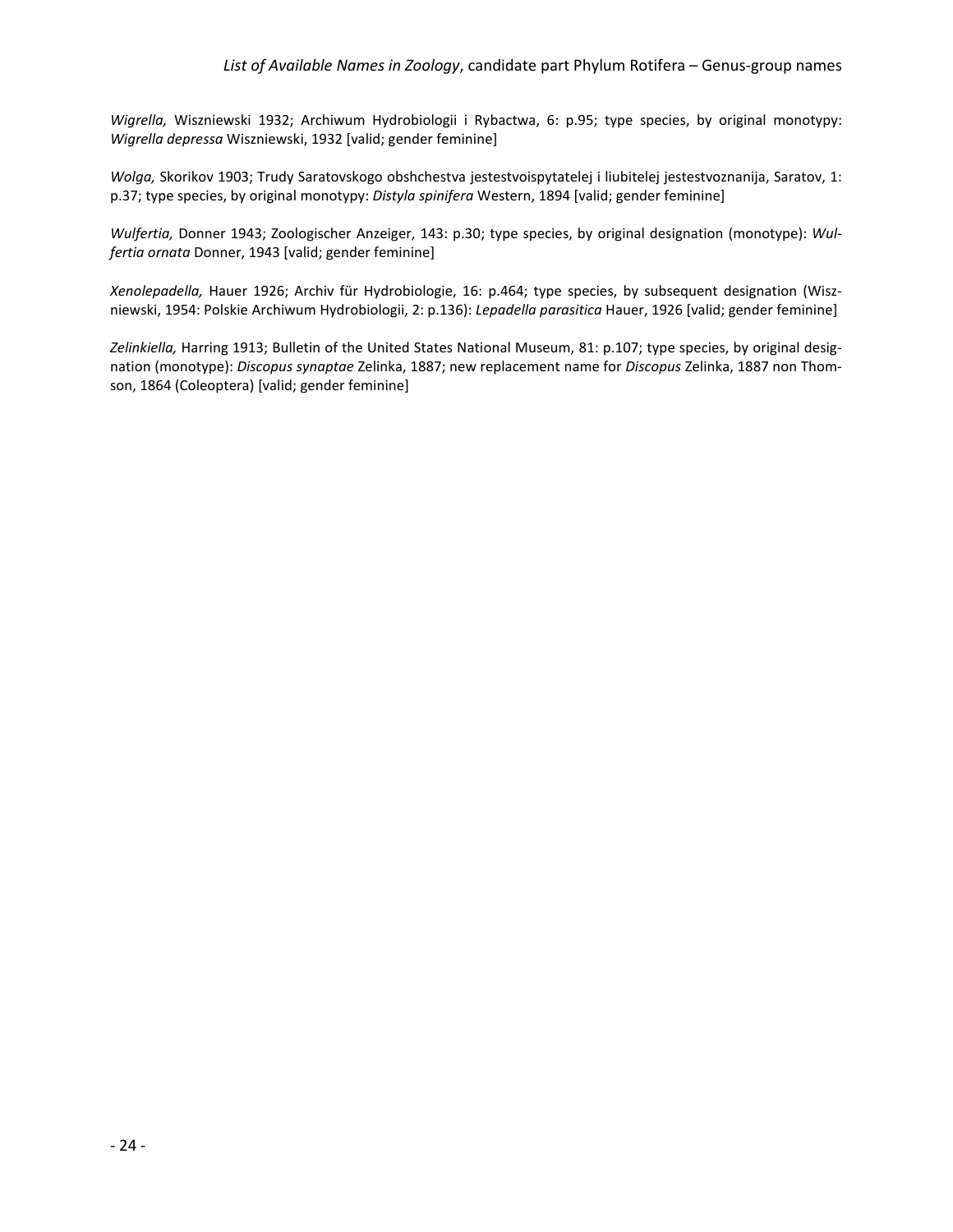# **PHYLUM ROTIFERA**

### **Reference list to publications with newly proposed genus-group names, years 1758 - 1999**

## Addendum to the *List of Available Names in Zoology***, Candidate Part Phylum Rotifera**

- AHLSTROM, E. H. 1938, Plankton Rotatoria from North Carolina. *Journal of the Elisha Mitchell Scientific Society* **54:**88-110, pl.6-9.
- AHLSTROM, E. H. 1940, A revision of the rotatorian genera *Brachionus* and *Platyias* with descriptions of one new species and two new varieties. *Bulletin of the American Museum of Natural History* **77:**143-184, pl.2-20.
- BARROIS, T. and DADAY, E. 1894, Contribution à l'étude des rotifères de Syrie et description de quelques espèces nouvelles. *Revue Biologique du Nord de la France* **6:**391-410, pl.5.
- BARTOŠ, E. 1955a, Vířnicí rodu *Lepadella* a klíč k jejich uřcování. I. cast, *Časopis Národního musea, oddíl přírodovědný* **124:**22-39.
- BARTOŠ, E. 1955b, Vířnicí rodu *Lepadella* a klíč k jejich uřcování. II. cast. *Časopis Národního musea, oddíl přírodovědný* **124:**183-202.
- BARTOŠ, E. 1959, Vířníci Rotatoria. In: *Fauna ČSR*, Československá Akademie Věd, Praha, pp. 969.
- BARTSCH, S. 1870, Die Räderthiere und ihre bei Tübingen beobachteten Arten. *Jahreshefte des Vereins für vaterländische Naturkunde in Württemberg* **26:**307-364.
- BERGENDAL, D. 1892a, Beiträge zur Fauna Grönlands. Ergebnisse einer im Jahre 1890 in Grönland vorgenommenen Forschungsreise. I. Zur Rotatorienfauna Grönlands. *Lunds universitets års-skrift. Acta Universitatis Lundensis* **(sect. 2), 28:**1-180, pl.1-6.
- BERGENDAL, D. 1892b, Ehrenbergs *Euchlanis Lynceus* wiedergefunden?, *Lunds universitets års-skrift. Acta Universitatis Lundensis* **(sect. 2), 28:**1-2.
- BĒRZIŅŠ, B. 1960, Neue Rotatorienarten aus Madagaskar. *Mémoires de l'Institut Scientifique de Madagascar* **Sér. A 14:**1-6.
- BĒRZIŅŠ, B. 1973a, *Pleurotrochopsis anebodica* n.g., n. sp. (Rotatoria) aus Schweden. *Hydrobiologia* **41:**449-451.
- BĒRZIŅŠ, B. 1973b, Some Rotifers from Cambodia. *Hydrobiologia* **41:**453-459.
- BĒRZINŠ, B. 1976, Notes on the Rotifera from Aneboda. Lund, pp. 1-16, 8 pls.
- BĒRZIŅŠ, B. 1982, Zur Kenntnis der Rotatorienfauna von Madagaskar. *Limnologiska institutionen, Lunds universitet***:**1-24, pl.1-12.
- BORY DE SAINT VINCENT, J.-B. G. M. M. 1822, Dictionnaire classique d'histoire naturelle, par Messieurs Audouin, Isid. Bourdon, Ad. Brongniart, de Candolle ... et Bory de Saint-Vincent. Ouvrage dirigé par ce dernier collaborateur. Rey et Gravier Paris, pp. 621.
- BORY DE SAINT VINCENT, J.-B. G. M. M. 1824, Dictionnaire classique d'histoire naturelle, par Messieurs Audouin, Isid. Bourdon, Ad. Brongniart, de Candolle ... et Bory de Saint-Vincent. Ouvrage dirigé par ce dernier collaborateur. Rey et Gravier Paris, pp. 653.
- BORY DE SAINT VINCENT, J.-B. G. M. M. 1826a, Dictionnaire classique d'histoire naturelle. Paris.
- BORY DE SAINT VINCENT, J.-B. G. M. M. 1826b, Essai d'une classification des animaux microscopiques. Veuve Agasse, Paris, pp. XI+104.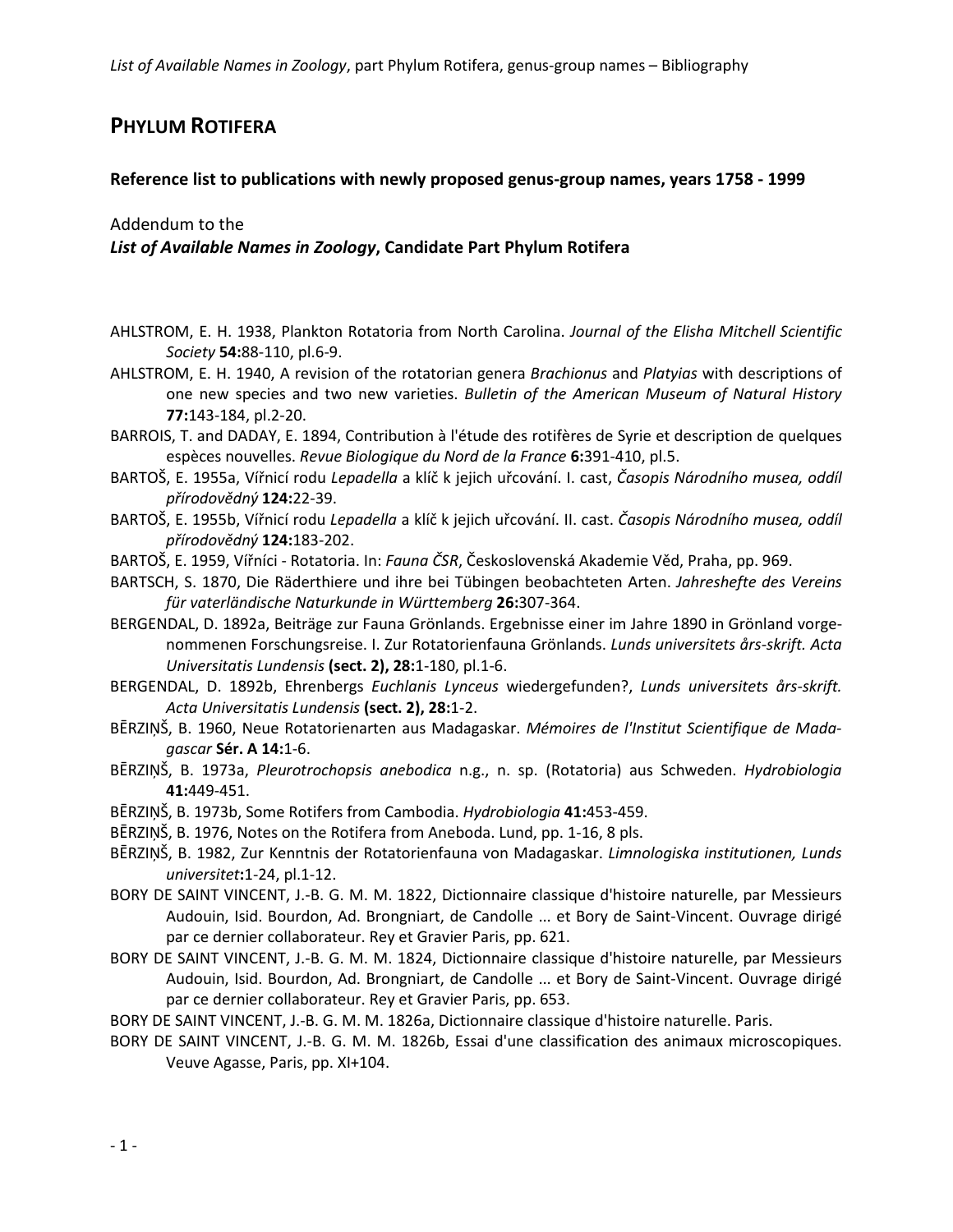- BORY DE SAINT VINCENT, J.-B. G. M. M. 1827, Encyclopédie methodique. Histoire naturelle des zoophytes, etc. (2nd part). pp. 377-819.
- BRYCE, D. L. 1910, On a new classification of the bdelloid Rotifera. *Journal of the Quekett Microscopical Club* **(ser. 2) 11:**61-92, pl.2.
- CLAPARÈDE, E. 1867, Miscellanées zoologiques. *Annales des Sciences Naturelles* **(ser. 5) 8:**5-36, pl.3-6.
- CORDA, A. J. C. 1836, *Cystophthalmus*, eine neue Räderthiergattung. *Beiträge zur gesammten Natur- und Heilwissenschaft* **1:**178-185, pl.3.
- CORDA, A. J. C. 1838, Nouvelles observations microscopiques. *Almanach de Carlsbad, Prague* **8:**179-198, pl.1.
- CUVIER, G. 1798, Tableau élémentaire de l'histoire naturelle des animaux. Baudouin, imprimeur, Paris, pp. XVI+710, plates.
- CUVIER, G. 1800, Leçons d'anatomie comparée. Recueillies et publiées sous ses yeux par C. Duméril. Baudoin, Imprimeur de l'Institut National des Sciences et des Arts, Paris, pp. XXXI+522, 7 foldouttables.
- DADAY, E. 1883, Neue Beiträge zur Kenntnis der Rädertiere. *Mathematische und Naturwissenschaftliche Berichte aus Ungarn* **1:**261-264.
- DADAY, E. 1893, *Cypridicola parasitica* nov. gen. nov. sp. Ein neues Räderthier. *Természetrajzi Füzetek kiadja a Magyar nemzeti Múzeum* **16:**1-28, pl.1.
- DADAY, E. 1897, Új-Guineai Rotatoriák. (Rotatoria novae Guineae). *Mathematikai és Természettudományi Értesítő* **15:**131-148.
- DE BEAUCHAMP, P. M. 1907, Seconde liste de rotifères nouveaux de la faune Française. *Bulletin de la Société Zoologique de France* **32:**143-148.
- DE BEAUCHAMP, P. M. 1910, *Dipleuchlanis* nov. subgen. pour *Euchlanis propatula* Gosse. *Bulletin de la Société Zoologique de France* **35:**122-122.
- DE BEAUCHAMP, P. M. 1911, Sur deux formes inférieures d'Asplanchnidés (avec description d'une espèce nouvelle). *Bulletin de la Société Zoologique de France* **36:**223-233.
- DE GUERNE, J. 1888, Excursions zoologiques dans les Isles de Fayal et de San Miguel (Açores). VII. Note monographique sur les rotifères de la famille Asplanchnidae, in: *Campagnes scientifiques du yacht monégasque l'Hirondelle* (J. DE GUERNE, ed.), Gauthier-Villars et Fils, Imprimeurs-Libraires, Paris, pp. 50-65.
- DE RIDDER, M. 1966, Wetenschappelijke Resultaten van de Studiereis van Prof. Dr. P. Van Oye op Ysland. XVII. Raderdieren. *Biologisch Jaarboek (Dodonaea)* **34:**122-161.
- DE SMET, W. H. 1997, Dicranophoridae. In: Rotifera. Volume 5: The Dicranophoridae and the Ituridae (Monogononta). In: *Guides to the Identification of the Microinvertebrates of the Continental Waters of the World* (T. NOGRADY, ed.), SPB Academic Publishing, Amsterdam, pp. 1-325, 341-344.
- DHANAPATHI, M. V. S. S. 1978, New species of rotifer from India belonging to the family Brachionidae. *Zoological Journal of the Linnean Society* **62:**305-308.
- DIXON-NUTTALL, F. R. and FREEMAN, R. 1903, The rotatorian genus *Diaschiza*: a monographic study, with description of a new species. *Journal of the Royal Microscopical Society* **23:**1-14, 129-141, pl.1-4.
- DONNER, J. 1943, Zur Rotatorienfauna Südmährens. Mit Beschreibung der neuen Gattung *Wulfertia*. *Zoologischer Anzeiger* **143:**21-33.
- DONNER, J. 1949, *Horaëlla brehmi* nov. gen. nov. spec., ein neues Rädertier aus Indien. *Hydrobiologia* **2:**134-140.
- DUJARDIN, M. F. 1838, Mémoire sur un ver parasite constituant un nouveau genre voisin des rotifères, sur le tardigrade, et sur les systolides ou rotateurs en general. *Annales des Sciences Naturelles* **10:**175-191, pl.2.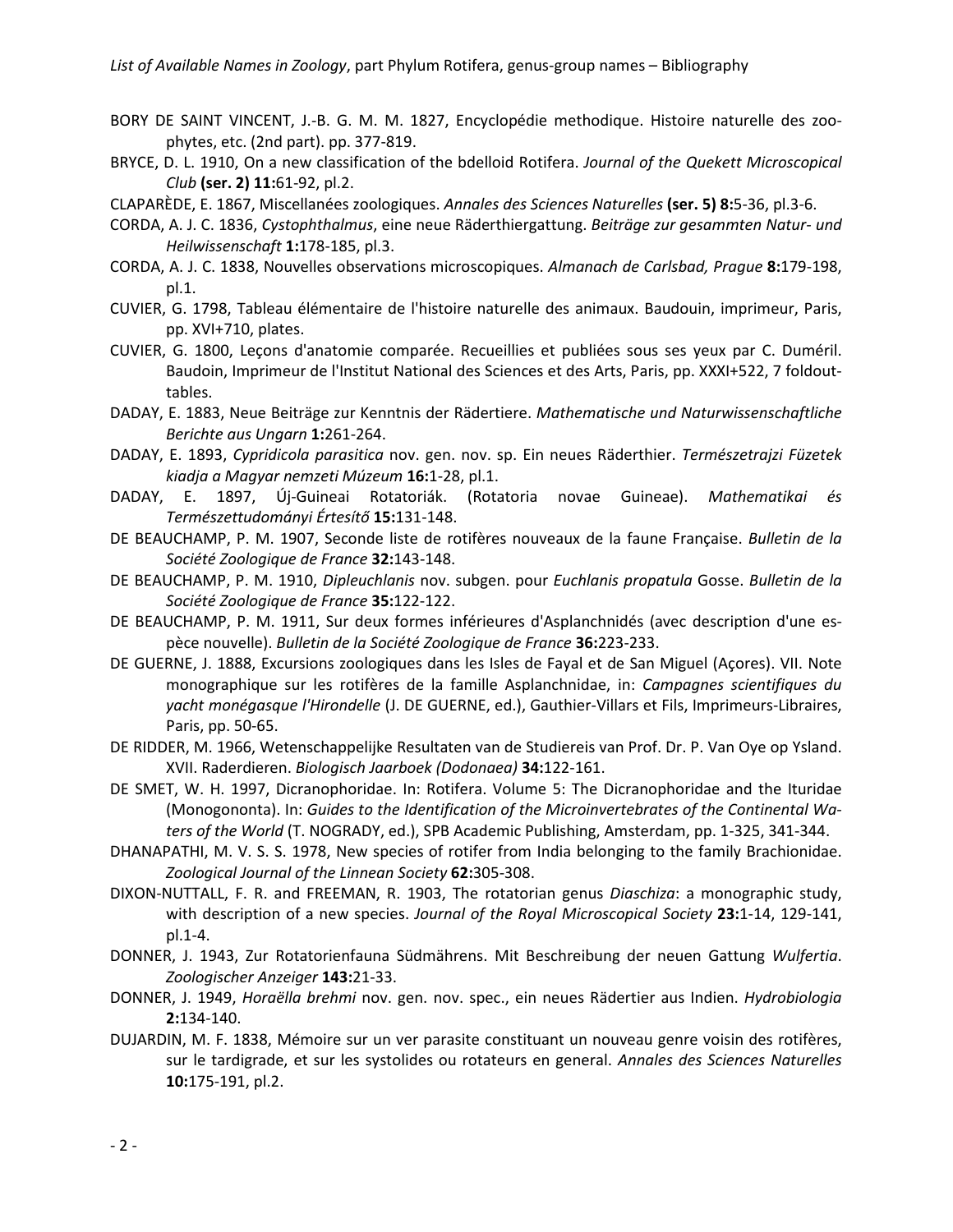- DUJARDIN, M. F. 1841, Histoire naturelle des zoophytes. Infusoires, comprenant la physiologie et la classification de ces animaux, et la manière de les étudier à l'aide du microscope. Librairie Encyclopédique de Roret, Paris, pp. XII+684, atlas 14 pp., 12 pls.
- ECKSTEIN, K. 1883, Die Rotatorien der Umgebung von Gießen. *Zeitschrift für wissenschaftliche Zoologie* **39:**343-443, pl.23-28.
- EHRENBERG, C. G. 1830, Organisation, Systematik und geographisches Verhältnis der Infusionsthierchen. Zwei Vorträge in der Akademie der Wissenschaften zu Berlin gehalten in den Jahren 1828 [*Die geographische Verbreitung der Infusionsthierchen in Nord-Afrika und West-Asien, beobachtet auf Hemprich und Ehrenbergs Reisen*] und 1830 [*Beiträge zur Kenntnis der Organisation der Infusorien und ihrer geographischen Verbreitung, besonders in Sibirien*]. Druckerei der königlichen Akademie der Wissenschaften, Berlin, pp. 108, pl.1-8.
- EHRENBERG, C. G. 1831, Hemprich et Ehrenberg Symbolae physicae. Animalia evertebrata, exclusis insectis, percensuit Dr. C. G. Ehrenberg. Series prima cum Tabularum decade prima: Continent animalia Africana et Asiatica. Venditur a Mittlero, Berlin, pp. 50, plates.
- EHRENBERG, C. G. 1832, Über die Entwickelung und Lebensdauer der Infusionsthiere; nebst ferneren Beiträgen zu einer Vergleichung ihrer organischen Systeme. *Abhandlungen der königlichen Akademie der Wissenschaften zu Berlin (für 1831)***:**1-154, 4 pls.
- EHRENBERG, C. G. 1834, Dritter Beitrag zur Erkenntnis großer Organisation in der Richtung des kleinsten Raumes. *Physikalische Abhandlungen der Königlichen Akademie der Wissenschaften zu Berlin***:**145-336, pl.1-11.
- EHRENBERG, C. G. 1837, Zusätze zur Erkenntniss grosser organischer Ausbildung in den kleinsten thierischen Organismen. *Abhandlungen der königlichen Akademie der Wissenschaften zu Berlin (für 1835)***:**151-180, pl.1.
- EHRENBERG, C. G. 1838, Die Infusionsthierchen als vollkommene Organismen. Ein Blick in das tiefere organische Leben der Natur. Verlag von Leopold Voss, Leipzig, pp. 547, pl.1-64.
- EHRENBERG, C. G. 1840, Kurze Nachricht über 274 seit dem Abschluss des grösseren Infusorienwerkes neu beobachtete Infusorien-Arten. *Bericht über die zur Bekanntmachung geeigneten Verhandlungen der Königlich Preußischen Akademie der Wissenschaften zu Berlin***:**197-219.
- EHRENBERG, C. G. 1842, *Dipodina arctiscon*. *Neue Notizen aus dem Gebiete der Natur- und Heilkunde / gesammelt und mitgetheilt von L.F.v. Froriep* **24:**184-184.
- EHRENBERG, C. G. 1853, Über die neuerlich bei Berlin vorgekommenen neuen Formen des mikroskopischen Lebens. *Monatsberichte der Deutschen Akademie der Wissenschaften, Berlin***:**183-194.
- EICHWALD, E. 1847, Erster Nachtrag zur Infusorienkunde Russlands. *Bulletin de la Société impériale des naturalistes de Moscou* **20:**285-366, pl.8-9.
- EVENS, F. 1947, Quelques Rotateurs nouveaux observés au Congo belge. *Revue de Zoologie et de Botanique Africaines* **40:**175-183.
- EYFERTH, B. 1878, Die einfachsten Lebensformen. Systematische Naturgeschichte der mikroskopischen Süsswasserbewohner. Verlag von Gebrüder Haering, Braunschweig, pp. IV+104, pl.1-5.
- FADEEV, N. N. 1925a, Materialien zur Rotatorienfauna des SSSR. Kurze Diagnosen neuer Rotatorien der russischen Fauna. *Russkij Gidrobiologicheskij Zhurnal* **4:**72-76, pl.1.
- FADEEV, N. N. 1925b, Über eine neue Rotatoriengattung (*Metadiaschiza* mihi). *Zoologischer Anzeiger* **62:**133-138.
- FORBES, S. A. 1882, A remarkable new rotifer. *The American Monthly Microscopical Journal* **3:**102-103.
- GALLAGHER, J. J. 1957, Generic classification of the Rotifera. *Proceedings of the Pennsylvania Academy of Science* **31:**182-187.
- GILLARD, A. 1948, De Brachionidae (Rotatoria) van België met beschouwingen over de taxonomie van de familie. *Natuurwetenschappelijk Tijdschrift* **30:**159-218, pl.2-4.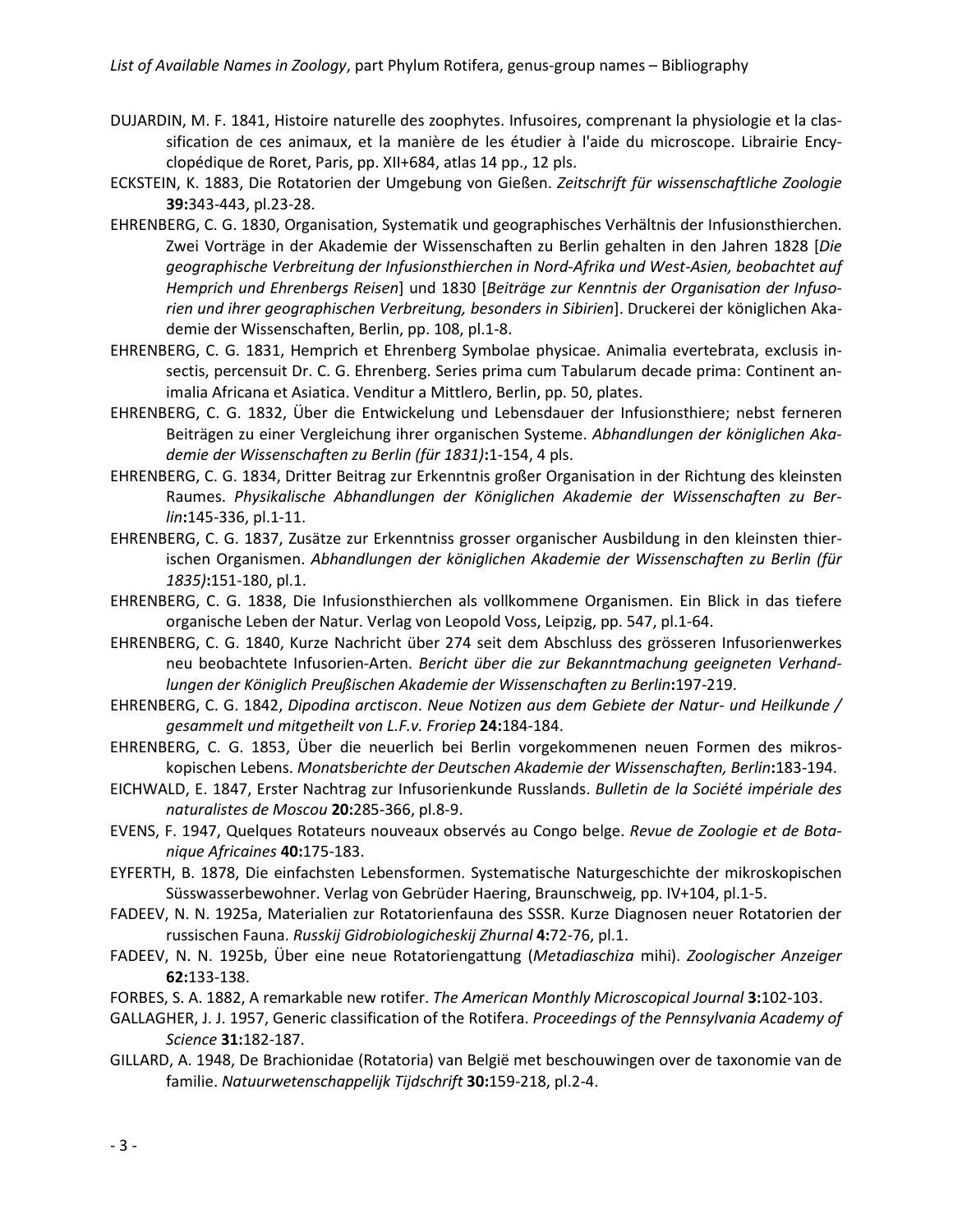- GOLDFUß, G. A. 1820, Handbuch der Zoologie. III. Familie. Rotatoria. Räderthierchen. Johann Leonhard Schrag, Nürnberg, pp. 73-78, 4 pls.
- GOSSE, P. H. 1850, Description of *Asplanchna priodonta*, an animal of the Class Rotifera. *The Annals and Magazine of Natural History* **(ser. 2) 6:**18-24, pl.1-2.
- GOSSE, P. H. 1851, A catalogue of Rotifera found in Britain; with description of five new genera and thirty-two new species. *The Annals and Magazine of Natural History* **(ser. 2) 8:**197-203.
- GOSSE, P. H. 1887a, Twelve new species of Rotifera. *Journal of the Royal Microscopical Society* **7:**361- 367, pl.8.
- GOSSE, P. H. 1887b, Twenty-four more new species of Rotifera. *Journal of the Royal Microscopical Society* **7:**861-871, pl.14-15.
- GRUBE, A. E. 1859, (Neue mikroskopische Thierform), *Jahresbericht der schlesischen Gesellschaft für vaterländische Cultur, Breslau* **37:**24-25.
- HARRING, H. K. 1913a, A list of the Rotatoria of Washington and vicinity, with description of a new genus and ten new species. *Proceedings of the United States National Museum* **46:**287-405, pl.34-38.
- HARRING, H. K. 1913b, Synopsis of the Rotatoria. *Bulletin of the United States National Museum* **81:**1- 226.
- HARRING, H. K. and MYERS, F. J. 1922, The rotifer fauna of Wisconsin. *Transactions of the Wisconsin Academy of Sciences, Arts and Letters* **20:**553-662, pl.41-61.
- HARRING, H. K. and MYERS, F. J. 1924, The rotifer fauna of Wisconsin. II. A revision of the notommatid rotifers, exclusive of the Dicranophorinae. *Transactions of the Wisconsin Academy of Sciences, Arts and Letters* **21:**415-549, pl.41-63.
- HARRING, H. K. and MYERS, F. J. 1928, The rotifer fauna of Wisconsin. IV. The Dicranophorinae. *Transactions of the Wisconsin Academy of Sciences, Arts and Letters* **23:**667-808, pl.23-49.
- HAUER, J. 1926, Drei neue *Lepadella*-Arten aus den Kiemenhöhlen des Flußkrebses. *Archiv für Hydrobiologie* **16:**459-464.
- HAUER, J. 1937, Die Rotatorien von Sumatra, Java und Bali nach den Ergebnissen der Deutschen Limnologischen Sunda-Expedition. Erster Teil. *Archiv für Hydrobiologie, Supplement* **15:**296-384, 4 pls.
- HERRICK, C. L. 1885, Notes on American rotifers. *Bulletin of the scientific laboratories of Denison University, Granville* **1:**43-62, pl.2-4,10.
- HILGENDORF, F. W. 1899, A contribution to the study of the Rotifera of New Zealand. *Transactions and Proceedings of the New Zealand Institute, Wellington* **31:**107-134, pl.8-11.
- HLAVA, S. 1904, Einige Bemerkungen über die Exkretionsorgane der Rädertierfamilie Melicertidae und die Aufstellung eines neuen Genus *Conochiloides*. *Zoologischer Anzeiger* **27:**247-253.
- HOOD, J. 1895, On the Rotifera of the County Mayo. *Proceedings of the Royal Irish Academy* **(ser. 3) 3:**664-706, pl.21-22.
- HUDSON, C. T. 1869, On *Rhinops vitrea*, a new rotifer. *The Annals and Magazine of Natural History* **(ser. 4) 3:**27-29, pl.2.
- HUDSON, C. T. 1871, On a new rotifer. *Monthly Microscopical Journal* **6:**121-124, pl.94.
- HUDSON, C. T. and GOSSE, P. H. 1886, The Rotifera; or wheel-animalcules, both British and foreign. Longmans, Green, and Co., London, pp. VI+128, pl.1-15; 144, pl.A-D,16-30.
- HUTCHINSON, G. E. 1965, *Eretmia* Gosse 1886 (?Rotatoria): proposed suppression of this generic name under the plenary powers. Z.N. (S) 1666. *Bulletin of Zoological Nomenclature* **22:**60-62.
- IMHOF, O. 1888, Fauna der Süsswasserbecken. *Zoologischer Anzeiger* **11:**166-172, 185-189.
- IROSO, I. 1910, Primo contributo alla conoscenza dei Rotiferi del lago-stagno craterico di Astroni. *Monitore zoologico italiano* **21:**299-304.
- JERSABEK, C. D. 1999, New dicranophorids (Rotifera, Monogononta) from the Austrian Alps including a new genus. *Journal of Natural History* **33:**177-192.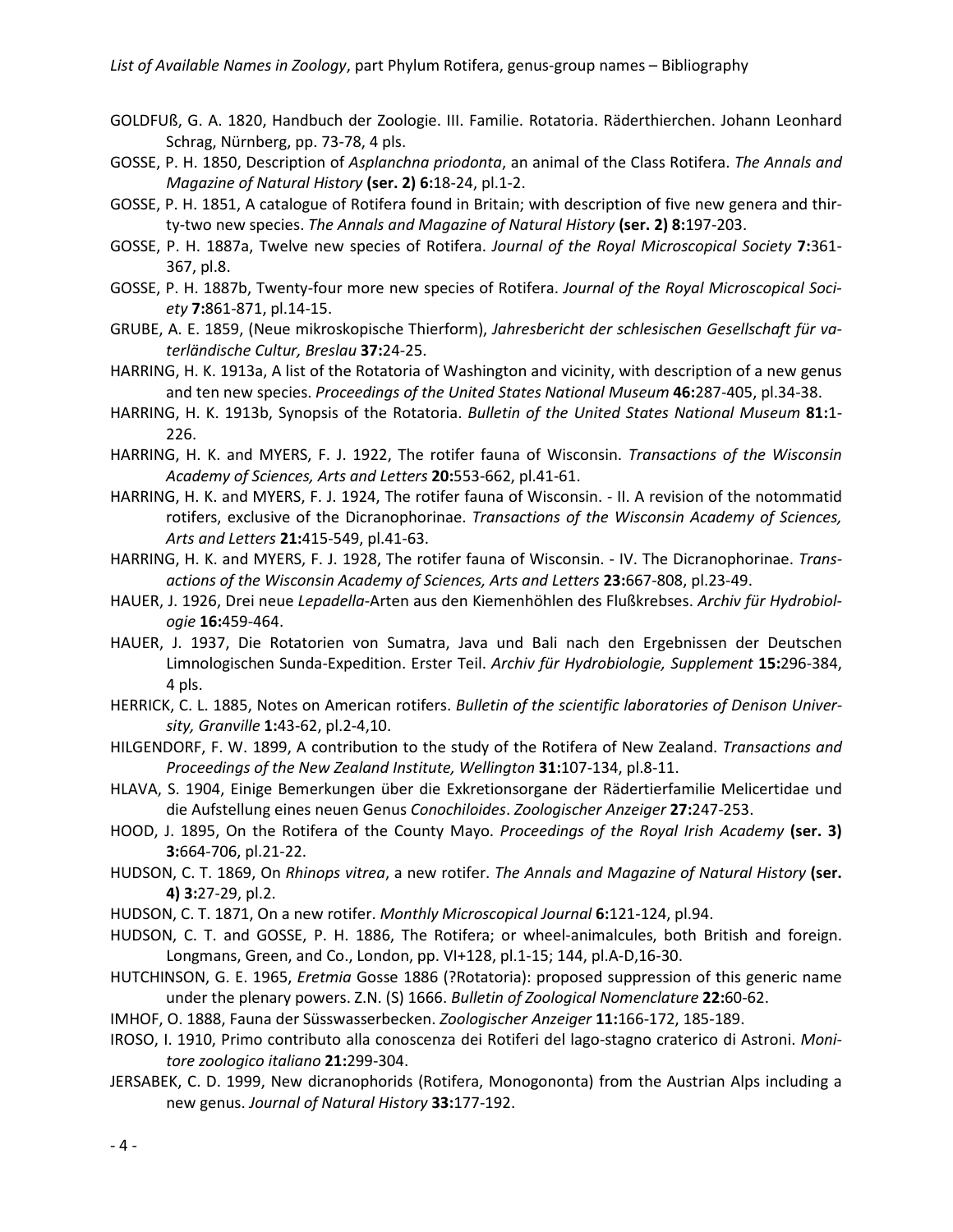- KOSTE, W. 1974, Rotatorien aus einem Ufersee des unteren Rio Tapajos, dem Lago Paroni (Amazonien). *Gewässer und Abwässer* **53/54:**43-68.
- KUTIKOVA, L. A. 1985, Novyje vidy kolovratok (Rotatoria) iz pribrezhnogo melkovod'ja Ozera Bajkal. In: *Kolovratki. Materialy Vtorogo Vsesojuznogo Simpoziuma po kolovratkam* (L. A. KUTIKOVA, ed.), Akademia Nauk SSSR, St. Petersburg, pp. 54-65.
- KUTIKOVA, L. A. MARKEVICH, G. I. and SPIRIDONOV, S. E. 1990, Novaja kolovratka *Claria segmentata* sp. nov. iz kishechnika dozhdevogo chervja. In: *Kolovratki. Materialy Tretjego Vsesojuznogo Simpoziuma*, Akademia Nauk SSSR, St. Petersburg, pp. 117-122.
- LAMARCK, J. B. P. A. 1801, Systême des animaux sans vertèbres, ou tableau général des classes, des ordres et des genres de ces animaux, présentant leurs caractères essentiels et leur distribution, d'après la considération de leurs rapports naturels et de leur organisation, et suivant l'arrangement établi dans les galeries du Muséum d'Hist. Naturelle, parmi leurs dépouilles conservées; précédé du discours d'ouverture du Cours de Zoologie, donné dans le Muséum National d'Histoire Naturelle l'an 8 de la République. Paris.
- LAMARCK, J. B. P. A. 1816, Histoire naturelle des animaux sans vertèbres présentant les caractéres généraux et particuliers de ces animaux, leur distribution, leurs classes, leurs familles, leurs genres, et la citation des principales espèces qui s'y rapportent précédée d'une introduction offrant la détermination des caractères essentiels de l'animal, sa distinction du végétal et des autres corps naturels, enfin, l'exposition des principes fondamentaux de la Zoologie. Tome Second. Verdière, Paris, pp. 516.
- LAUTERBORN, R. 1893, Beiträge zur Rotatorienfauna des Rheins und seiner Altwasser. *Zoologische Jahrbücher, Abteilung für Systematik, Geographie und Biologie der Tiere* **7:**254-273, pl.11.
- LAUTERBORN, R. 1900, Der Formenkreis von *Anuraea cochlearis*. *Verhandlungen des naturhistorischmedizinischen Vereins zu Heidelberg* **6:**412-448, pl.10.
- LAUTERBORN, R. 1905, Nordische Plankton-Rotatorien. In: *Nordisches Plankton* (K. BRANDT, and C. AP-STEIN, eds.), Lipsius & Tischer, Kiel, pp. 18-42.
- LAUTERBORN, R. 1913, Rotatoria. In: *Handwörterbuch der Naturwissenschaften* (E. KORSCHELT, G. LINCK, F. OLTMANNS, K. SCHAUM, H. T. SIMON, M. VERWORN, and E. TEICHMANN, eds.), G. Fischer Verlag, Jena, pp. 483-495.
- LEIDY, J. 1852, Corrections and additions to former papers on Helminthology published in the Proceedings of the Academy. *Proceedings of the Academy of Natural Sciences of Philadelphia* **5:**284-290.
- LEIDY, J. 1857, (Note on *Dictyophora vorax*). *Proceedings of the Academy of Natural Sciences of Philadelphia* **9:**204-205.
- LEIDY, J. 1882, Rotifera without rotary organs. *Proceedings of the Academy of Natural Sciences of Philadelphia* **34:**243-250, pl.2.
- LORD, J. E. 1891, A new rotifer (*Elosa worrallii* Lord). *International Journal of Microscopy* **10:**323-325, pl.19.
- LUCKS, R. 1911, Über ein neues Rädertier. *Zoologischer Anzeiger* **38:**568-571.
- MANFREDI, P. 1927, Prima nota intorno alla fauna della Gora di Bertonico (Adda). *Bollettino di pesca, di piscicoltura e di idrobiologia / Supplemento memorie scientifiche* **1:**1-58.
- MARUKAWA, H. 1928, Ueber eine neue Gattung und Art der Rotatorien. *Annotation of the Oceanographical Research, Tokyo* **2:**3-3, pl.1.
- MECNIKOW, E. 1866, *Apsilus lentiformis*, ein Räderthier. *Zeitschrift für wissenschaftliche Zoologie* **16:**346- 356, pl.19.
- MILNE, W. 1886, On the defectiveness of the eye-spot as a means of generic distinction in the Philodinaea, with a description of two other Rotifera. *Proceedings of the Philosophical Society of Glasgow* **17:**134-145, pl.1-2.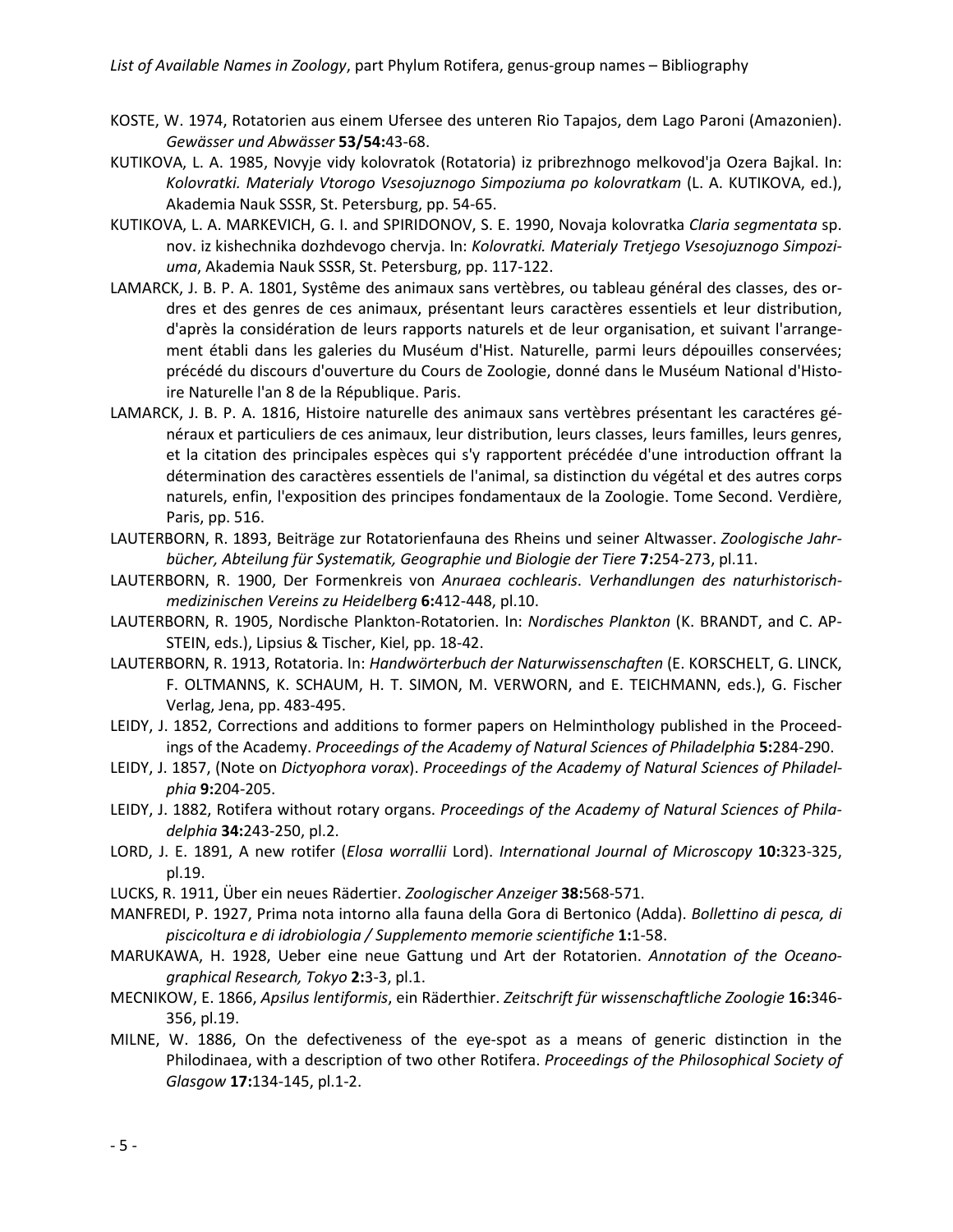- MILNE, W. 1916a, On the bdelloid Rotifera of South Africa. Part I. *Journal of the Quekett Microscopical Club* **(ser. 2) 13:**47-84, pl.2-6.
- MILNE, W. 1916b, On the bdelloid Rotifera of South Africa. Part II. *Journal of the Quekett Microscopical Club* **(ser. 2) 13:**149-184, pl.10-14.
- MORREN, C. F. A. 1830, Observations sur le genre *Leiodina*, et sur l'établissement d'un genre noveau, *Dekinia*, parmi les animalcules microscopiques; avec la description de leurs espèces respectives. *Annales des Sciences Naturelles* **21:**113-149, pl.3.
- MÜLLER, O. F. 1773, Vermium terrestrium et fluviatilium, seu animalium infusoriorum, helminthicorum et testaceorum, non marinorum, succincta historia. Infusoria. Havniæ et Lipsiæ, pp. 135.
- MURRAY, J. 1905, On a new family and twelve new species of Rotifera of the order Bdelloida, collected by the lake survey. *Transactions of the Royal Society of Edinburgh* **41:**367-386, pl.1-7.
- MYERS, F. J. 1930, The rotifer fauna of Wisconsin. V. The genera *Euchlanis* and *Monommata*. *Transactions of the Wisconsin Academy of Sciences, Arts and Letters* **25:**353-413, pl.10-26.
- MYERS, F. J. 1933, A new genus of rotifers (*Dorria*). With observations on *Cephalodella crassipes* (Lord). *Journal of the Royal Microscopical Society* **53:**118-121.
- MYERS, F. J. 1936, Psammolittoral rotifers of Lenape and Union Lakes, New Jersey. *American Museum Novitates* **830:**1-22.
- MYERS, F. J. 1937, Rotifera from the Adirondack region of New York. *American Museum Novitates* **903:**1- 17.
- MYERS, F. J. 1938, New species of Rotifera from the collection of the American Museum of Natural History. *American Museum Novitates* **1011:**1-17.
- NITZSCH, C. L. 1827, Cercaria. In: *Allgemeine Encyclopädie der Wissenschaften und Künste* (J. S. ERSCH, and J. G. GRUBER, eds.), Verlag von Johann Friedrich Gleditsch, Leipzig, pp. 66-69.
- NOGRADY, T. and POURRIOT, R. 1995, Family Notommatidae. In: Rotifera. Volume 3: The Notommatidae and the Scaridiidae. In: *Guides to the identification of the microinvertebrates of the continental waters of the world.* (T. NOGRADY, ed.), SPB Academic Publishing, Amsterdam, pp. 1-229, 239- 248.
- PALLAS, P. S. 1766, Elenchus zoophytorum sistens generum adumbrationes generaliores et specierum cognitarum succinctas descriptiones, cum selectis auctorum synonymis. Hagae-Comitum, pp. XVI+(17-28)+451.
- PERTY, M. 1850, Neue Räderthiere der Schweiz. *Mittheilungen der naturforschenden Gesellschaft in Bern* **170:**17-22.
- PERTY, M. 1852, Zur Kenntnis kleinster Lebensformen nach Bau, Funktionen, Systematik, mit Spezialverzeichnis der in der Schweiz beobachteten. Jent & Reinert, Bern, pp. VIII+228, 17 pls.
- PIOVANELLI, S. 1903a, Rotiferi commensali della *Telphusae fluviatilis* Lmk., *Monitore zoologico italiano* **14:**345-349.
- PIOVANELLI, S. 1903b, Two new Bdelloida commensal in the branchial cavities of *Telphusa fluviatilis* Lamarck. *Journal of the Quekett Microscopical Club* **(ser. 2) 8:**521-522.
- PLATE, L. 1886a, Beiträge zur Naturgeschichte der Rotatorien. *Jenaische Zeitschrift für Naturwissenschaft* **19:**1-120, pl.1-2.
- PLATE, L. 1886b, Untersuchungen einiger an den Kiemenblättern des *Gammarus pulex* lebenden Ektoparasiten. *Zeitschrift für wissenschaftliche Zoologie* **43:**175-241, pl.6-7.
- PLATE, L. 1887, Über einige ectoparasitische Rotatorien des Golfes von Neapel. *Mittheilungen der zoologischen Station zu Neapel* **7:**234-263, pl.8.
- POGGENPOL, M. J. 1872, O novoi formie kolonial'noi kolovratku *Strophosphaera isamailoviensis*. *Izvestija Imperatorskogo Obshchestva Lyubitelei Jestestvoznanija, Antropologii i Etnografii pri Moskovskom Universitjete* **10:**9-14, pl.1.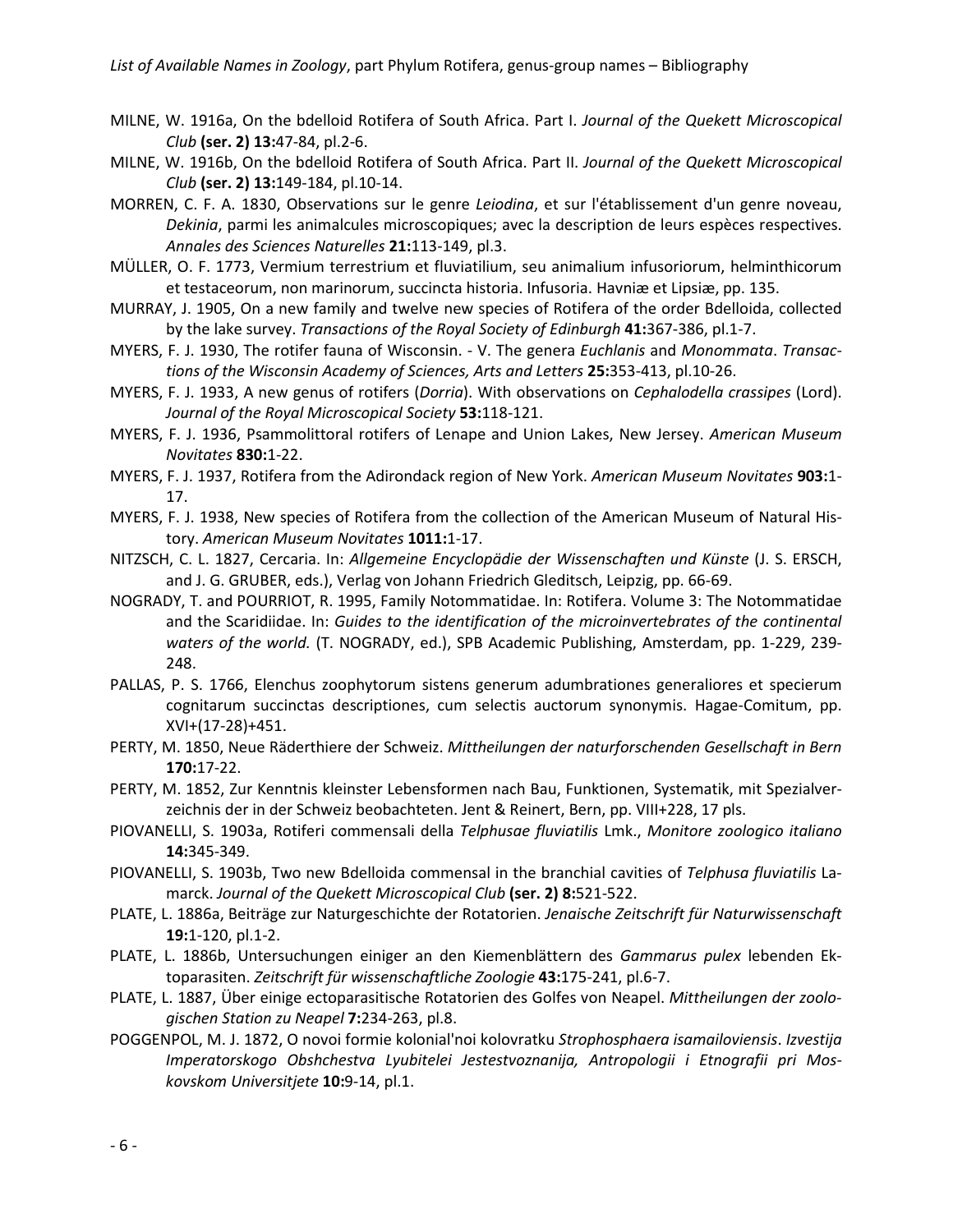- REMANE, A. 1929, Rotatoria. In: *H.G. Bronn's Klassen und Ordnungen des Tierreichs. Vermes. II. Abteilung: Aschelminthen. I. Buch: Rotatorien, Gastrotrichen und Kinorhynchen*, Akademische Verlagsgesellschaft m.b.H., Leipzig, pp. 1-160.
- REMANE, A. 1933, Rotatoria. In: *H.G. Bronn's Klassen und Ordnungen des Tierreichs. Vermes. II. Abteilung: Aschelminthen. I. Buch: Rotatorien, Gastrotrichen und Kinorhynchen*, Akademische Verlagsgesellschaft m.b.H., Leipzig, pp. 289-576.
- ROUSSELET, C. F. 1891, Note on *Dinops longipes*. *Journal of the Quekett Microscopical Club* **(ser. 2) 4:**263- 263.
- ROUSSELET, C. F. 1894, On *Cyrtonia tuba* = *Notommata tuba* (Ehrenberg). *Journal of the Quekett Microscopical Club* **(ser. 2) 5:**433-435, pl.20.
- SCHMARDA, L. K. 1846, Kleine Beiträge zur Naturgeschichte der Infusorien. Verlag der Carl Haas'schen Buchhandlung, Wien, pp. 62, pl.1-2.
- SCHMARDA, L. K. 1850, Neue Formen von Infusorien. *Denkschriften der kaiserlichen Akademie der Wissenschaften, mathematisch-naturwissenschaftliche Classe (Wien)* **1**(2)**:**9-14, pl.3-4.
- SCHMARDA, L. K. 1854, Zur Naturgeschichte Ägyptens. *Denkschriften der kaiserlichen Akademie der Wissenschaften, mathematisch-naturwissenschaftliche Classe (Wien)* **7/2:**1-28, pl.1-7.
- SCHMARDA, L. K. 1859, Neue Turbellarien, Rotatorien und Anneliden beobachtet und gesammelt auf einer Reise um die Erde 1853 bis 1857. Erste Hälfte. In: *Neue wirbellose Thiere beobachtet und gesammelt auf einer Reise um die Erde 1853 bis 1857.* (L. K. SCHMARDA, ed.), Verlag von Wilhelm Engelmann, Leipzig, pp. XVIII+66, 15 pls.
- SCHOCH, G. 1868, Die Räderthiere. In: *Die mikroskopischen Thiere des Süsswasseraquariums*, Verlag von Arthur Felix, Leipzig, pp. 34, pl.1-8.
- SCHRANK, F. 1802, Briefe naturhistorischen, physikalischen und ökonomischen Inhalts an Hrn. B.S. Nau. Nebst drey vorausgeschickten naturhistorischen Abhandlungen. In: *Briefe an Nau*, Schubart, Erlangen, pp. 384, pl.1-2.
- SCHRANK, F. 1803, Fauna Boica. Durchgedachte Geschichte der in Baiern einheimischen und zahmen Thiere. Dritten und lezten Bandes zweyte Abtheilung. Krüll, Landshut, pp. III-XIX, 1-372.
- SCHWEIGGER, A. F. 1820, Handbuch der Naturgeschichte der skelettlosen ungegliederten Thiere. Verlag der Dyk'sche Buchhandlung, Leipzig.
- SCOPOLI, G. A. 1777, Introductio ad historiam naturalem sistens genera lapidum, plantarum, et animalium: hactenus detecta, caracteribus essentialibus donata, in tribus divisa, subinde ad leges naturae. Wolfgang Gerle, Pragae, pp. 506.
- SEGERS, H. MURUGAN, G. and DUMONT, H. J. 1993, On the taxonomy of the Brachionidae: description of *Plationus* n. gen. (Rotifera, Monogononta). *Hydrobiologia* **268:**1-8.
- SEMPER, C. 1872, Zoologische Aphorismen (Pt. 3: *Trochosphaera aequatorialis,* das Kugelräderthier der Philippinen). *Zeitschrift für wissenschaftliche Zoologie* **22:**305-322, pl.22-24.
- SKORIKOV, A. 1903, Spisok organizmov, naydennykh Volzhskoi biologicheskoy stantsiyey v rayone yeye deyatel'nosti i dosele opredelennykh (1900-1902 gg.). *Trudy Saratovskogo obshchestva jestestvoispytatelej i liubitelej jestestvoznanija, Saratov* **1:**19-47.
- SKORIKOV, A. 1914, K planktonu nizhnjego techenija r. Volgi v svjazi s voprosom o 'potamoplanktonje'. *Trudy Ihtiologicheskoj Laboratorii Upravlenja Kaspjsko - Volzhskih rybnyh i Tjulen'ih Promyslov'* **3:**3-33, plate.
- SMIRNOV, N. S. 1928, *Fadeewella* nov. gen., eine neue Rotatoriengattung aus dem Ussuri-Gebiet. *Zoologischer Anzeiger* **79:**129-133.
- STENROOS, K. E. 1898, Das Thierleben im Nurmijärvi-See. *Acta Societatis pro Fauna et Flora Fennica* **17:**1- 259, pl.1-3.
- SUDZUKI, M. 1959, A new proalid rotifer, *Liliferotrocha urawensis* n.g. n.sp., from a marsh in Urawa, Japan. *Science Reports of the Tokyo Kyoiku Daigaku* **9:**65-89.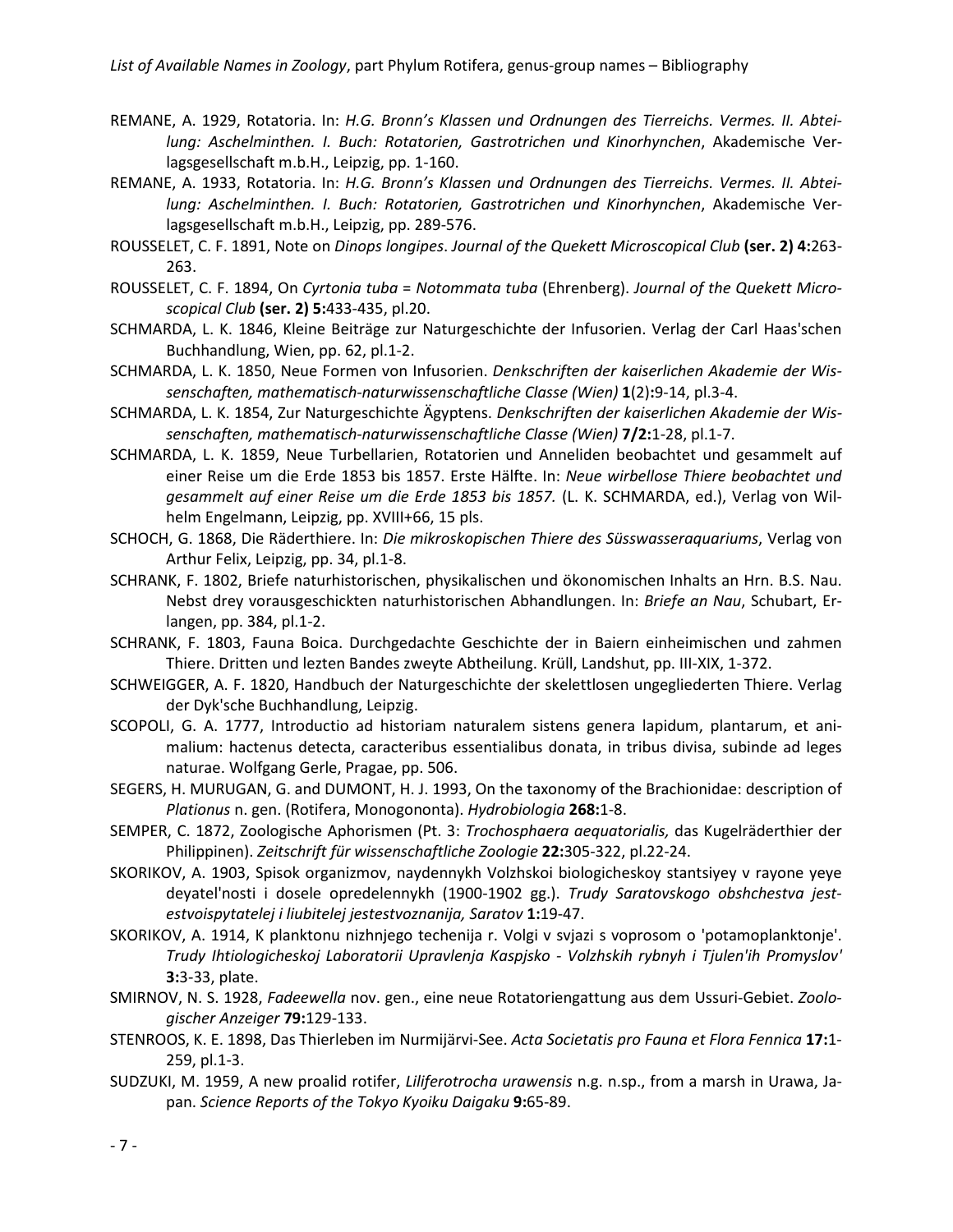- SUDZUKI, M. 1960, Limnological survey of the Lake Nojiri on the Tableland in middle Japan. II. Description of some new species of rotifers. *Bulletin of the Biogeographical Society of Japan* **21:**19-26.
- SUDZUKI, M. 1989, Rotifera from the oriental region and their characteristics. In: *Special Issue celebrating the Centennial Anniversary of the Foundation of Nihon Daigaku University*, Nihon Daigaku University, Tokyo, pp. 325-366.
- TATEM, J. G. 1868, On a new Melicertian and some varieties of *Melicerta ringens*. *Journal of the Quekett Microscopical Club* **1:**124-125, pl.6-7.
- TESSIN, G. 1890, Rotatorien der Umgebung von Rostock. *Archiv der Freunde der Naturgeschichte in Mecklenburg* **43:**133-174, pl.1.
- THORPE, V. G. 1893, The Rotifera of China. *Journal of the Royal Microscopical Society* **13:**145-152, pl.2-3.
- VAN BENEDEN, P. J. and HESSE, C. E. 1864, Recherches sur les Bdellodes ou Hirudinées et les Trématodes marins. *Mémoires de l'Académie Royale des Sciences, des lettres et des beaux arts de Belgique* **34:**1-142, pl.4.
- VEJDOVSKY, F. 1883, Ueber *Drilophaga bucephalus* n. g., n. sp., ein parasitisches Räderthier. *Sitzungsberichte der Königlichen Böhmischen Gesellschaft der Wissenschaften in Prag***:**390-397, 1 plate
- VOIGT, M. 1902, Die Rotatorien und Gastrotrichen der Umgebung von Plön. *Zoologischer Anzeiger* **25:**673-681.
- VOIGT, M. 1904, Die Rotatorien und Gastrotrichen der Umgebung von Plön. *Plöner Forschungsberichte* **11:**1-180, pl.1-7.
- VOIGT, M. 1957, Rotatoria. Die Rädertiere Mitteleuropas. Gebrüder Borntraeger, Berlin-Nikolassee, pp. 508, 115 pls.
- VON HOFSTEN, N. 1910, Rotatorien aus dem Mästermyr (Gottland) und einigen andern schwedischen Binnengewässern. *Arkiv för zoologi* **6:**1-125.
- VORCE, C. M. 1887, Note on a new rotifier. *Gamphogaster areolatus*. *Proceedings of the American Society of Microscopists* **9:**250-253.
- WEBER, E.-F. and MONTET, G. 1918, Rotateurs. In: *Catalogue des invertébrés de la Suisse*, Museum d`Histoire Naturelle de Geneve, Geneve, pp. XII+335.
- WIERZEJSKI, A. 1893, *Atrochus tentaculatus* nov. gen. et sp. Ein Rädertier ohne Räderorgan. *Zeitschrift für wissenschaftliche Zoologie* **55:**696-712, pl.32.
- WIERZEJSKI, A. and ZACHARIAS, O. 1893, Neue Rotatorien des Süsswassers. *Zeitschrift für wissenschaftliche Zoologie* **56:**236-244, pl.13.
- WISZNIEWSKI, J. 1929, Zwei neue Rädertierarten: *Pedalia intermedia* n. sp. und *Paradicranophorus limosus* n. g. n. sp., *Bulletin de l'Académie Polonaise des Sciences et des Lettres* **(ser. B), II:**137-153, pl.7.
- WISZNIEWSKI, J. 1932, Les rotifères des rives sablonneuses du Lac Wigry. *Archiwum Hydrobiologii i Rybactwa* **6:**86-100, pl.3-4.
- WISZNIEWSKI, J. 1934, Wrotki psammonowe. Les rotifères psammiques. *Annales Musei Zoologici Polonici* **10:**339-399, pl.58-63.
- WISZNIEWSKI, J. 1936, Über die Nomenklatur der *Cephalodella catellina*-ähnlichen Rotatorienarten. *Zoologica Poloniae* **1:**171-179.
- WISZNIEWSKI, J. 1953, Fauna wrotków Polski i rejonów przyległych. *Polskie Archiwum Hydrobiologii* **1:**317-490.
- WISZNIEWSKI, J. 1954, Matériaux relatifs à la nomenclature et à la bibliographie des rotifères. *Polskie Archiwum Hydrobiologii* **2:**7-249.
- WYCLIFFE, M. J. and MICHAEL, R. G. 1968, *Pseudoembata acutipoda* Gen. et sp. nov. (Rotifera: Bdelloidea). An epizoic rotifer. *Current Science (Bangalore)* **37:**106-108.
- ZACHARIAS, O. 1893, Faunistische und biologische Beobachtungen am Gr. Plöner See. *Forschungsberichte aus der Biologischen Station zu Plön* **1:**1-52, 1 plate.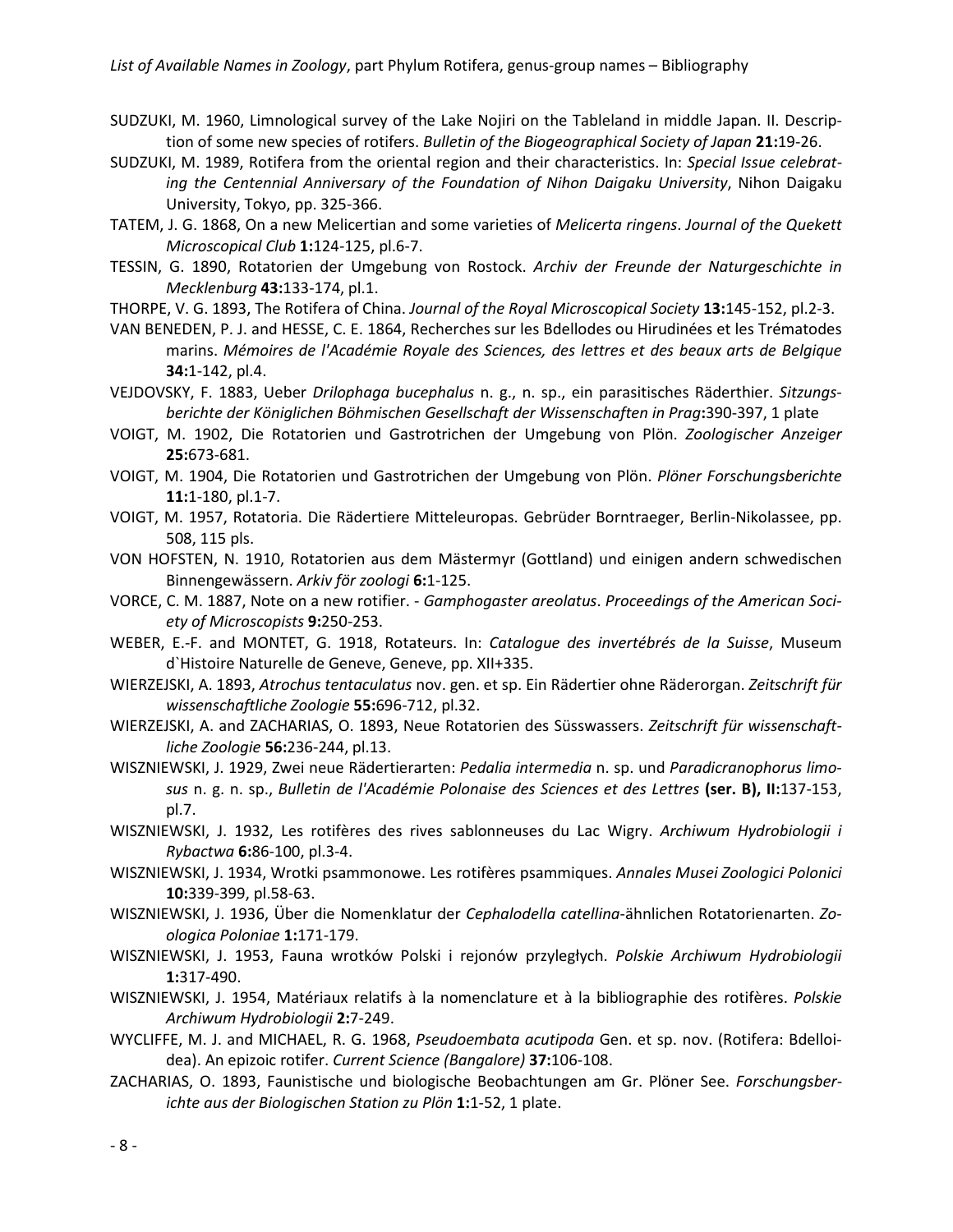- ZACHARIAS, O. 1898, Untersuchungen über das Plankton der Teichgewässer. *Forschungsberichte aus der Biologischen Station zu Plön* **6:**89-139, pl.4.
- ZELINKA, C. 1887, Studien über Rädertiere. II. Der Raumparasitismus und die Anatomie von *Discopus synaptae* nov. gen. nov. spec. Vorläufige Mittheilung. *Zoologischer Anzeiger* **10:**465-468.
- ZENKER, J. C. 1832, De Gammari Pulicis Fabr. historia naturali atque sanguinis circuitu. Friderici Maukii, Jena, pp. I-VIII, 1-28, 1 plate.

## **Acknowledgements**

The following colleagues are acknowledged for rechecking and correcting transliteration and spelling of publication and journal/book titles in their native languages: Natalia Iakovenko (Russian, Ukrainian), Miloslav Devetter (Czech, Slovak), Jolanta Ejsmont-Karabin (Polish), and Károly Schöll (Hungarian)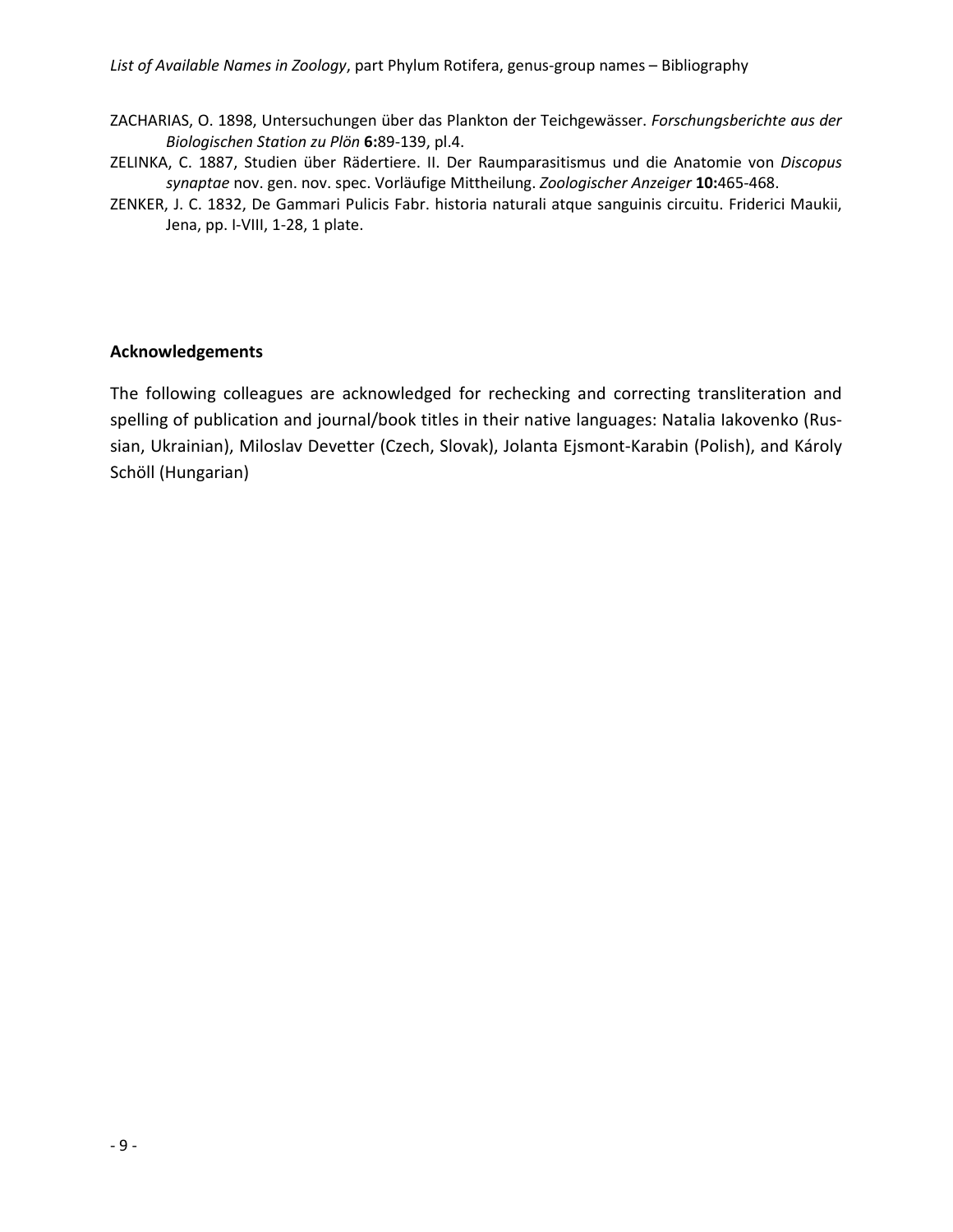# **Addendum:**

# **A) Genus-level taxa wrongly classified as rotifers (not included in the list)**

*Apodoides*, Joseph 1879; Zoologischer Anzeiger, 2: p.62; type species, by original monotypy: *Apodoides stygius* Joseph, 1879; by original monotypy – Copepod larvae?

*Cercaria,* Müller 1773; *in* Müller, O F, *Vermium terrestrium et fluviatilium, seu animalium infusoriorum, helminthicorum et testaceorum, non marinorum, succincta historia. Infusoria*: p.64; Type species disregarded (ICZN Art.67.14) [*Cercaria lemna* Müller, 1773] [collective group; gender feminine] – To Trematoda.

*Cyphonautes*, Ehrenberg 1834; Physikalische Abhandlungen der Königlichen Akademie der Wissenschaften zu Berlin: p.204; type species, by original monotypy: *Cyphonautes compressus* Ehrenberg, 1834; by original monotypy – To Bryozoa.

*Ecclissa*, Schrank 1803; Fauna Boica, 3/2: p.101; type species, by subsequent designation (Harring, 1913: Bulletin of the United States National Museum, 81: p.42): *Vorticella nigra* Müller, 1786 – To Protozoa.

*Eretmia*, Gosse 1886; *in* Hudson, C T & P H Gosse, *The Rotifera; or wheel-animalcules, both British and foreign:* v.2, p.128; type species, by subsequent designation (Hutchinson, 1965: Bulletin of Zoological Nomenclature, 22: p.60): *Eretmia pentathrix* Gosse, 1886 – To Rhizopoda.

*Furcocerca*, Lamarck 1815; *in* Lamarck, J B P A, *Histoire naturelle des animaux sans vertèbres présentant les caractéres généraux et particuliers de ces animaux, leur distribution, leurs classes, leurs familles, leurs genres, et la citation des principales espèces qui s'y rapportent précédée d'une introduction offrant la détermination des caractères essentiels de l'animal, sa distinction du végétal et des autres corps naturels, enfin, l'exposition des principes fondamentaux de la Zoologie*. Tome Premier, 1: p.446; type species, by subsequent designation (Harring, 1913: Bulletin of the United States National Museum, 81: p.50): *Cercaria podura* Müller, 1773 – To Gastrotricha.

*Hydra*, Linnæus 1758; *in* Linnæus, C, *Systema natur*æ *per regna tria natur*æ*, secundum classes, ordines, genera, species, cum characteribus, differentiis, synonymis, locis. Editio decimo reformata,* 1: p.816; type species, by subsequent designation (Harring, 1913: Bulletin of the United States National Museum, 81: p.56): *Hydra polypus* Linnæus, 1758 – To Coelenterata.

*Kerona*, Müller 1786; *in* Müller, O F, *Animalcula infusoria fluviatilia et marina, quæ detexit, systematice descripsit et ad vivum delineari curavit*: p.233; type species, by subsequent designation (Harring, 1913: Bulletin of the United States National Museum, 81: p.58): *Paramaecium histrio* Müller, 1773 – To Protozoa.

*Larella*, Ehrenberg 1840; Ehrenberg, C G Bericht über die zur Bekanntmachung geeigneten Verhandlungen der Königlich Preußischen Akademie der Wissenschaften zu Berlin: p.218; type species, by original monotypy: *Larella piscis* Ehrenberg, 1840; by original monotypy – To Gastrotricha.

*Linza*, Schrank 1802; *in* Schrank, F, *Briefe an Nau*: p.91; type species, by monotypy: *Linza pruniformis* Schrank, 1802; now regarded as a synonym of *Vorticella versatilis* Müller, 1786 – To ciliated Protozoa.

*Pteroessa*, Gosse 1886; *in* Hudson, C T & P H Gosse, *The Rotifera; or wheel-animalcules, both British and foreign:* v.2, p.4; type species, by original monotypy: *Pteroessa surda* Gosse, 1886; by original monotypy – To Arthropoda (segment of appendage)?

*Serpula*, Linnæus 1758; *in* Linnæus, C, *Systema natur*æ *per regna tria natur*æ*, secundum classes, ordines, genera, species, cum characteribus, differentiis, synonymis, locis. Editio decimo reformata,* 1: p.786; type species, by subse